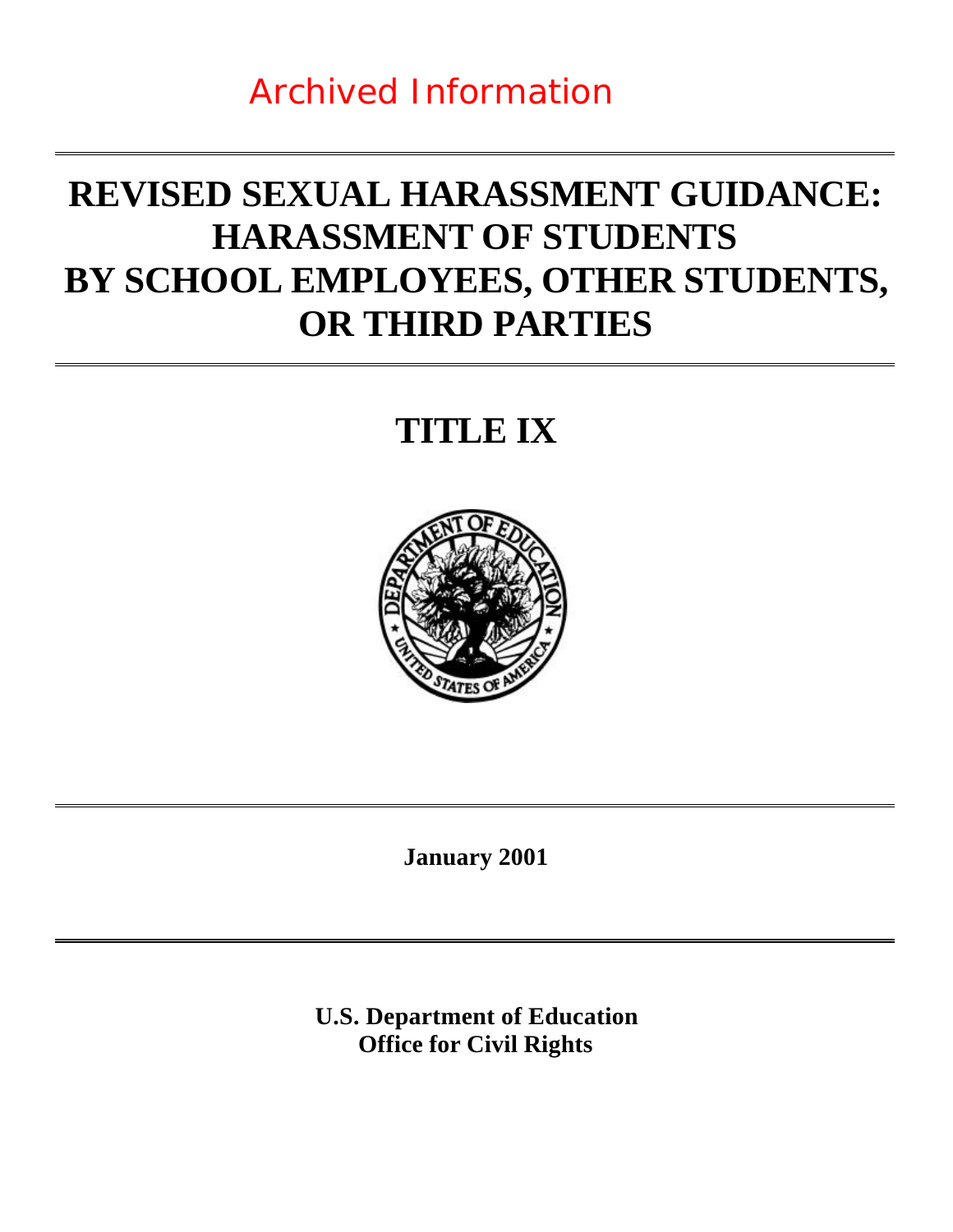## **PREAMBLE**

#### **Summary**

l

The Assistant Secretary for Civil Rights, U.S. Department of Education (Department), issues a new document (revised guidance) that replaces the 1997 document entitled "Sexual Harassment Guidance: Harassment of Students by School Employees, Other Students, or Third Parties," issued by the Office for Civil Rights (OCR) on March 13, 1997 (1997 guidance). We revised the guidance in limited respects in light of subsequent Supreme Court cases relating to sexual harassment in schools.

The revised guidance reaffirms the compliance standards that OCR applies in investigations and administrative enforcement of Title IX of the Education Amendments of 1972 (Title IX) regarding sexual harassment. The revised guidance re-grounds these standards in the Title IX regulations, distinguishing them from the standards applicable to private litigation for money damages and clarifying their regulatory basis as distinct from Title VII of the Civil Rights Act of 1964 (Title VII) agency law. In most other respects the revised guidance is identical to the 1997 guidance. Thus, we intend the revised guidance to serve the same purpose as the 1997 guidance. It continues to provide the principles that a school<sup>1</sup> should use to recognize and effectively respond to sexual harassment of students in its program as a condition of receiving Federal financial assistance.

### **Purpose and Scope of the Revised Guidance**

In March 1997, we published in the Federal Register "Sexual Harassment Guidance: Harassment of Students by School Employees, Other Students, or Third Parties." 62 FR 12034. We issued the guidance pursuant to our authority under Title IX, and our Title IX implementing regulations, to eliminate discrimination based on sex in education programs and activities receiving Federal financial assistance. It was grounded in longstanding legal authority establishing that sexual harassment of students can be a form of sex discrimination covered by Title IX. The guidance was the product of extensive consultation with interested parties, including students, teachers, school administrators, and researchers. We also made the document available for public comment.

Since the issuance of the 1997 guidance, the Supreme Court (Court) has issued several important decisions in sexual harassment cases, including two decisions specifically addressing sexual harassment of students under Title IX: Gebser v. Lago Vista Independent School District (Gebser), 524 U.S. 274 (1998), and Davis v. Monroe County Board of Education (Davis), 526 U.S. 629 (1999). The Court held in Gebser that a school can be liable for monetary damages if a teacher sexually harasses a student, an

 $<sup>1</sup>$  As in the 1997 guidance, the revised guidance uses the term "school" to refer to all</sup> schools, colleges, universities, and other educational institutions that receive Federal funds from the Department.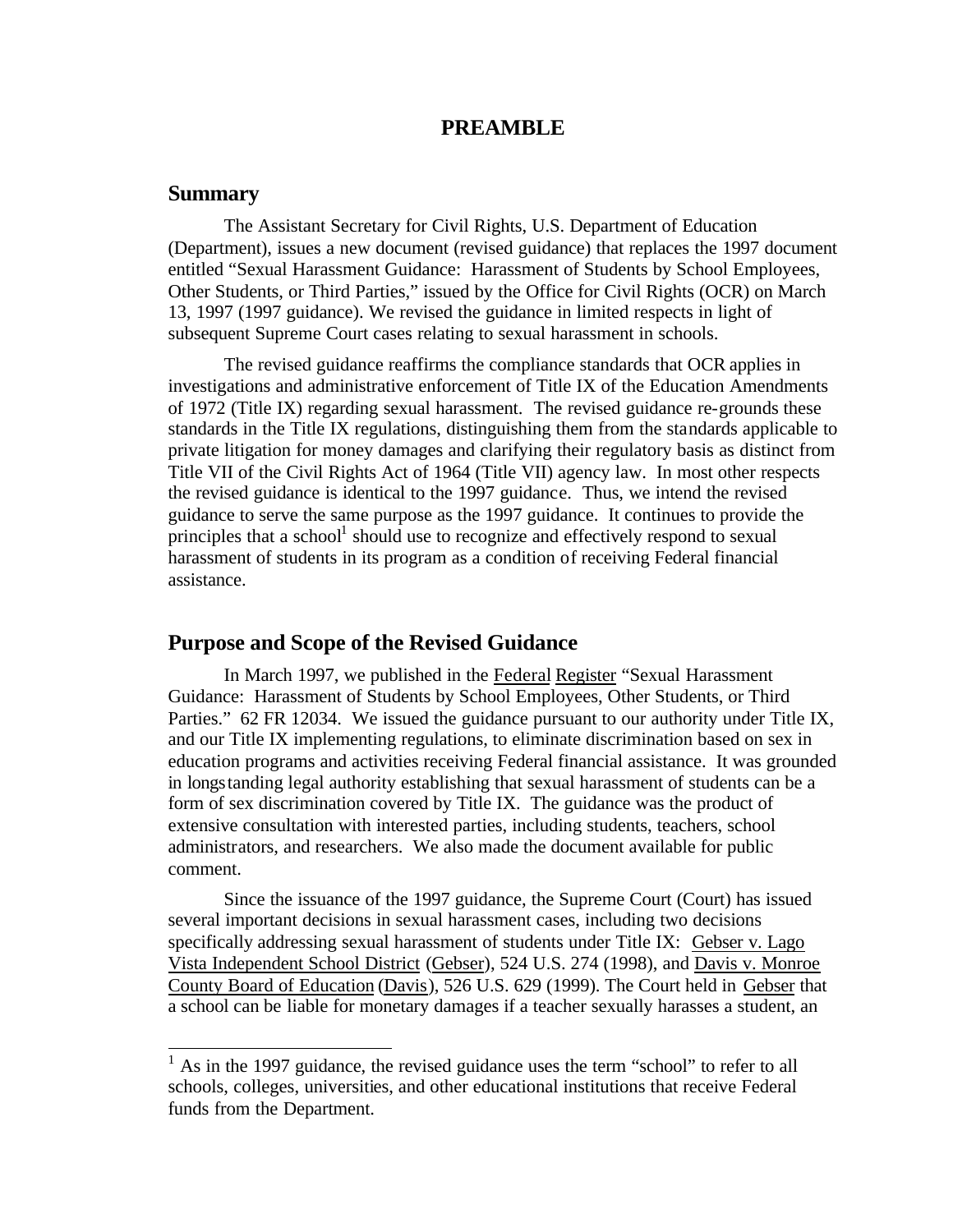official who has authority to address the harassment has actual knowledge of the harassment, and that official is deliberately indifferent in responding to the harassment. In Davis, the Court announced that a school also may be liable for monetary damages if one student sexually harasses another student in the school's program and the conditions of Gebser are met.

The Court was explicit in Gebser and Davis that the liability standards established in those cases are limited to private actions for monetary damages. See, e.g., Gebser, 524 U.S. 283, and Davis, 526 U.S. at 639. The Court acknowledged, by contrast, the power of Federal agencies, such as the Department, to "promulgate and enforce requirements that effectuate [Title IX's] nondiscrimination mandate," even in circumstances that would not give rise to a claim for money damages. See, Gebser, 524 U.S. at 292.

In an August 1998 letter to school superintendents and a January 1999 letter to college and university presidents, the Secretary of Education informed school officials that the Gebser decision did not change a school's obligations to take reasonable steps under Title IX and the regulations to prevent and eliminate sexual harassment as a condition of its receipt of Federal funding. The Department also determined that, although in most important respects the substance of the 1997 guidance was reaffirmed in Gebser and Davis, certain areas of the 1997 guidance could be strengthened by further clarification and explanation of the Title IX regulatory basis for the guidance.

On November 2, 2000, we published in the Federal Register a notice requesting comments on the proposed revised guidance (62 FR 66092). A detailed explanation of the Gebser and Davis decisions, and an explanation of the proposed changes in the guidance, can be found in the preamble to the proposed revised guidance. In those decisions and a third opinion, Oncale v. Sundowner Offshore Services, Inc. (Oncale ), 523 U.S. 75 (1998) (a sexual harassment case decided under Title VII), the Supreme Court confirmed several fundamental principles we articulated in the 1997 guidance. In these areas, no changes in the guidance were necessary. A notice regarding the availability of this final document appeared in the Federal Register on January 19, 2001.

#### **Enduring Principles from the 1997 Guidance**

It continues to be the case that a significant number of students, both male and female, have experienced sexual harassment, which can interfere with a student's academic performance and emotional and physical well-being. Preventing and remedying sexual harassment in schools is essential to ensuring a safe environment in which students can learn. As with the 1997 guidance, the revised guidance applies to students at every level of education. School personnel who understand their obligations under Title IX, e.g., understand that sexual harassment can be sex discrimination in violation of Title IX, are in the best position to prevent harassment and to lessen the harm to students if, despite their best efforts, harassment occurs.

One of the fundamental aims of both the 1997 guidance and the revised guidance has been to emphasize that, in addressing allegations of sexual harassment, the good judgment and common sense of teachers and school administrators are important elements of a response that meets the requirements of Title IX.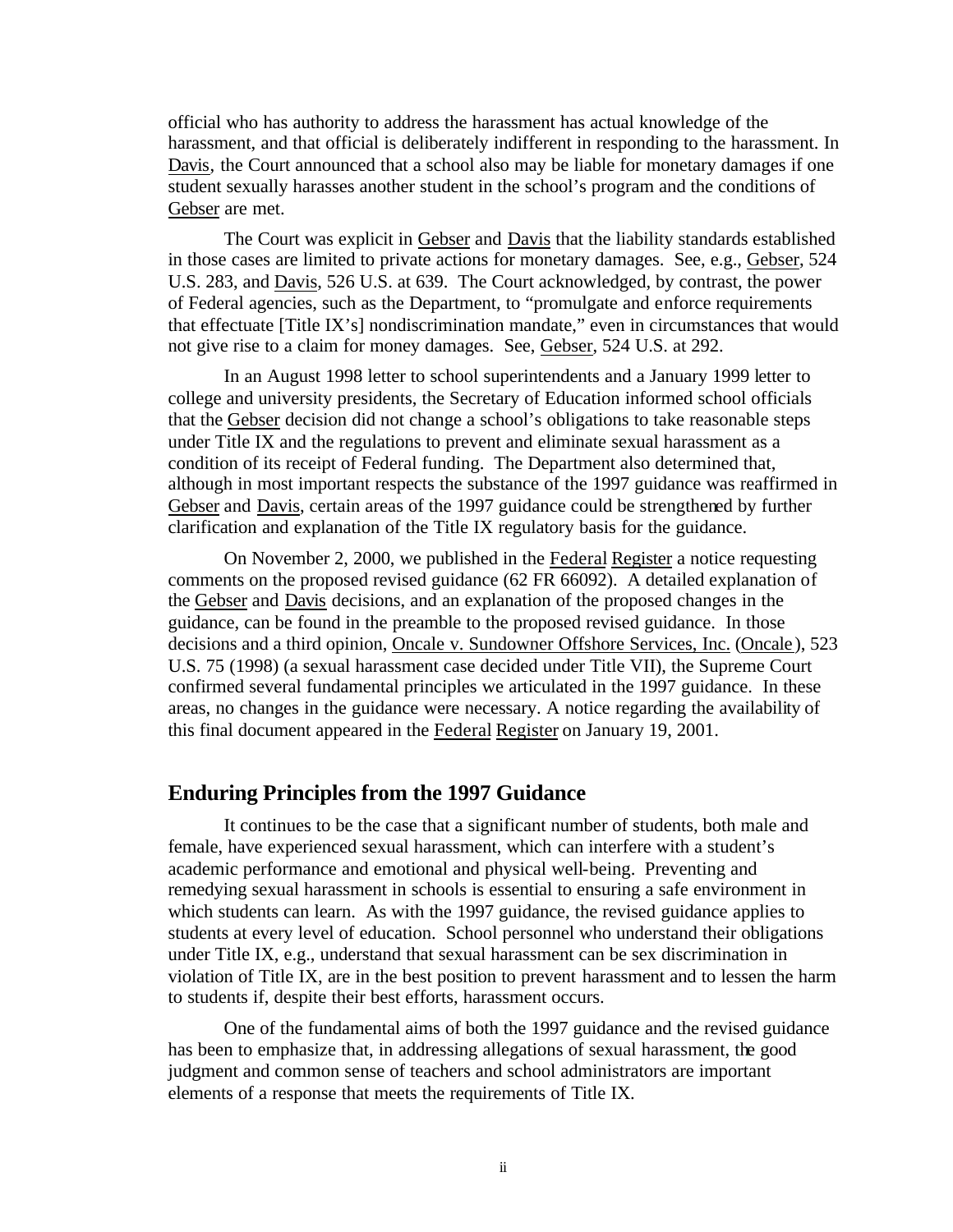A critical issue under Title IX is whether the school recognized that sexual harassment has occurred and took prompt and effective action calculated to end the harassment, prevent its recurrence, and, as appropriate, remedy its effects. If harassment has occurred, doing nothing is always the wrong response. However, depending on the circumstances, there may be more than one right way to respond. The important thing is for school employees or officials to pay attention to the school environment and not to hesitate to respond to sexual harassment in the same reasonable, commonsense manner as they would to other types of serious misconduct.

It is also important that schools not overreact to behavior that does not rise to the level of sexual harassment. As the Department stated in the 1997 guidance, a kiss on the cheek by a first grader does not constitute sexual harassment. School personnel should consider the age and maturity of students in responding to allegations of sexual harassment.

Finally, we reiterate the importance of having well- publicized and effective grievance procedures in place to handle complaints of sex discrimination, including sexual harassment complaints. Nondiscrimination policies and procedures are required by the Title IX regulations. In fact, the Supreme Court in Gebser specifically affirmed the Department's authority to enforce this requirement administratively in order to carry out Title IX's nondiscrimination mandate. 524 U.S. at 292. Strong policies and effective grievance procedures are essential to let students and employees know that sexual harassment will not be tolerated and to ensure that they know how to report it.

# **Analysis of Comments Received Concerning the Proposed Revised Guidance and the Resulting Changes**

In response to the Assistant Secretary's invitation to comment, OCR received approximately 11 comments representing approximately 15 organizations and individuals. Commenters provided specific suggestions regarding how the revised guidance could be clarified. Many of these suggested changes have been incorporated. Significant and recurring issues are grouped by subject and discussed in the following sections:

#### **Distinction Between Administrative Enforcement and Private Litigation for Monetary Damages**

In Gebser and Davis, the Supreme Court addressed for the first time the appropriate standards for determining when a school district is liable under Title IX for money damages in a private lawsuit brought by or on behalf of a student who has been sexually harassed. As explained in the preamble to the proposed revised guidance, the Court was explicit in Gebser and Davis that the liability standards established in these cases are limited to private actions for monetary damages. See, e.g., Gebser, 524 U.S. at 283, and Davis, 526 U.S. at 639. The Gebser Court recognized and contrasted lawsuits for money damages with the incremental nature of administrative enforcement of Title IX. In Gebser, the Court was concerned with the possibility of a money damages award against a school for harassment about which it had not known. In contrast, the process of administrative enforcement requires enforcement agencies such as OCR to make schools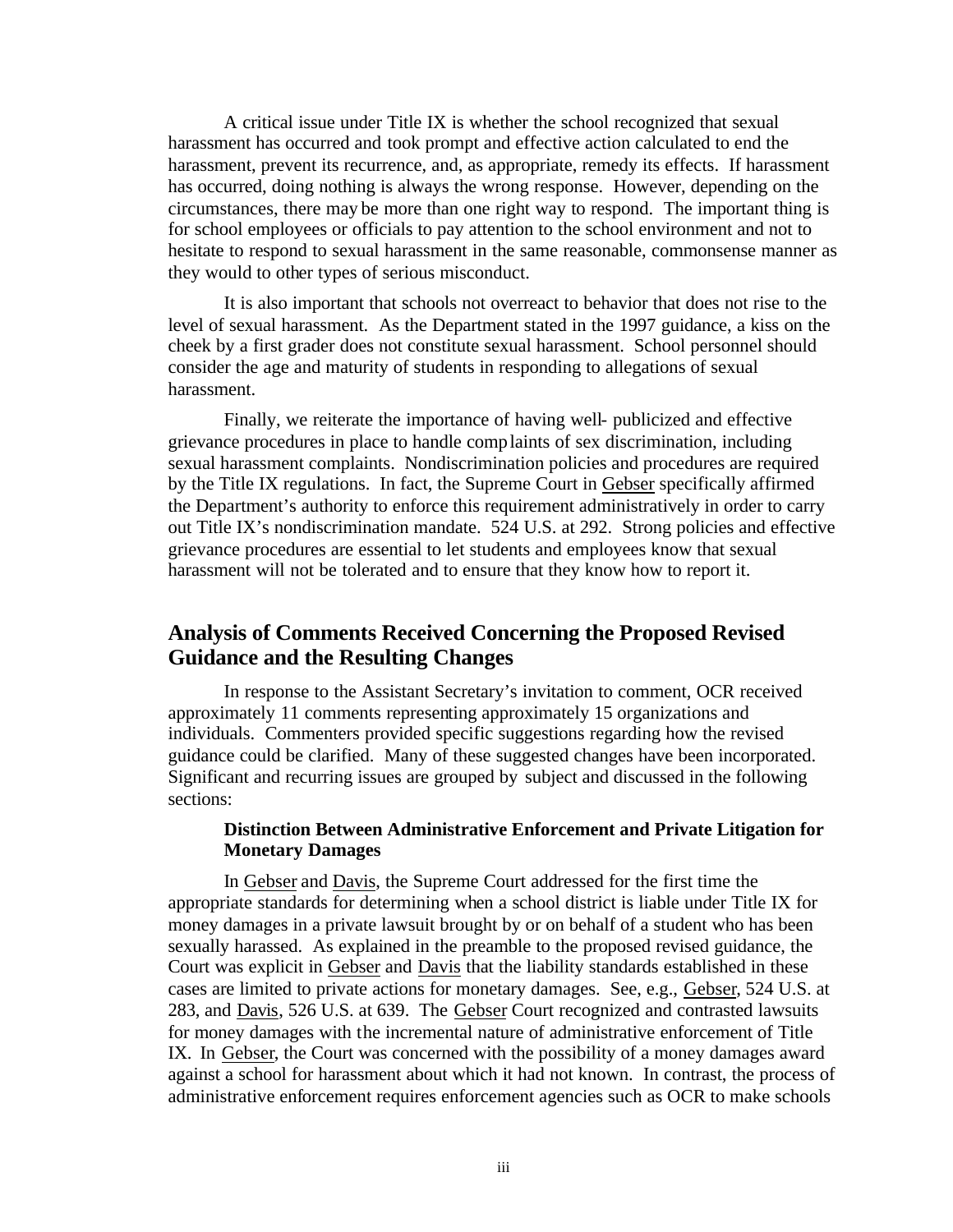aware of potential Title IX violations and to seek voluntary corrective action before pursuing fund termination or other enforcement mechanisms.

Commenters uniformly agreed with OCR that the Court limited the liability standards established in Gebser and Davis to private actions for monetary damages. See, e.g., Gebser, 524 U.S. 283, and Davis, 526 U.S. at 639. Commenters also agreed that the administrative enforcement standards reflected in the 1997 guidance remain valid in OCR enforcement actions.<sup>2</sup> Finally, commenters agreed that the proposed revisions provided important clarification to schools regarding the standards that OCR will use and that schools should use to determine compliance with Title IX as a condition of the receipt of Federal financial assistance in light of Gebser and Davis.

### **Harassment by Teachers and Other School Personnel**

Most commenters agreed with OCR's interpretation of its regulations regarding a school's responsibility for harassment of students by teachers and other school employees. These commenters agreed that Title IX's prohibitions against discrimination are not limited to official policies and practices governing school programs and activities. A school also engages in sex-based discrimination if its employees, in the context of carrying out their day-to-day job responsibilities for providing aid, benefits, or services to students (such as teaching, counseling, supervising, and advising students) deny or limit a student's ability to participate in or benefit from the schools program on the basis of sex. Under the Title IX regulations, the school is responsible for discrimination in these cases, whether or not it knew or should have known about it, because the discrimination occurred as part of the school's undertaking to provide nondiscriminatory aid, benefits, and services to students. The revised guidance distinguishes these cases from employee harassment that, although taking place in a school's program, occurs outside of the context of the employee's provision of aid, benefits, and services to students. In these latter cases, the school's responsibilities are not triggered until the school knew or should have known about the harassment.

One commenter expressed concern that it was inappropriate ever to find a school out of compliance for harassment about which it knew nothing. We reiterate that, although a school may in some cases be responsible for harassment caused by an employee that occurred before other responsible employees of the school knew or should have known about it, OCR always provides the school with actual notice and the opportunity to take appropriate corrective action before issuing a finding of violation. This is consistent with the Court's underlying concern in Gebser and Davis.

Most commenters acknowledged that OCR has provided useful factors to determine whether harassing conduct took place "in the context of providing aid, benefits, or services." However, some commenters stated that additional clarity and examples regarding the issue were needed. Commenters also suggested clarifying

<sup>&</sup>lt;sup>2</sup> It is the position of the United States that the standards set out in OCR's guidance for finding a violation and seeking voluntary corrective action also would apply to private actions for injunctive and other equitable relief. See brief of the United States as Amicus Curiae in Davis v. Monroe County.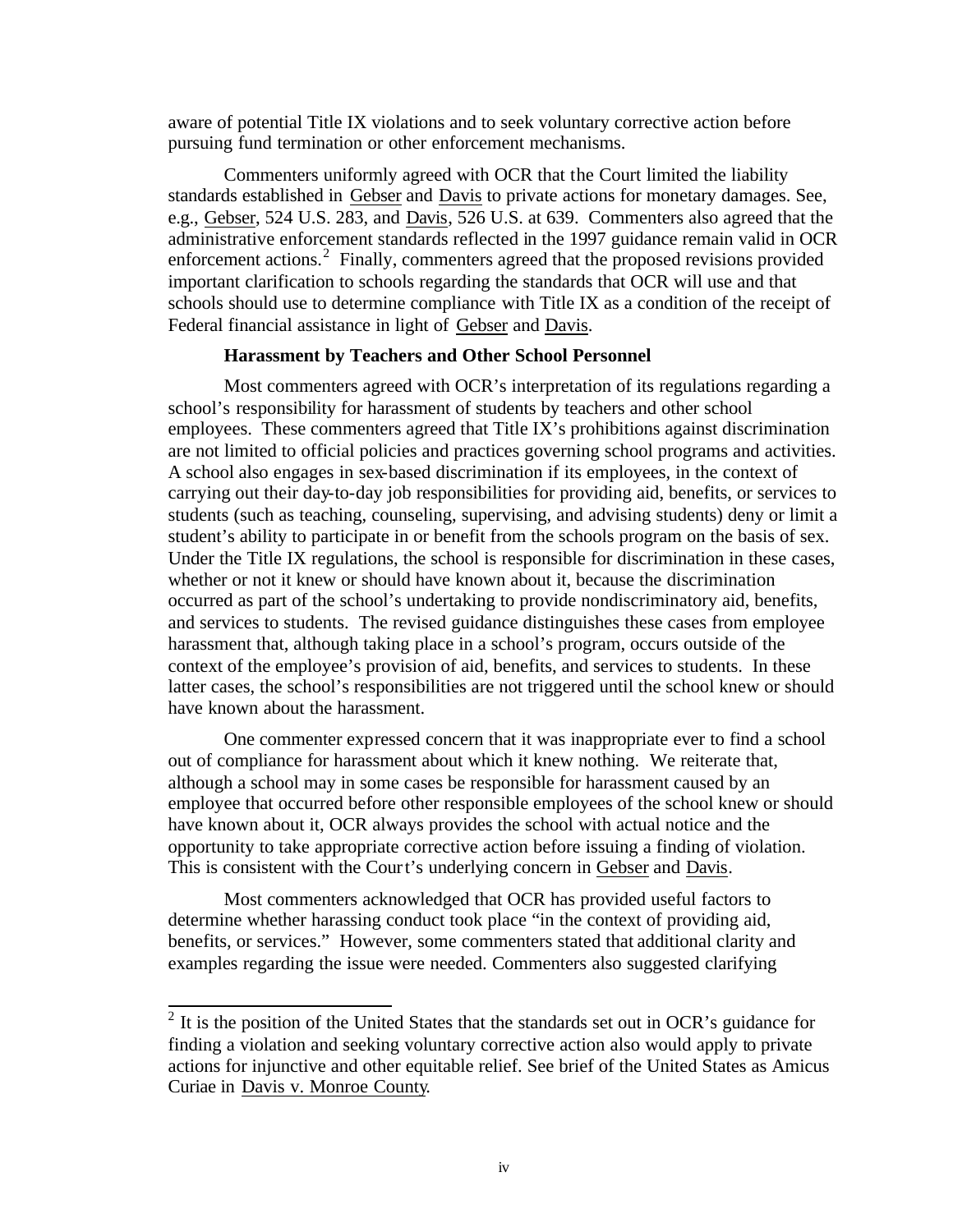references to quid pro quo and hostile environment harassment as these two concepts, though useful, do not determine the issue of whether the school itself is considered responsible for the harassment. We agree with these concerns and have made significant revisions to the sections "Harassment that Denies or Limits a Student's Ability to Participate in or Benefit from the Education Program" and "Harassment by Teachers and Other Employees" to clarify the guidance in these respects.

## **Gender-based Harassment, Including Harassment Predicated on Sexstereotyping**

Several commenters requested that we expand the discussion and include examples of gender-based harassment predicated on sex stereotyping. Some commenters also argued that gender-based harassment should be considered sexual harassment, and that we have "artificially" restricted the guidance only to harassment in the form of conduct of a sexual nature, thus, implying that gender-based harassment is of less concern and should be evaluated differently.

We have not further expanded this section because, while we are also concerned with the important issue of gender-based harassment, we believe that harassment of a sexual nature raises unique and sufficiently important issues that distinguish it from other types of gender-based harassment and warrants its own guidance.

Nevertheless, we have clarified this section of the guidance in several ways. The guidance clarifies that gender-based harassment, including that predicated on sexstereotyping, is covered by Title IX if it is sufficiently serious to deny or limit a student's ability to participate in or benefit from the program. Thus, it can be discrimination on the basis of sex to harass a student on the basis of the victim's failure to conform to stereotyped notions of masculinity and femininity. Although this type of harassment is not covered by the guidance, if it is sufficiently serious, gender-based harassment is a school's responsibility, and the same standards generally will apply. We have also added an endnote regarding Supreme Court precedent for the proposition that sex stereotyping can constitute sex discrimination.

Several commenters also suggested that we state that sexual and non-sexual (but gender-based) harassment should not be evaluated separately in determining whether a hostile environment exists. We note that both the proposed revised guidance and the final revised guidance indicate in several places that incidents of sexual harassment and non-sexual, gender-based harassment can be combined to determine whether a hostile environment has been created. We also note that sufficiently serious harassment of a sexual nature remains covered by Title IX, as explained in the guidance, even though the hostile environment may also include taunts based on sexual orientation.

# **Definition of Harassment**

One commenter urged OCR to provide distinct definitions of sexual harassment to be used in administrative enforcement as distinguished from criteria used to maintain private actions for monetary damages. We disagree. First, as discussed in the preamble to the proposed revised guidance, the definition of hostile environment sexual harassment used by the Court in Davis is consistent with the definition found in the proposed guidance. Although the terms used by the Court in Davis are in some ways different from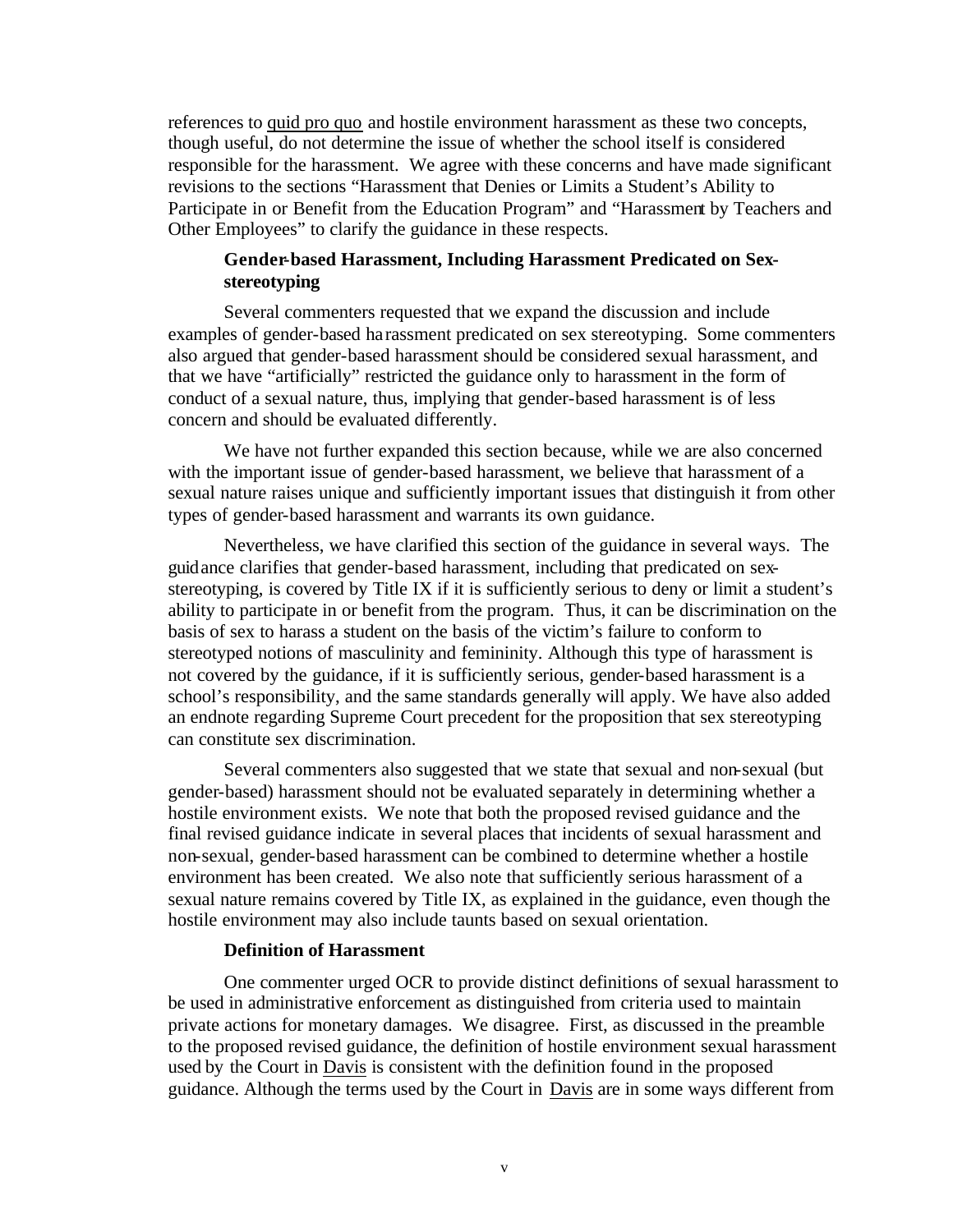the words used to define hostile environment harassment in the 1997 guidance (see, e.g., 62 FR 12041, "conduct of a sexual nature is sufficiently severe, persistent, or pervasive to limit a student's ability to participate in or benefit from the education program, or to create a hostile or abusive educational environment"), the definitions are consistent. Both the Court's and the Department's definitions are contextual descriptions intended to capture the same concept -– that under Title IX, the conduct must be sufficiently serious that it adversely affects a student's ability to participate in or benefit from the school's program. In determining whether harassment is actionable, both Davis and the Department tell schools to look at the "constellation of surrounding circumstances, expectations, and relationships" (526 U.S. at 651 (citing Oncale)), and the Davis Court cited approvingly to the underlying core factors described in the 1997 guidance for evaluating the context of the harassment. Second, schools benefit from consistency and simplicity in understanding what is sexual harassment for which the school must take responsive action. A multiplicity of definitions would not serve this purpose.

Several commenters suggested that we develop a unique Title IX definition of harassment that does not rely on Title VII and that takes into account the special relationship of schools to students. Other commenters, by contrast, commended OCR for recognizing that Gebser and Davis did not alter the definition of hostile environment sexual harassment found in OCR's 1997 guidance, which derives from Title VII caselaw, and asked us to strengthen the point. While Gebser and Davis made clear that Title VII agency principles do not apply in determining liability for money damages under Title IX, the Davis Court also indicated, through its specific references to Title VII caselaw, that Title VII remains relevant in determining what constitutes hostile environment sexual harassment under Title IX. We also believe that the factors described in both the 1997 guidance and the revised guidance to determine whether sexual harassment has occurred provide the necessary flexibility for taking into consideration the age and maturity of the students involved and the nature of the school environment.

#### **Effective Response**

One commenter suggested that the change in the guidance from "appropriate response" to "effective response" implies a change in OCR policy that requires omniscience of schools. We disagree. Effectiveness has always been the measure of an adequate response under Title IX. This does not mean a school must overreact out of fear of being judged inadequate. Effectiveness is measured based on a reasonableness standard. Schools do not have to know beforehand that their response will be effective. However, if their initial steps are ineffective in stopping the harassment, reasonableness may require a series of escalating steps.

### **The Relationship Between FERPA and Title IX**

In the development of both the 1997 guidance and the current revisions to the guidance, commenters raised concerns about the interrelation of the Family Educational Rights and Privacy Act (FERPA), 20 U.S.C. 1232g, and Title IX. The concerns relate to two issues: (1) the harassed student's right to information about the outcome of a sexual harassment complaint against another student, including information about sanctions imposed on a student found guilty of harassment; and (2) the due process rights of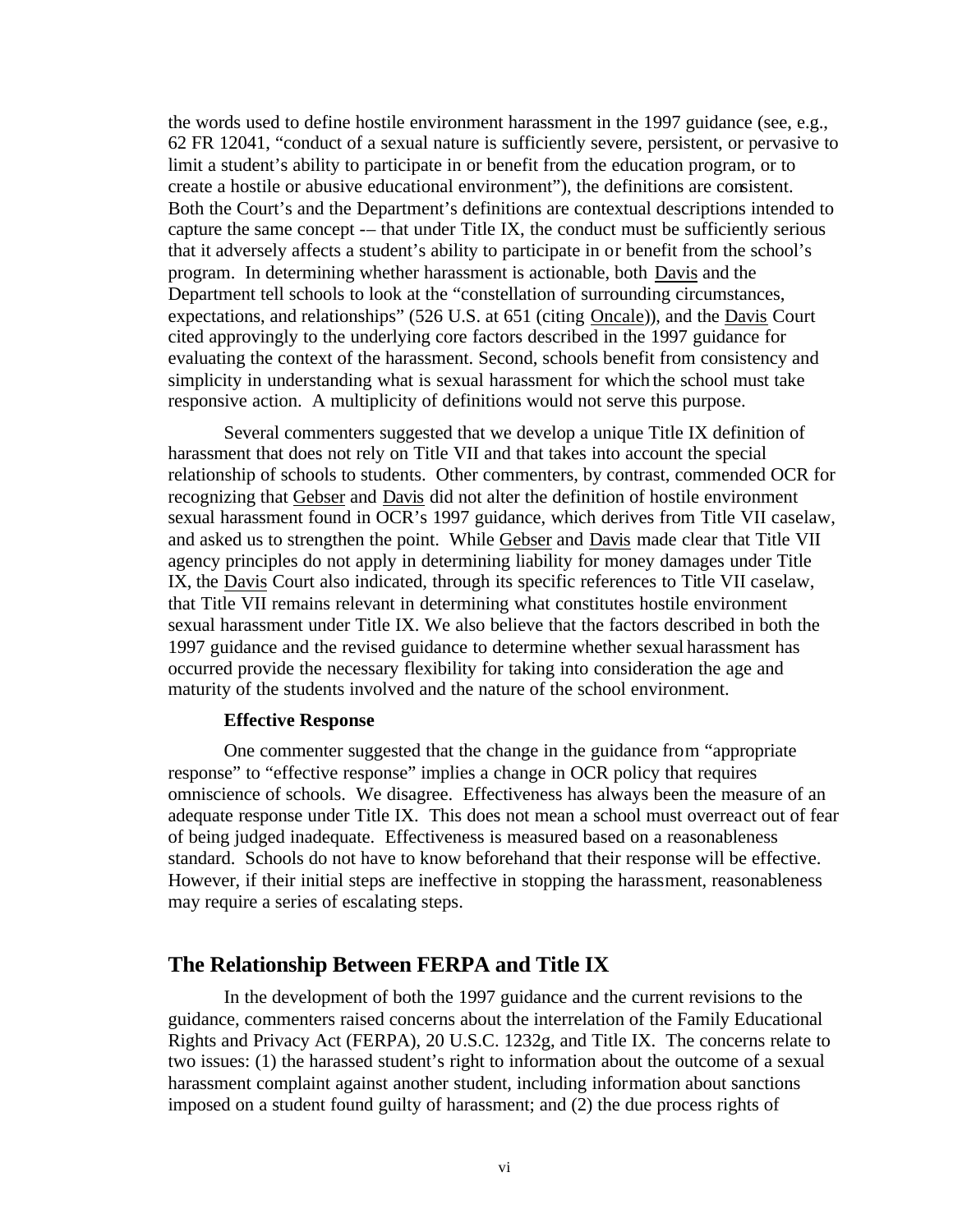individuals, including teachers, accused of sexual harassment by a student, to obtain information about the identity of the complainant and the nature of the allegations.

FERPA generally forbids disclosure of information from a student's "education record" without the consent of the student (or the student's parent). Thus, FERPA may be relevant when the person found to have engaged in harassment is another student, because written information about the complaint, investigation, and outcome is part of the harassing student's education record. Title IX is also relevant because it is an important part of taking effective responsive action for the school to inform the harassed student of the results of its investigation and whether it counseled, disciplined, or otherwise sanctioned the harasser. This information can assure the harassed student that the school has taken the student's complaint seriously and has taken steps to eliminate the hostile environment and prevent the harassment from recurring.

The Department currently interprets FERPA as not conflicting with the Title IX requirement that the school notify the harassed student of the outcome of its investigation, i.e., whether or not harassment was found to have occurred, because this information directly relates to the victim. It has been the Department's position that there is a potential conflict between FERPA and Title IX regarding disclosure of sanctions, and that FERPA generally prevents a school from disclosing to a student who complained of harassment information about the sanction or discipline imposed upon a student who was found to have engaged in that harassment. $3$ 

There is, however, an additional statutory provision that may apply to this situation. In 1994, as part of the Improving America's Schools Act, Congress amended the General Education Provisions Act (GEPA) -– of which FERPA is a part -– to state that nothing in GEPA "shall be construed to affect the applicability of … title IX of the Education Amendments of  $1972...$ <sup>4</sup> The Department interprets this provision to mean that FERPA continues to apply in the context of Title IX enforcement, but if there is a direct conflict between requirements of FERPA and requirements of Title IX, such that enforcement of FERPA would interfere with the primary purpose of Title IX to eliminate sex-based discrimination in schools, the requirements of Title IX override any conflicting FERPA provisions. The Department is in the process of developing a consistent approach and specific factors for implementing this provision. OCR and the Department's Family Policy Compliance Office (FPCO) intend to issue joint guidance, discussing specific areas of potential conflict between FERPA and Title IX.

l

<sup>&</sup>lt;sup>3</sup> Exceptions include the case of a sanction that directly relates to the person who was harassed (e.g., an order that the harasser stay away from the harassed student), or sanctions related to offenses for which there is a statutory exception, such as crimes of violence or certain sex offenses in postsecondary institutions.

 $420$  U.S.C. 1221(d). A similar amendment was originally passed in 1974 but applied only to Title VI of the Civil Rights Act of 1964 (prohibiting race discrimination by recipients). The 1994 amendments also extended 20 U.S.C. 1221(d) to Section 504 of the Rehabilitation Act of 1973 (prohibiting disability-based discrimination by recipients) and to the Age Discrimination Act.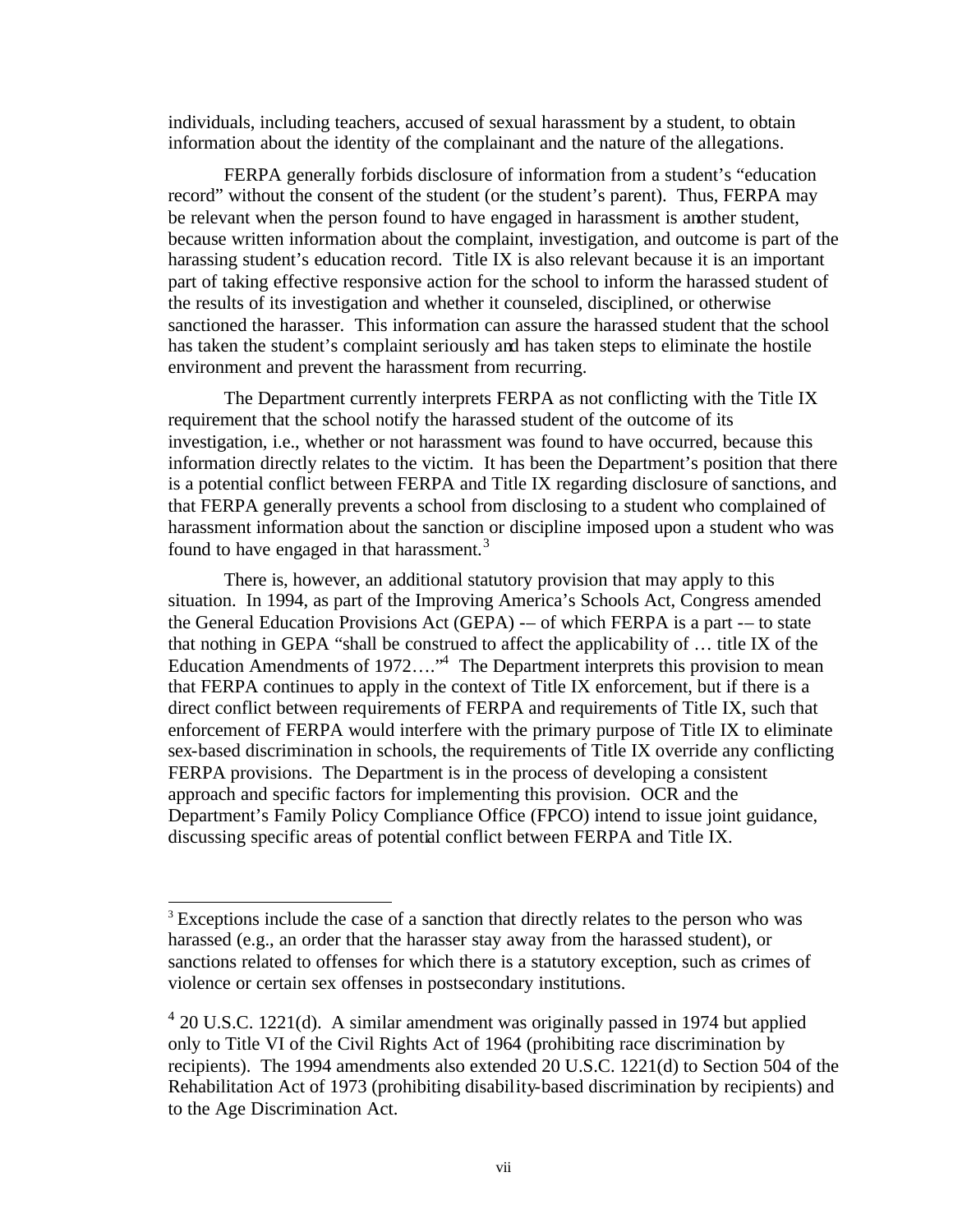FERPA is also relevant when a student accuses a teacher or other employee of sexual harassment, because written information about the allegations is contained in the student's education record. The potential conflict arises because, while FERPA protects the privacy of the student accuser, the accused individual may need the name of the accuser and information regarding the nature of the allegations in order to defend against the charges. The 1997 guidance made cle ar that neither FERPA nor Title IX override any federally protected due process rights of a school employee accused of sexual harassment.

Several commenters urged the Department to expand and strengthen this discussion. They argue that in many instances a school's failure to provide information about the name of the student accuser and the nature of the allegations seriously undermines the fairness of the investigative and adjudicative process. They also urge the Department to include a discussion of the need for confidentiality as to the identity of the individual accused of harassment because of the significant harm that can be caused by false accusations. We have made several changes to the guidance, including an additional discussion regarding the confidentiality of a person accused of harassment and a new heading entitled "Due Process Rights of the Accused," to address these concerns.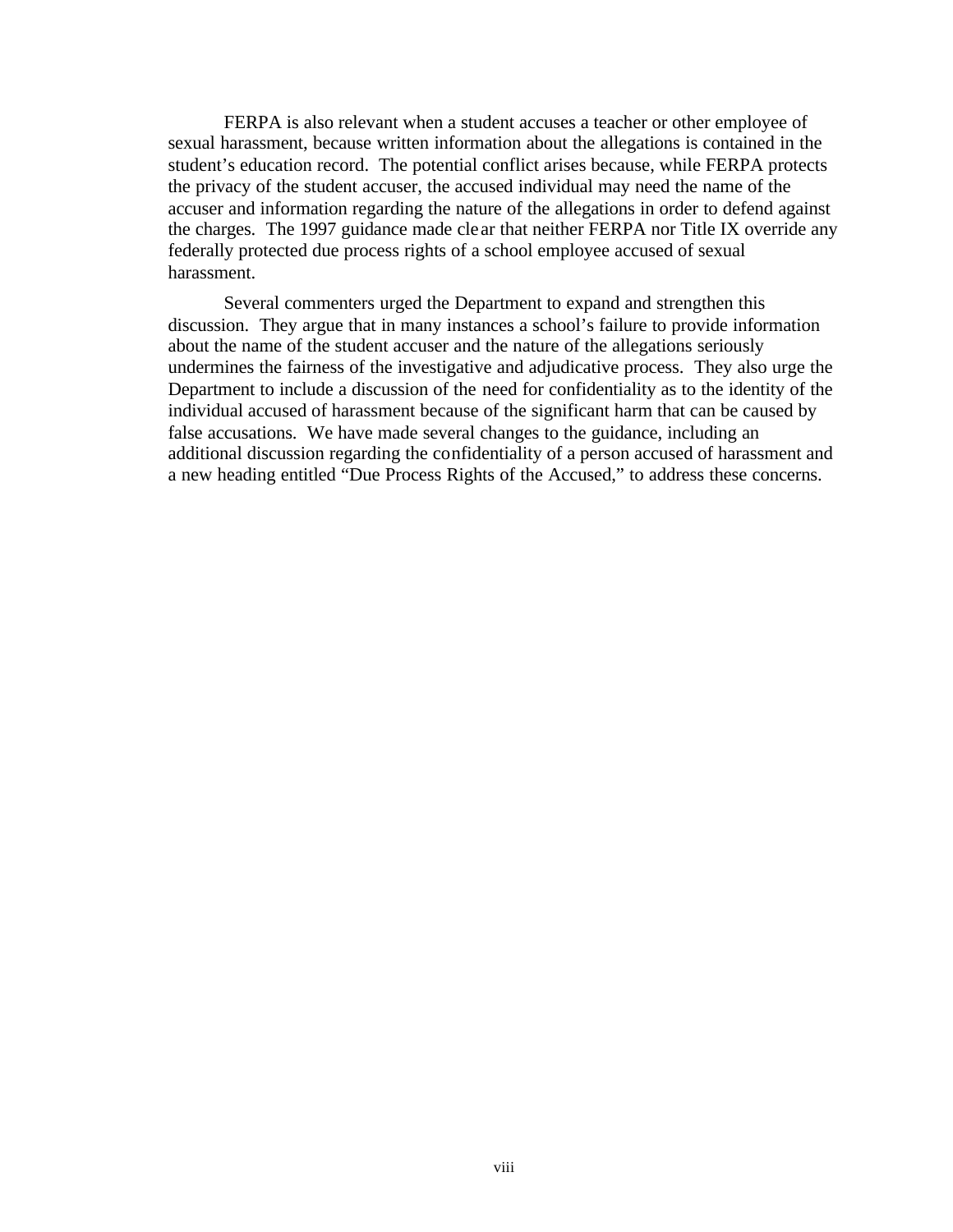# **REVISED SEXUAL HARASSMENT GUIDANCE: HARASSMENT OF STUDENTS<sup>1</sup> BY SCHOOL EMPLOYEES, OTHER STUDENTS, OR THIRD PARTIES**

# **Outline of Contents**

- I. Introduction
- II. Sexual Harassment
- III. Applicability of Title IX
- IV. Title IX Regulatory Compliance Responsibilities
- V. Determining a School's Responsibilities

A. Harassment that Denies or Limits a Student's Ability to Participate in or Benefit from the Education Program

- 1. Factors Used to Evaluate Hostile Environment Sexual Harassment
- 2. Welcomeness
- B. Nature of a School's Responsibility to Address Sexual Harassment
	- 1. Harassment by Teachers and Other Employees
	- 2. Harassment by Other Students or Third Parties
- C. Notice of Employee, Peer, or Third Party Harassment
- D. The Role of Grievance Procedures
- VI. OCR Case Resolution
- VII. Recipient's Response

A. Response to Student or Parent Reports of Harassment; Response to Direct Observation of Harassment by a Responsible Employee

- B. Confidentiality
- C. Response to Other Types of Notice
- VIII. Prevention
- IX. Prompt and Equitable Grievance Procedures
- X. Due Process Rights of the Accused
- XI. First Amendment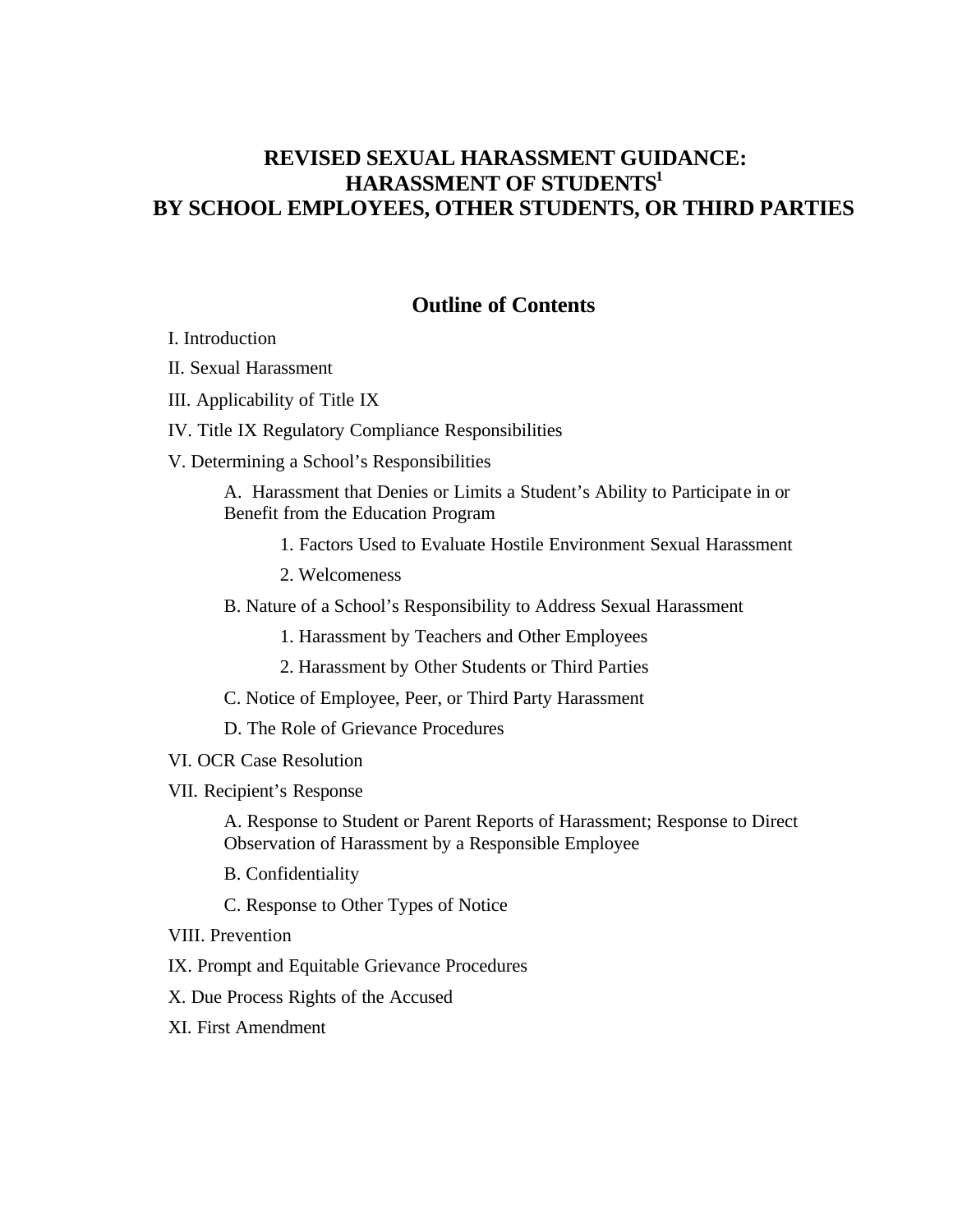# **I. Introduction**

Title IX of the Education Amendments of 1972 (Title IX) and the Department of Education's (Department) implementing regulations prohibit discrimination on the basis of sex in federally assisted education programs and activities.<sup>2</sup> The Supreme Court, Congress, and Federal executive departments and agencies, including the Department, have recognized that sexual harassment of students can constitute discrimination prohibited by Title IX.<sup>3</sup> This guidance focuses on a school's<sup>4</sup> fundamental compliance responsibilities under Title IX and the Title IX regulations to address sexual harassment of students as a condition of continued receipt of Federal funding. It describes the regulatory basis for a school's compliance responsibilities under Title IX, outlines the circumstances under which sexual harassment may constitute discrimination prohibited by the statute and regulations, and provides information about actions that schools should take to prevent sexual harassment or to address it effectively if it does occur.<sup>5</sup>

# **II. Sexual Harassment**

Sexual harassment is unwelcome conduct of a sexual nature. Sexual harassment can include unwelcome sexual advances, requests for sexual favors, and other verbal, nonverbal, or physical conduct of a sexual nature.<sup>6</sup> Sexual harassment of a student can deny or limit, on the basis of sex, the student's ability to participate in or to receive benefits, services, or opportunities in the school's program. Sexual harassment of students is, therefore, a form of sex discrimination prohibited by Title IX under the circumstances described in this guidance.

It is important to recognize that Title IX's prohibition against sexual harassment does not extend to legitimate nonsexual touching or other nonsexual conduct. For example, a high school athletic coach hugging a student who made a goal or a kindergarten teacher's consoling hug for a child with a skinned knee will not be considered sexual harassment.<sup>7</sup> Similarly, one student's demonstration of a sports maneuver or technique requiring contact with another student will not be considered sexual harassment. However, in some circumstances, nonsexual conduct may take on sexual connotations and rise to the level of sexual harassment. For example, a teacher's repeatedly hugging and putting his or her arms around students under inappropriate circumstances could create a hostile environment.

# **III. Applicability of Title IX**

Title IX applies to all public and private educational institutions that receive Federal funds, i.e., recipients, including, but not limited to, elementary and secondary schools, school districts, proprietary schools, colleges, and universities. The guidance uses the terms "recipients" and "schools" interchangeably to refer to all of those institutions. The "education program or activity" of a school includes all of the school's operations.<sup>8</sup> This means that Title IX protects students in connection with all of the academic, educational, extra-curricular, athletic, and other programs of the school,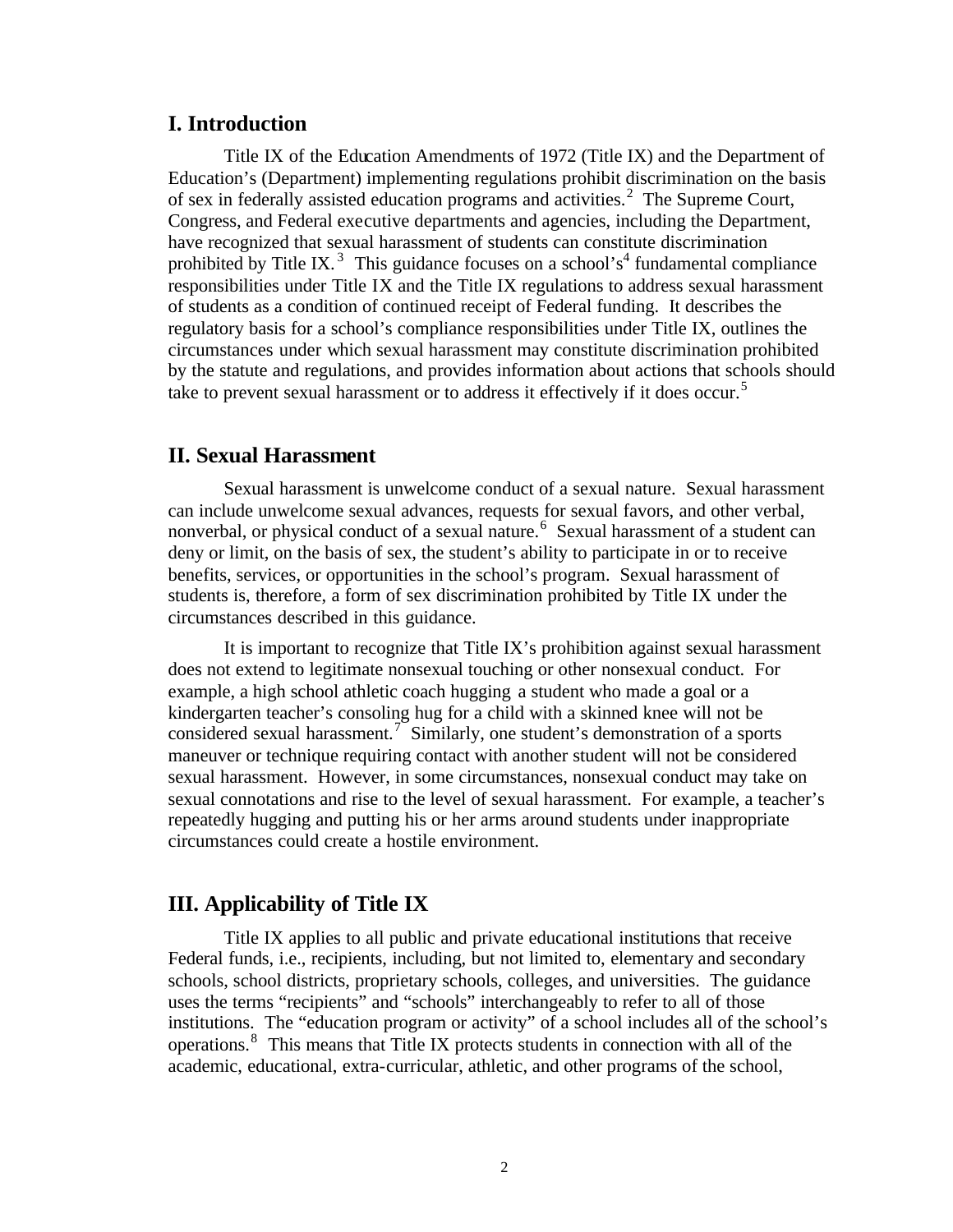whether they take place in the facilities of the school, on a school bus, at a class or training program sponsored by the school at another location, or elsewhere.

A student may be sexually harassed by a school employee,<sup>9</sup> another student, or a non-employee third party (e.g., a visiting speaker or visiting athletes). Title IX protects any "person" from sex discrimination. Accordingly, both male and female students are protected from sexual harassment<sup>10</sup> engaged in by a school's employees, other students, or third parties. Moreover, Title IX prohibits sexual harassment regardless of the sex of the harasser, i.e., even if the harasser and the person being harassed are members of the same sex.  $11$  An example would be a campaign of sexually explicit graffiti directed at a particular girl by other girls.<sup>12</sup>

Although Title IX does not prohibit discrimination on the basis of sexual orientation,  $^{13}$  sexual harassment directed at gay or lesbian students that is sufficiently serious to limit or deny a student's ability to participate in or benefit from the school's program constitutes sexual harassment prohibited by Title IX under the circumstances described in this guidance.<sup>14</sup> For example, if a male student or a group of male students target a gay student for physical sexual advances, serious enough to deny or limit the victim's ability to participate in or benefit from the school's program, the school would need to respond promptly and effectively, as described in this guidance, just as it would if the victim were heterosexual. On the other hand, if students heckle another student with comments based on the student's sexual orientation (e.g., "gay students are not welcome at this table in the cafeteria"), but their actions do not involve conduct of a sexual nature, their actions would not be sexual harassment covered by Title IX.<sup>15</sup>

Though beyond the scope of this guidance, gender-based harassment, which may include acts of verbal, nonverbal, or physical aggression, intimidation, or hostility based on sex or sex-stereotyping, <sup>16</sup> but not involving conduct of a sexual nature, is also a form of sex discrimination to which a school must respond, if it rises to a level that denies or limits a student's ability to participate in or benefit from the educational program.<sup>17</sup> For example, the repeated sabotaging of female graduate students' laboratory experiments by male students in the class could be the basis of a violation of Title IX. A school must respond to such harassment in accordance with the standards and procedures described in this guidance.<sup>18</sup> In assessing all related circumstances to determine whether a hostile environment exists, incidents of gender-based harassment combined with incidents of sexual harassment could create a hostile environment, even if neither the gender-based harassment alone nor the sexual harassment alone would be sufficient to do so.<sup>19</sup>

# **IV. Title IX Regulatory Compliance Responsibilities**

As a condition of receiving funds from the Department, a school is required to comply with Title IX and the Department's Title IX regulations, which spell out prohibitions against sex discrimination. The law is clear that sexual harassment may constitute sex discrimination under Title IX. <sup>20</sup>

Recipients specifically agree, as a condition for receiving Federal financial assistance from the Department, to comply with Title IX and the Department's Title IX regulations. The regulatory provision requiring this agreement, known as an assurance of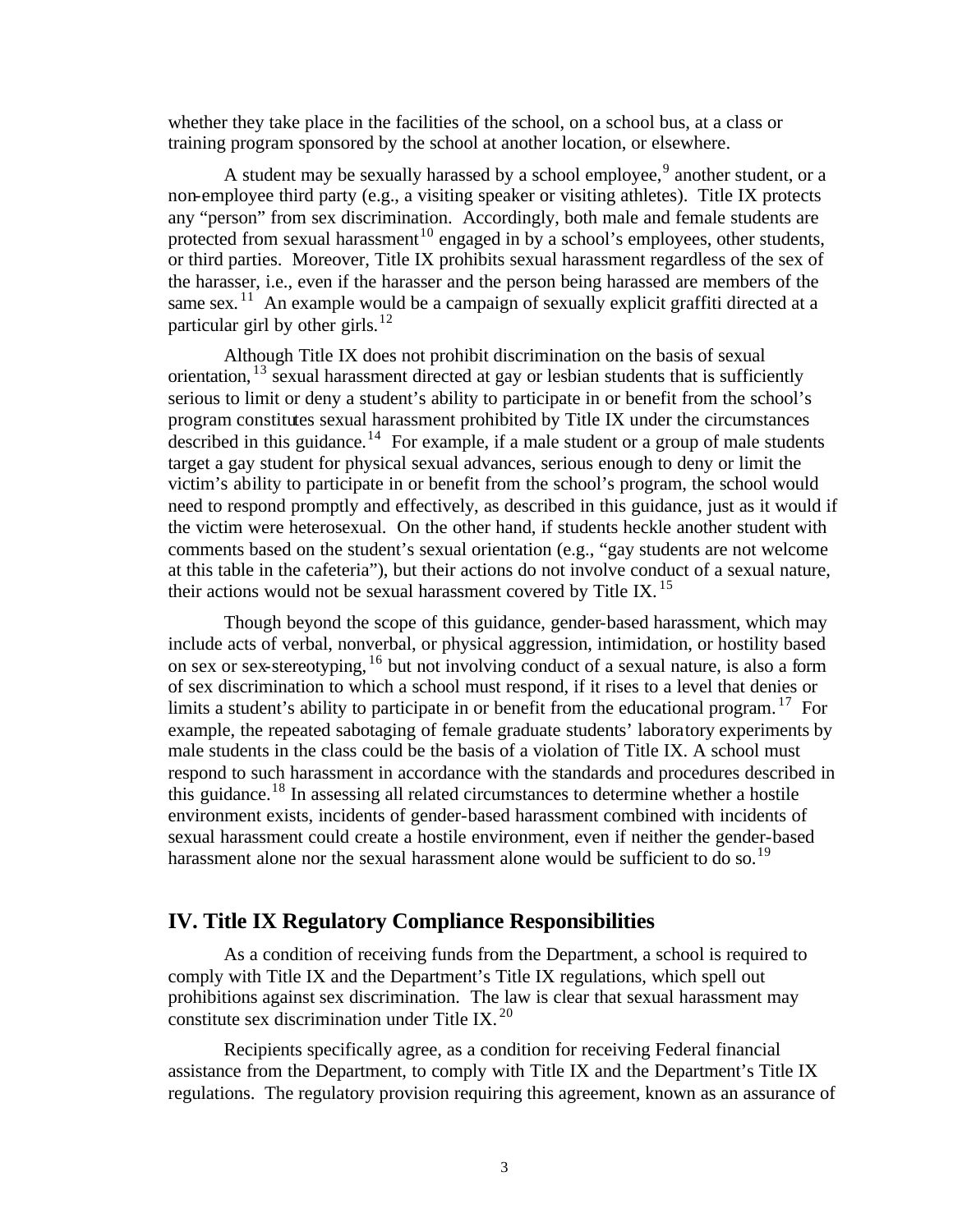compliance, specifies that recipients must agree that education programs or activities operated by the recipient will be operated in compliance with the Title IX regulations, including taking any action necessary to remedy its discrimination or the effects of its discrimination in its programs. $2<sup>1</sup>$ 

The regulations set out the basic Title IX responsibilities a recipient undertakes when it accepts Federal financial assistance, including the following specific obligations.<sup>22</sup> A recipient agrees that, in providing any aid, benefit, or service to students, it will not, on the basis of sex––

- Treat one student differently from another in determining whether the student satisfies any requirement or condition for the provision of any aid, benefit, or service: $23$
- Provide different aid, benefits, or services or provide aid, benefits, or services in a different manner: $^{24}$
- Deny any student any such aid, benefit, or service;  $2^5$
- Subject students to separate or different rules of behavior, sanctions, or other treatment:<sup>26</sup>
- Aid or perpetuate discrimination against a student by providing significant assistance to any agency, organization, or person that discriminates on the basis of sex in providing any aid, benefit, or service to students; $^{27}$  and
- Otherwise limit any student in the enjoyment of any right, privilege, advantage, or opportunity. <sup>28</sup>

For the purposes of brevity and clarity, this guidance generally summarizes this comprehensive list by referring to a school's obligation to ensure that a student is not denied or limited in the ability to participate in or benefit from the school's program on the basis of sex.

The regulations also specify that, if a recipient discriminates on the basis of sex, the school must take remedial action to overcome the effects of the discrimination.<sup>29</sup>

In addition, the regulations establish procedural requirements that are important for the prevention or correction of sex discrimination, including sexual harassment. These requirements include issuance of a policy against sex discrimination<sup>30</sup> and adoption and publication of grievance procedures providing for prompt and equitable resolution of complaints of sex discrimination.<sup>31</sup> The regulations also require that recipients designate at least one employee to coordinate compliance with the regulations, including coordination of investigations of complaints alleging noncompliance.<sup>32</sup>

To comply with these regulatory requirements, schools need to recognize and respond to sexual harassment of students by teachers and other employees, by other students, and by third parties. This guidance explains how the requirements of the Title IX regulations apply to situations involving sexual harassment of a student and outlines measures that schools should take to ensure compliance.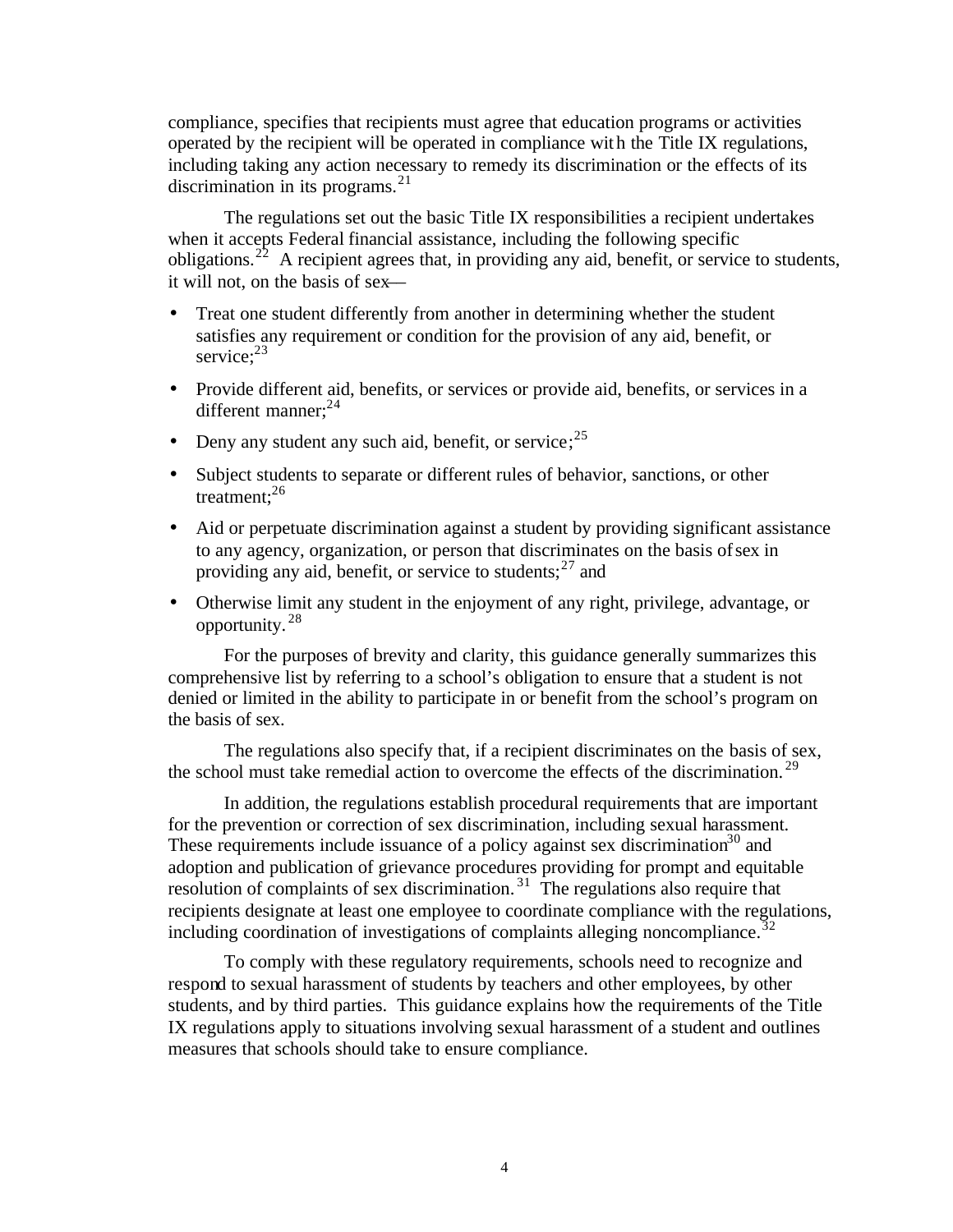## **V. Determining a School's Responsibilities**

In assessing sexually harassing conduct, it is important for schools to recognize that two distinct issues are considered. The first issue is whether, considering the types of harassment discussed in the following section, the conduct denies or limits a student's ability to participate in or benefit from the program based on sex. If it does, the second issue is the nature of the school's responsibility to address that conduct. As discussed in a following section, this issue depends in part on the identity of the harasser and the context in which the harassment occurred.

### **A. Harassment that Denies or Limits a Student's Ability to Participate in or Benefit from the Education Program**

This guidance moves away from specific labels for types of sexual harassment.<sup>33</sup> In each case, the issue is whether the harassment rises to a level that it denies or limits a student's ability to participate in or benefit from the school's program based on sex. However, an understanding of the different types of sexual harassment can help schools determine whether or not harassment has occurred that triggers a school's responsibilities under, or violates, Title IX or its regulations.

The type of harassment traditionally referred to as quid pro quo harassment occurs if a teacher or other employee conditions an educational decision or benefit on the student's submission to unwelcome sexual conduct.<sup>34</sup> Whether the student resists and suffers the threatened harm or submits and avoids the threatened harm, the student has been treated differently, or the student's ability to participate in or benefit from the school's program has been denied or limited, on the basis of sex in violation of the Title IX regulations.  $35$ 

By contrast, sexual harassment can occur that does not explicitly or implicitly condition a decision or benefit on submission to sexual conduct. Harassment of this type is generally referred to as hostile environment harassment.<sup>36</sup> This type of harassing conduct requires a further assessment of whether or not the conduct is sufficiently serious to deny or limit a student's ability to participate in or benefit from the school's program based on sex.<sup>37</sup>

Teachers and other employees can engage in either type of harassment. Students and third parties are not generally given responsibility over other students and, thus, generally can only engage in hostile environment harassment.

#### **1. Factors Used to Evaluate Hostile Environment Sexual Harassment**

As outlined in the following paragraphs, OCR considers a variety of related factors to determine if a hostile environment has been created, i.e., if sexually harassing conduct by an employee, another student, or a third party is sufficiently serious that it denies or limits a student's ability to participate in or benefit from the school's program based on sex. OCR considers the conduct from both a subjective<sup>38</sup> and objective<sup>39</sup> perspective. In evaluating the severity and pervasiveness of the conduc t, OCR considers all relevant circumstances, i.e., "the constellation of surrounding circumstances, expectations, and relationships."<sup>40</sup> Schools should also use these factors to evaluate conduct in order to draw commonsense distinctions between conduct that constitutes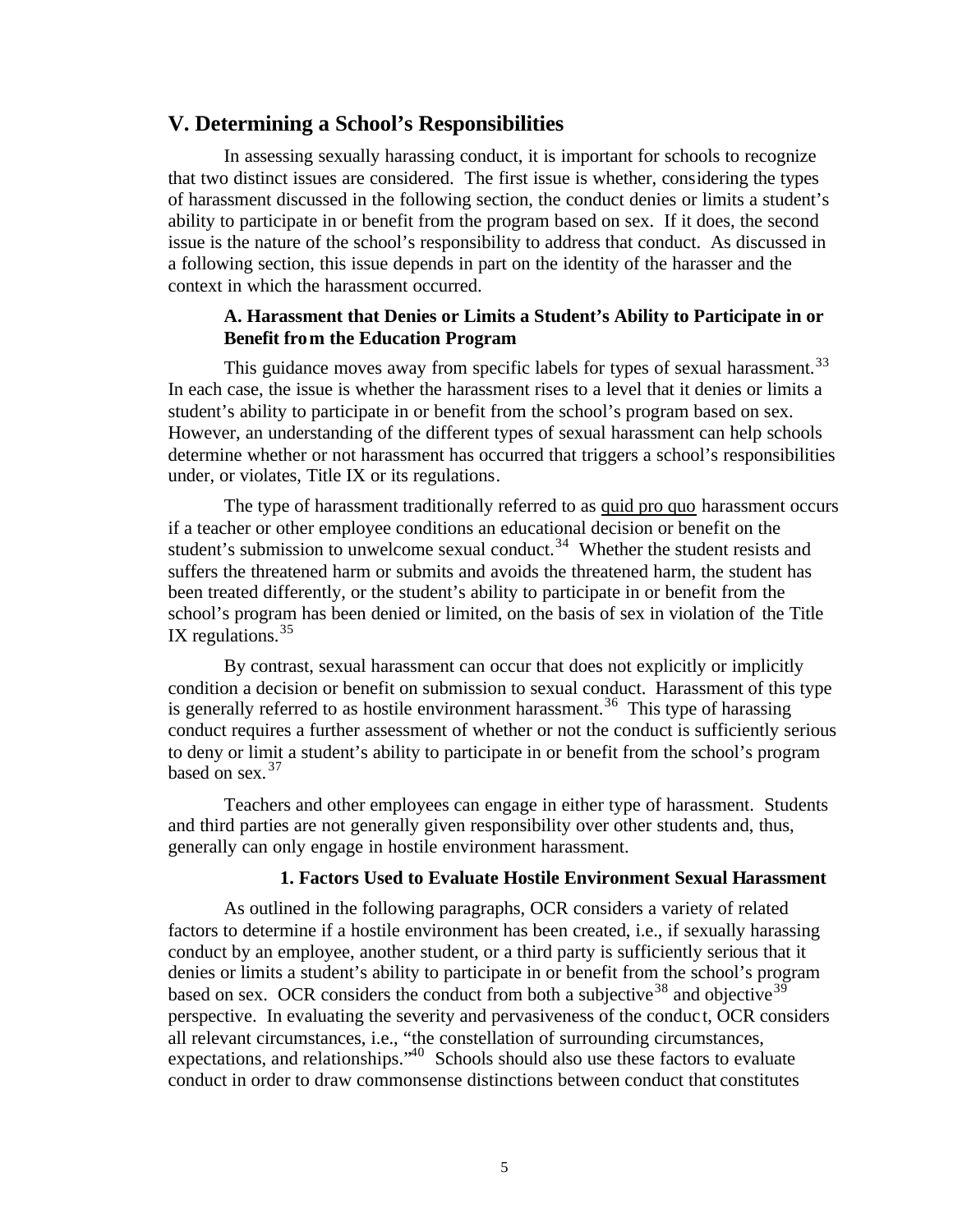sexual harassment and conduct that does not rise to that level. Relevant factors include the following:

• The degree to which the conduct affected one or more students' education. OCR assesses the effect of the harassment on the student to determine whether it has denied or limited the student's ability to participate in or benefit from the school's program. For example, a student's grades may go down or the student may be forced to withdraw from school because of the harassing behavior.<sup>41</sup> A student may also suffer physical injuries or mental or emotional distress.<sup>42</sup> In another situation, a student may have been able to keep up his or her grades and continue to attend school even though it was very difficult for him or her to do so because of the teacher's repeated sexual advances. Similarly, a student may be able to remain on a sports team, despite experiencing great difficulty performing at practices and games from the humiliation and anger caused by repeated sexual advances and intimidation by several team members that create a hostile environment. Harassing conduct in these examples would alter a reasonable student's educational environment and adversely affect the student's ability to participate in or benefit from the school's program on the basis of sex.

A hostile environment can occur even if the harassment is not targeted specifically at the individual complainant.<sup>43</sup> For example, if a student, group of students, or a teacher regularly directs sexual comments toward a particular student, a hostile environment may be created not only for the targeted student, but also for others who witness the conduct.

- The type, frequency, and duration of the conduct. In most cases, a hostile environment will exist if there is a pattern or practice of harassment, or if the harassment is sustained and nontrivial.<sup>44</sup> For instance, if a young woman is taunted by one or more young men about her breasts or genital area or both, OCR may find that a hostile environment has been created, particularly if the conduct has gone on for some time, or takes place throughout the school, or if the taunts are made by a number of students. The more severe the conduct, the less the need to show a repetitive series of incidents; this is particularly true if the harassment is physical. For instance, if the conduct is more severe, e.g., attempts to grab a female student's breasts or attempts to grab any student's genital area or buttocks, it need not be as persistent to create a hostile environment. Indeed, a single or isolated incident of sexual harassment may, if sufficiently severe, create a hostile environment.<sup>45</sup> On the other hand, conduct that is not severe will not create a hostile environment, e.g., a comment by one student to another student that she has a nice figure. Indeed, depending on the circumstances, this may not even be conduct of a sexual nature. $46$ Similarly, because students date one another, a request for a date or a gift of flowers, even if unwelcome, would not create a hostile environment. However, there may be circumstances in which repeated, unwelcome requests for dates or similar conduct could create a hostile environment. For example, a person, who has been refused previously, may request dates in an intimidating or threatening manner.
- The identity of and relationship between the alleged harasser and the subject or subjects of the harassment. A factor to be considered, especially in cases involving allegations of sexual harassment of a student by a school employee, is the identity of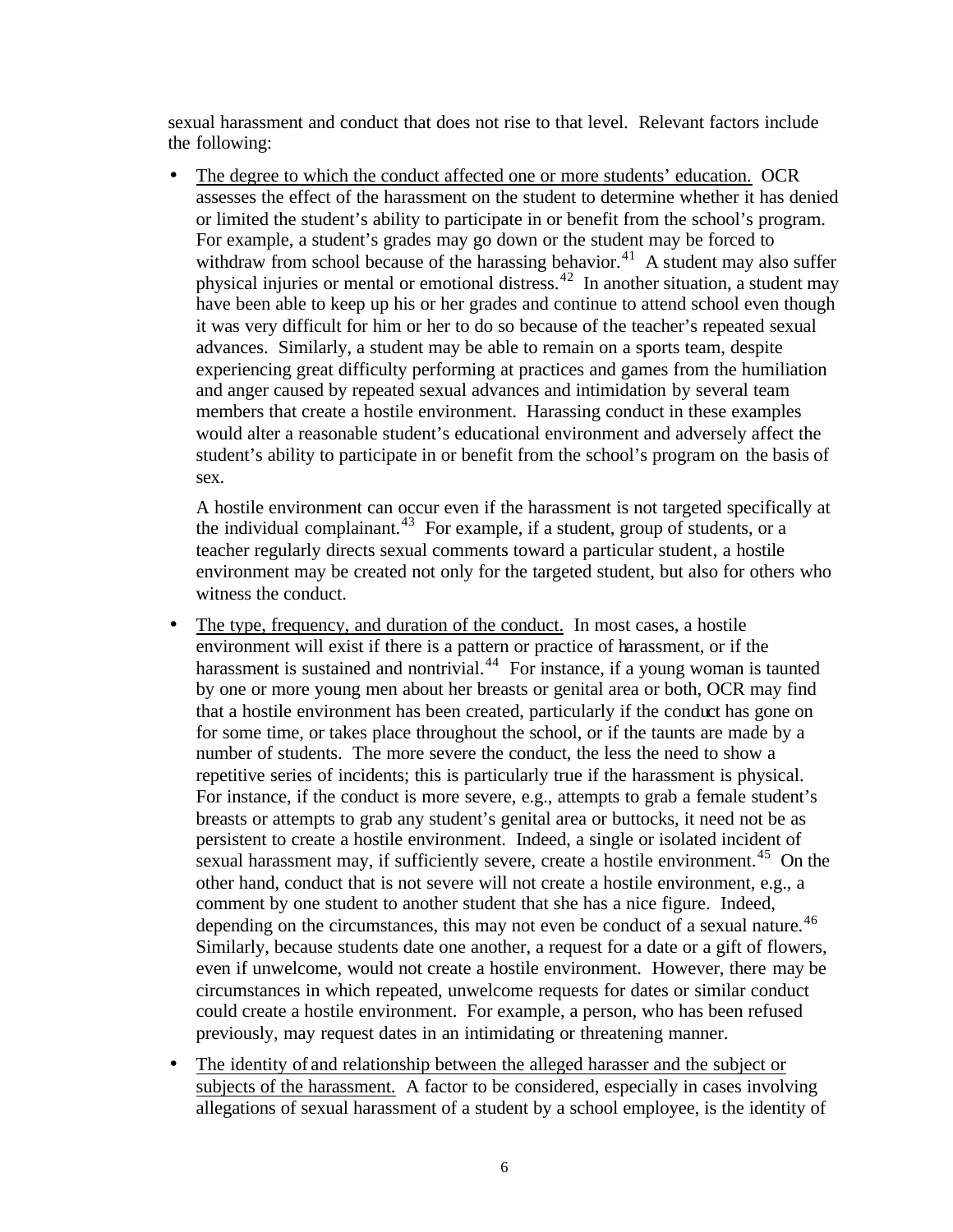and relationship between the alleged harasser and the subject or subjects of the harassment. For example, due to the power a professor or teacher has over a student, sexually based conduct by that person toward a student is more likely to create a hostile environment than similar conduct by another student.<sup>47</sup>

- The number of individuals involved. Sexual harassment may be committed by an individual or a group. In some cases, verbal comments or other conduct from one person might not be sufficient to create a hostile environment, but could be if done by a group. Similarly, while harassment can be directed toward an individual or a group,  $48$  the effect of the conduct toward a group may vary, depending on the type of conduct and the context. For certain types of conduct, there may be "safety in numbers." For example, following an individual student and making sexual taunts to him or her may be very intimidating to that student, but, in certain circumstances, less so to a group of students. On the other hand, persistent unwelcome sexual conduct still may create a hostile environment if directed toward a group.
- The age and sex of the alleged harasser and the subject or subjects of the harassment. For example, in the case of younger students, sexually harassing conduct is more likely to be intimidating if coming from an older student.<sup>49</sup>
- The size of the school, location of the incidents, and context in which they occurred. Depending on the circumstances of a particular case, fewer incidents may have a greater effect at a small college than at a large university campus. Harassing conduct occurring on a school bus may be more intimidating than similar conduct on a school playground because the restricted area makes it impossible for students to avoid their harassers.<sup>50</sup> Harassing conduct in a personal or secluded area, such as a dormitory room or residence hall, can have a greater effect (e.g., be seen as more threatening) than would similar conduct in a more public area. On the other hand, harassing conduct in a public place may be more humiliating. Each incident must be judged individually.
- Other incidents at the school. A series of incidents at the school, not involving the same students, could — taken together — create a hostile environment, even if each by itself would not be sufficient.<sup>51</sup>
- Incidents of gender-based, but nonsexual harassment. Acts of verbal, nonverbal or physical aggression, intimidation or hostility based on sex, but not involving sexual activity or language, can be combined with incidents of sexual harassment to determine if the incidents of sexual harassment are sufficiently serious to create a sexually hostile environment.<sup>52</sup>

It is the totality of the circumstances in which the behavior occurs that is critical in determining whether a hostile environment exists. Consequently, in using the factors discussed previously to evaluate incidents of alleged harassment, it is always important to use common sense and reasonable judgement in determining whether a sexually hostile environment has been created.

#### **2. Welcomene ss**

The section entitled "Sexual Harassment" explains that in order for conduct of a sexual nature to be sexual harassment, it must be unwelcome. Conduct is unwelcome if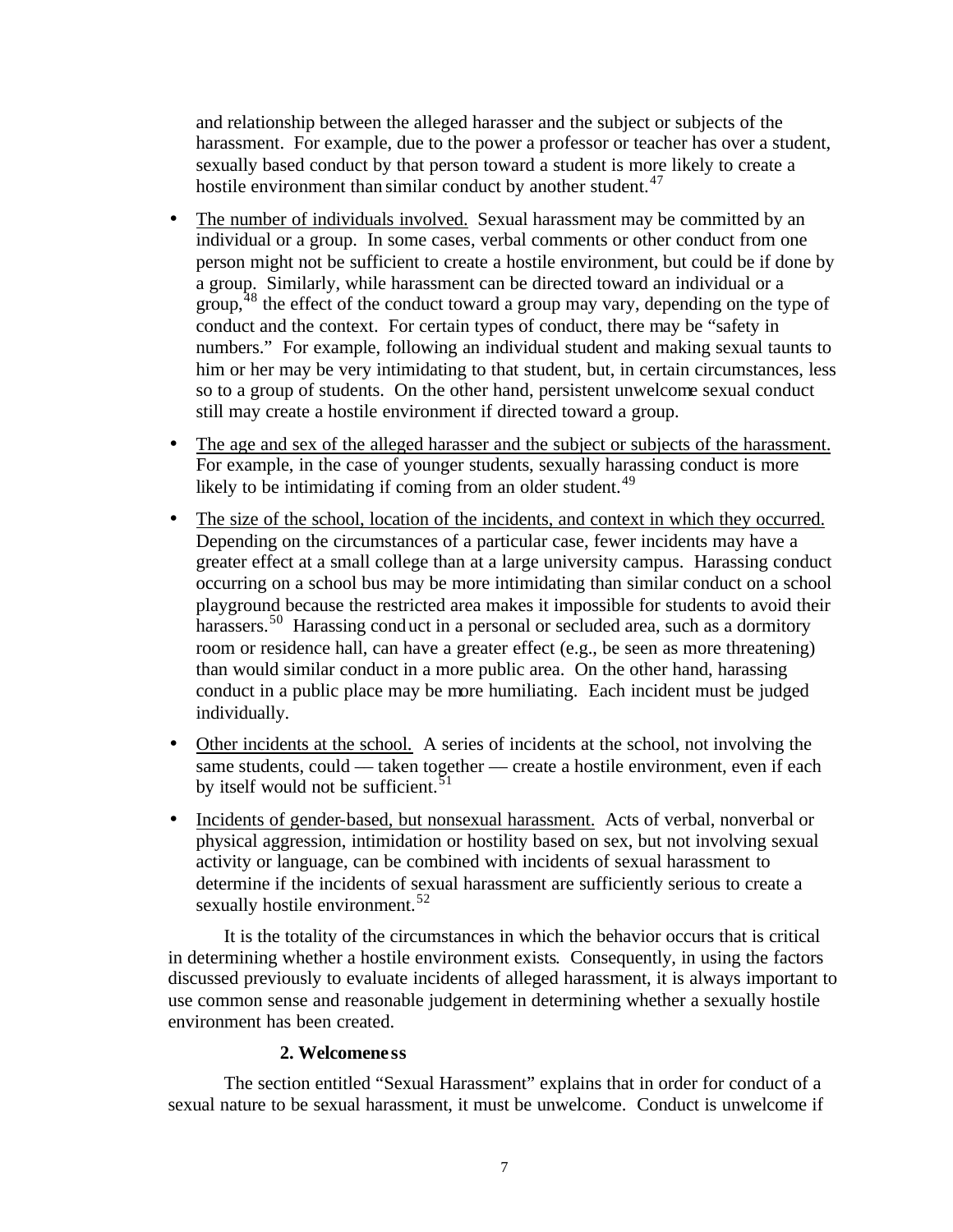the student did not request or invite it and "regarded the conduct as undesirable or offensive."<sup>53</sup> Acquiescence in the conduct or the failure to complain does not always mean that the conduct was welcome.<sup>54</sup> For example, a student may decide not to resist sexual advances of another student or may not file a complaint out of fear. In addition, a student may not object to a pattern of demeaning comments directed at him or her by a group of students out of a concern that objections might cause the harassers to make more comments. The fact that a student may have accepted the conduct does not mean that he or she welcomed it.<sup>55</sup> Also, the fact that a student willingly participated in conduct on one occasion does not prevent him or her from indicating that the same conduct has become unwelcome on a subsequent occasion. On the other hand, if a student actively participates in sexual banter and discussions and gives no indication that he or she objects, then the evidence generally will not support a conclusion that the conduct was unwelcome.<sup>56</sup>

If younger children are involved, it may be necessary to determine the degree to which they are able to recognize that certain sexual conduct is conduct to which they can or should reasonably object and the degree to which they can articulate an objection. Accordingly, OCR will consider the age of the student, the nature of the conduct involved, and other relevant factors in determining whether a student had the capacity to welcome sexual conduct.

Schools should be particularly concerned about the issue of welcomeness if the harasser is in a position of authority. For instance, because students may be encouraged to believe that a teacher has absolute authority over the operation of his or her classroom, a student may not object to a teacher's sexually harassing comments during class; however, this does not necessarily mean that the conduct was welcome. Instead, the student may believe that any objections would be ineffective in stopping the harassment or may fear that by making objections he or she will be singled out for harassing comments or other retaliation.

In addition, OCR must consider particular issues of welcomeness if the alleged harassment relates to alleged "consensual" sexual relationships between a school's adult employees and its students. If elementary students are involved, welcomeness will not be an issue: OCR will never view sexual conduct between an adult school employee and an elementary school student as consensual. In cases involving secondary students, there will be a strong presumption that sexual conduct between an adult school employee and a student is not consensual. In cases involving older secondary students, subject to the presumption,<sup>57</sup> OCR will consider a number of factors in determining whether a school employee's sexual advances or other sexual conduct could be considered welcome.<sup>58</sup> In addition, OCR will consider these factors in all cases involving postsecondary students in making those determinations.<sup>59</sup> The factors include the following:

- The nature of the conduct and the relationship of the school employee to the student, including the degree of influence (which could, at least in part, be affected by the student's age), authority, or control the employee has over the student.
- Whether the student was legally or practically unable to consent to the sexual conduct in question. For example, a student's age could affect his or her ability to do so. Similarly, certain types of disabilities could affect a student's ability to do so.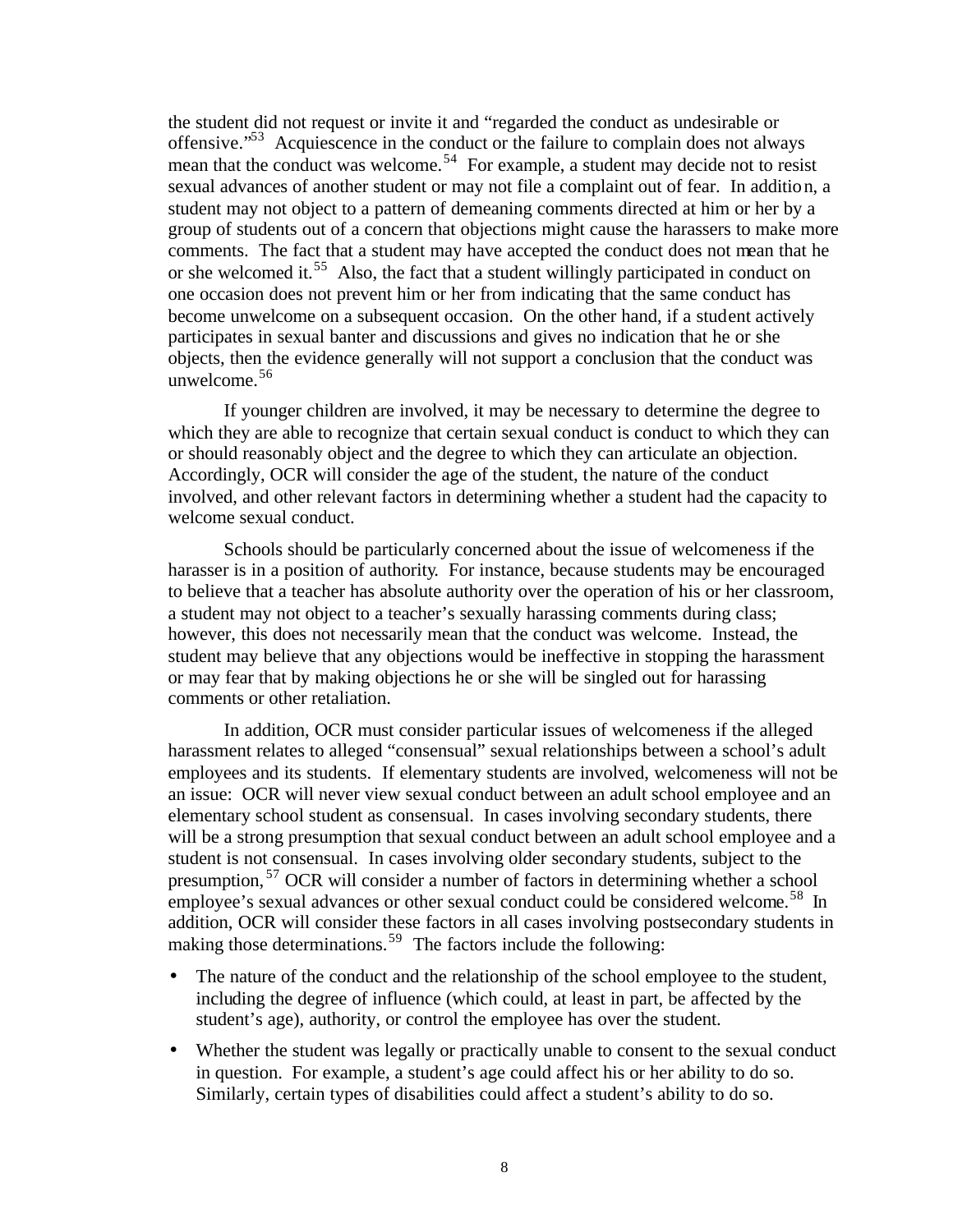If there is a dispute about whether harassment occurred or whether it was welcome — in a case in which it is appropriate to consider whether the conduct would be welcome — determinations should be made based on the totality of the circumstances. The following types of information may be helpful in resolving the dispute:

- Statements by any witnesses to the alleged incident.
- Evidence about the relative credibility of the allegedly harassed student and the alleged harasser. For example, the level of detail and consistency of each person's account should be compared in an attempt to determine who is telling the truth. Another way to assess credibility is to see if corroborative evidence is lacking where it should logically exist. However, the absence of witnesses may indicate only the unwillingness of others to step forward, perhaps due to fear of the harasser or a desire not to get involved.
- Evidence that the alleged harasser has been found to have harassed others may support the credibility of the student claiming the harassment; conversely, the student's claim will be weakened if he or she has been found to have made false allegations against other individuals.
- Evidence of the allegedly harassed student's reaction or behavior after the alleged harassment. For example, were there witnesses who saw the student immediately after the alleged incident who say that the student appeared to be upset? However, it is important to note that some students may respond to harassment in ways that do not manifest themselves right away, but may surface several days or weeks after the harassment. For example, a student may initially show no signs of having been harassed, but several weeks after the harassment, there may be significant changes in the student's behavior, including difficulty concentrating on academic work, symptoms of depression, and a desire to avoid certain individuals and places at school.
- Evidence about whether the student claiming harassment filed a complaint or took other action to protest the conduct soon after the alleged incident occurred. However, failure to immediately complain may merely reflect a fear of retaliation or a fear that the complainant may not be believed rather than that the alleged harassment did not occur.
- Other contemporaneous evidence. For example, did the student claiming harassment write about the conduct and his or her reaction to it soon after it occurred (e.g., in a diary or letter)? Did the student tell others (friends, parents) about the conduct (and his or her reaction to it) soon after it occurred?

### **B. Nature of the School's Responsibility to Address Sexual Harassment**

A school has a responsibility to respond promptly and effectively to sexual harassment. In the case of harassment by teachers or other employees, the nature of this responsibility depends in part on whether the harassment occurred in the context of the employee's provision of aid, benefits, or services to students.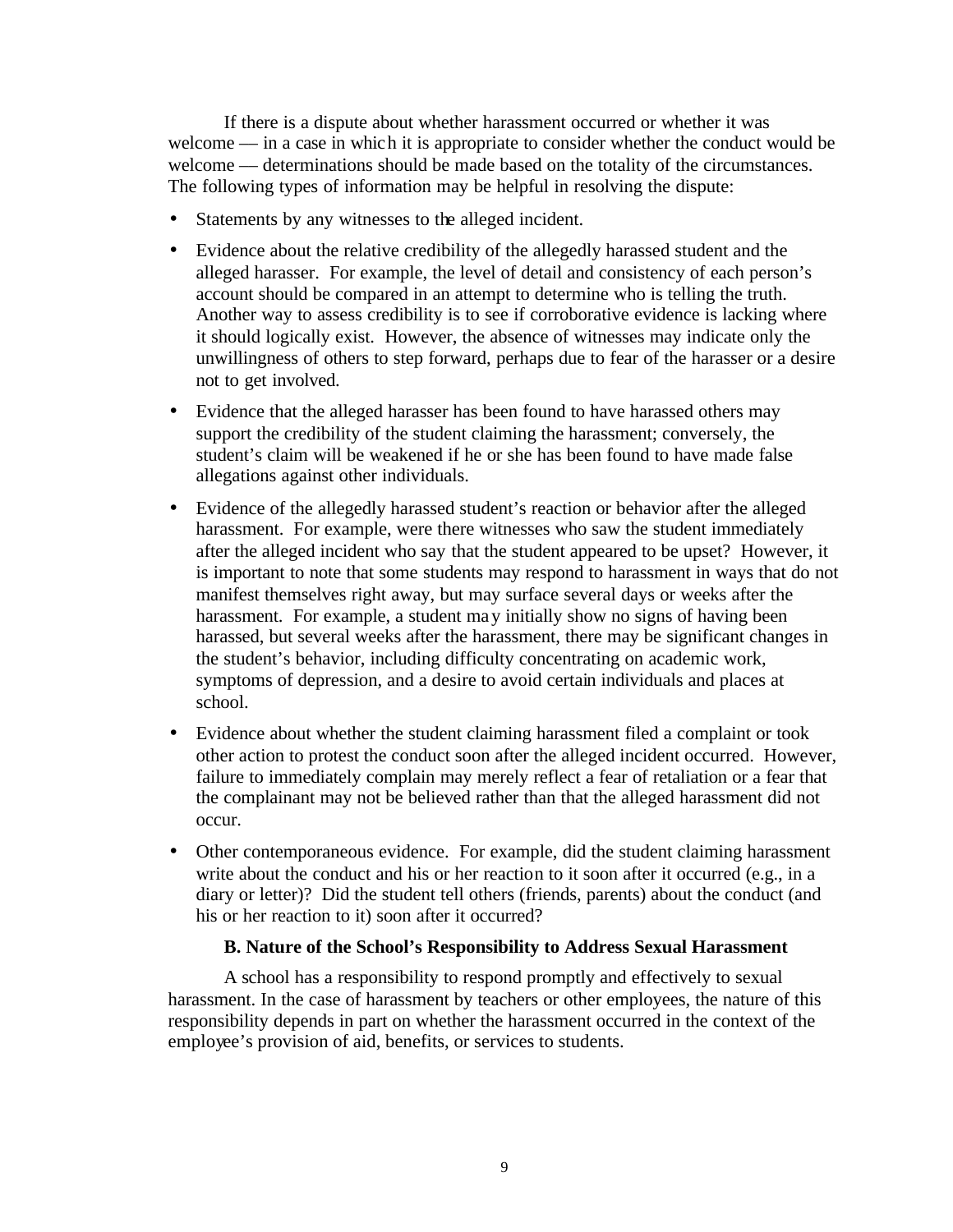#### **1. Harassment by Teachers and Other Employees**

Sexual harassment of a student by a teacher or other school employee can be discrimination in violation of Title IX.<sup>60</sup> Schools are responsible for taking prompt and effective action to stop the harassment and prevent its recurrence. A school also may be responsible for remedying the effects of the harassment on the student who was harassed. The extent of a recipient's responsibilities if an employee sexually harasses a student is determined by whether or not the harassment occurred in the context of the employee's provision of aid, benefits, or services to students.

A recipient is responsible under the Title IX regulations for the nondiscriminatory provision of aid, benefits, and services to students. Recipients generally provide aid, benefits, and services to students through the responsibilities they give to employees. If an employee who is acting (or who reasonably appears to be acting) in the context of carrying out these responsibilities over students engages in sexual harassment – generally this means harassment that is carried out during an employee's performance of his or her responsibilities in relation to students, including teaching, counseling, supervising, advising, and transporting students – and the harassment denies or limits a student's ability to participate in or benefit from a school program on the basis of sex,  $^{61}$  the recipient is responsible for the discriminatory conduct.<sup>62</sup> The recipient is, therefore, also responsible for remedying any effects of the harassment on the victim, as well as for ending the harassment and preventing its recurrence. This is true whether or not the recipient has "notice" of the harassment. (As explained in the section on "Notice of Employee, Peer, or Third Party Harassment," for purposes of this guidance, a school has notice of harassment if a responsible school employee actually knew or, in the exercise of reasonable care, should have known about the harassment.) Of course, under OCR's administrative enforcement, recipients always receive actual notice and the opportunity to take appropriate corrective action before any finding of violation or possible loss of federal funds.

Whether or not sexual harassment of a student occurred within the context of an employee's responsibilities for providing aid, benefits, or services is determined on a case-by-case basis, taking into account a variety of factors. If an employee conditions the provision of an aid, benefit, or service that the employee is responsible for providing on a student's submission to sexual conduct, i.e., conduct traditionally referred to as quid pro quo harassment, the harassment is clearly taking place in the context of the employee's responsibilities to provide aid, benefits, or services. In other situations, i.e., when an employee has created a hostile environment, OCR will consider the following factors in determining whether or not the harassment has taken place in this context, including:

- The type and degree of responsibility given to the employee, including both formal and informal authority, to provide aids, benefits, or services to students, to direct and control student conduct, or to discipline students generally;
- the degree of influence the employee has over the particular student involved, including in the circumstances in which the harassment took place;
- where and when the harassment occurred:
- the age and educational level of the student involved; and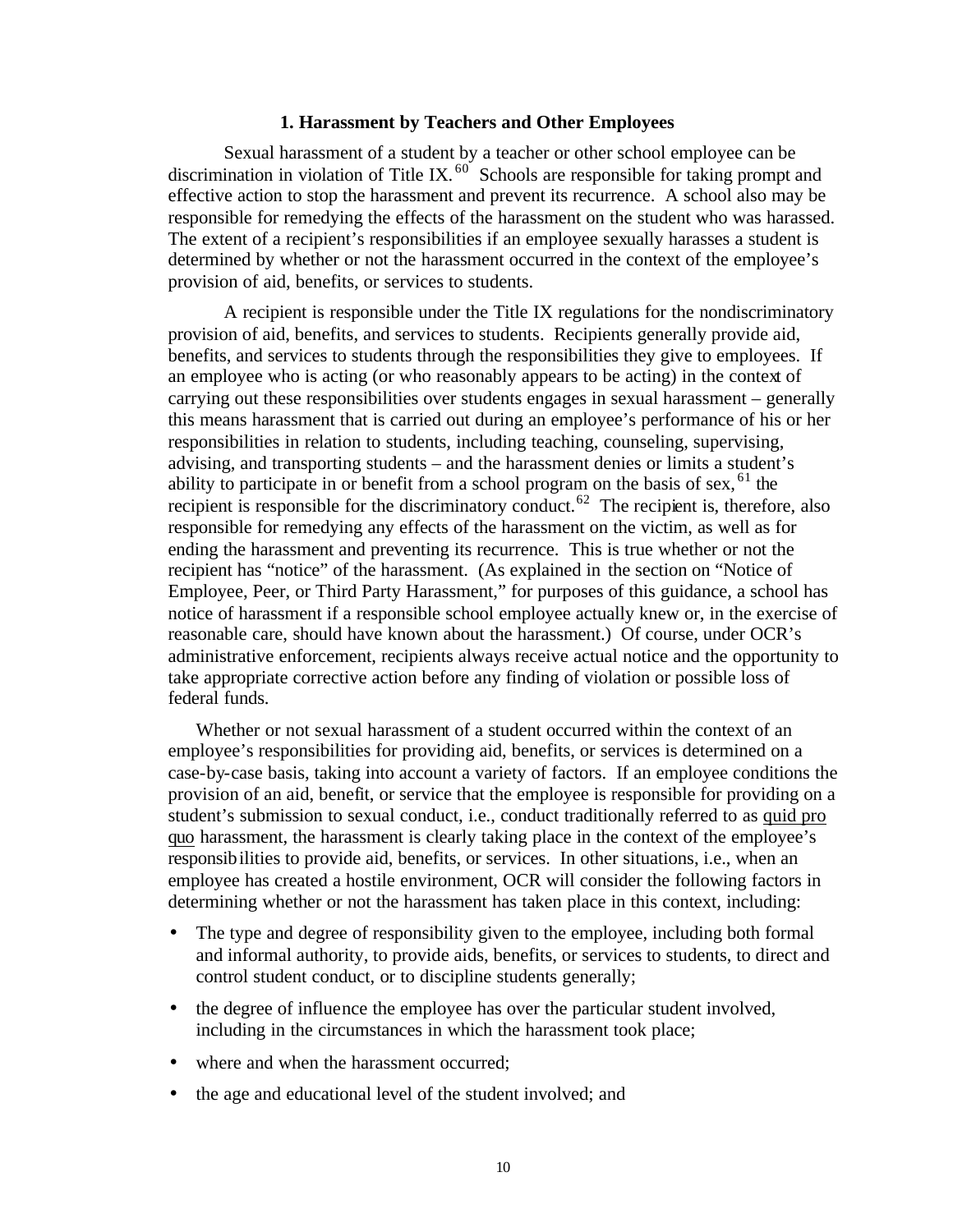• as applicable, whether, in light of the student's age and educational level and the way the school is run, it would be reasonable for the student to believe that the employee was in a position of responsibility over the student, even if the employee was not.

These factors are applicable to all recipient educational institutions, including elementary and secondary schools, colleges, and universities. Elementary and secondary schools, however, are typically run in a way that gives teachers, school officials, and other school employees a substantial degree of supervision, control, and disciplinary authority over the conduct of students. $63$  Therefore, in cases involving allegations of harassment of elementary and secondary school-age students by a teacher or school administrator during any school activity, <sup>64</sup> consideration of these factors will generally lead to a conclusion that the harassment occurred in the context of the employee's provision of aid, benefits, or services.

For example, a teacher sexually harasses an eighth- grade student in a school hallway. Even if the student is not in any of the teacher's classes and even if the teacher is not designated as a hall monitor, given the age and educational level of the student and the status and degree of influence of teachers in elementary and secondary schools, it would be reasonable for the student to believe that the teacher had at least informal disciplinary authority over students in the hallways. Thus, OCR would consider this an example of conduct that is occurring in the context of the employee's responsibilities to provide aid, benefits, or services.

Other examples of sexual harassment of a student occurring in the context of an employee's responsibilities for providing aid, benefits, or services include, but are not limited to -- a faculty member at a university's medical school conditions an intern's evaluation on submission to his sexual advances and then gives her a poor evaluation for rejecting the advances; a high school drama instructor does not give a student a part in a play because she has not responded to sexual overtures from the instructor; a faculty member withdraws approval of research funds for her assistant because he has rebuffed her advances; a journalism professor who supervises a college newspaper continually and inappropriately touches a student editor in a sexual manner, causing the student to resign from the newspaper staff; and a teacher repeatedly asks a ninth grade student to stay after class and attempts to engage her in discussions about sex and her personal experiences while they are alone in the classroom, causing the student to stop coming to class. In each of these cases, the school is responsible for the discriminatory conduct, including taking prompt and effective action to end the harassment, prevent it from recurring, and remedy the effects of the harassment on the victim.

Sometimes harassment of a student by an employee in the school's program does not take place in the context of the employee's provision of aid, benefits, or services, but nevertheless is sufficiently serious to create a hostile educational environment. An example of this conduct might occur if a faculty member in the history department at a university, over the course of several weeks, repeatedly touches and makes sexually suggestive remarks to a graduate engineering student while waiting at a stop for the university shuttle bus, riding on the bus, and upon exiting the bus. As a result, the student stops using the campus shuttle and walks the very long distances between her classes. In this case, the school is not directly responsible for the harassing conduct because it did not occur in the context of the employee's responsibilities for the provision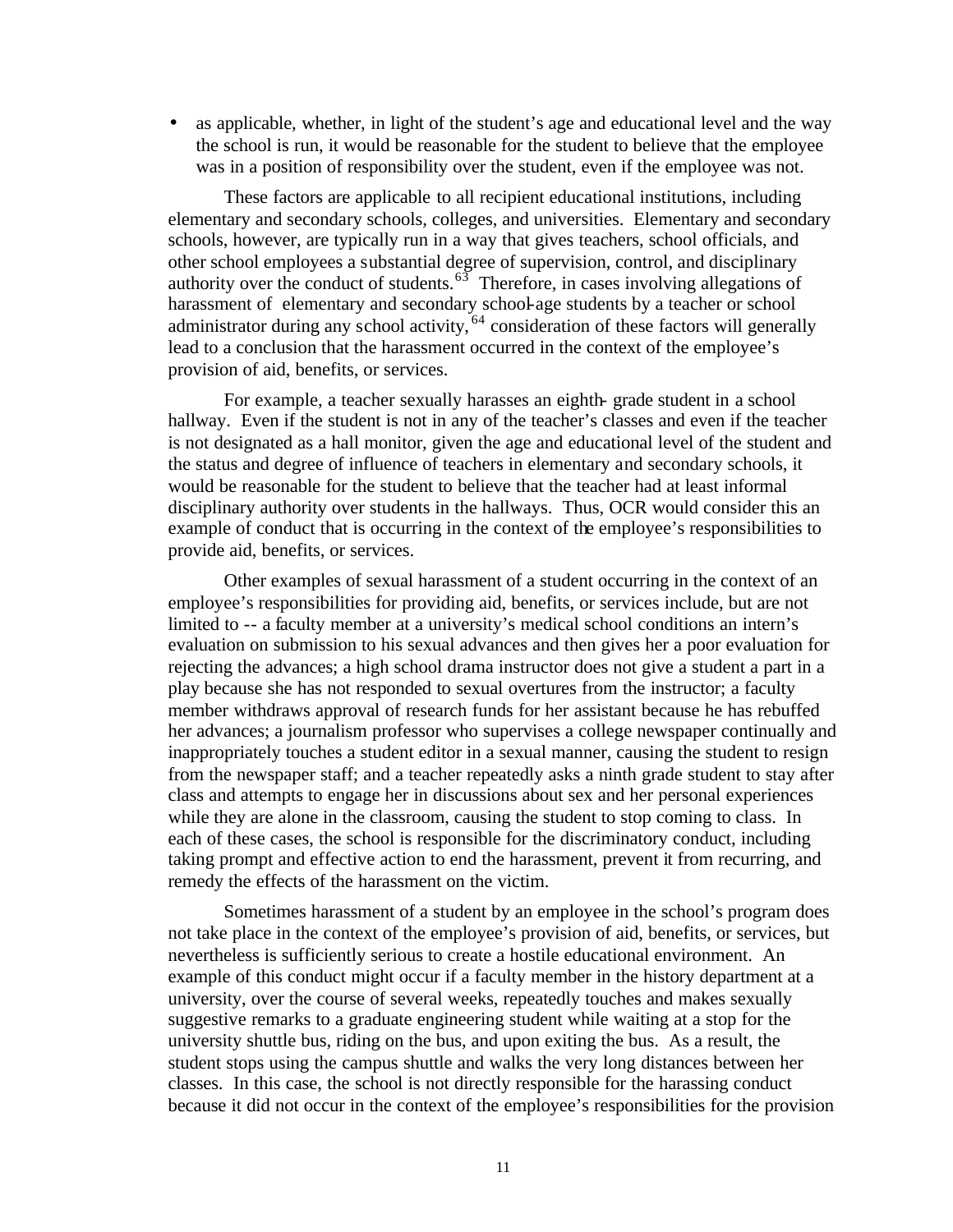of aid, benefits, or services to students. However, the conduct is sufficiently serious to deny or limit the student in her ability to participate in or benefit from the recipient's program. Thus, the school has a duty, upon notice of the harassment,  $65$  to take prompt and effective action to stop the harassment and prevent its recurrence.

If the school takes these steps, it has avoided violating Title IX. If the school fails to take the necessary steps, however, its failure to act has allowed the student to continue to be subjected to a hostile environment that denies or limits the student's ability to participate in or benefit from the school's program. The school, therefore, has engaged in its own discrimination. It then becomes responsible, not just for stopping the conduct and preventing it from happening again, but for remedying the effects of the harassment on the student that could reasonably have been prevented if the school had responded promptly and effectively. (For related issues, see the sections on "OCR Case Resolution" and "Recipient's Response.")

#### **2. Harassment by Othe r Students or Third Parties**

If a student sexually harasses another student and the harassing conduct is sufficiently serious to deny or limit the student's ability to participate in or benefit from the program, and if the school knows or reasonably should know  $\delta$ <sup>66</sup> about the harassment, the school is responsible for taking immediate effective action to eliminate the hostile environment and prevent its recurrence.<sup>67</sup> As long as the school, upon notice of the harassment, responds by taking prompt and effective action to end the harassment and prevent its recurrence, the school has carried out its responsibility under the Title IX regulations. On the other hand, if, upon notice, the school fails to take prompt, effective action, the school's own inaction has permitted the student to be subjected to a hostile environment that denies or limits the student's ability to participate in or benefit from the school's program on the basis of sex.  $^{68}$  In this case, the school is responsible for taking effective corrective actions to stop the harassment, prevent its recurrence, and remedy the effects on the victim that could reasonably have been prevented had it responded promptly and effectively.

Similarly, sexually harassing conduct by third parties, who are not themselves employees or students at the school (e.g., a visiting speaker or members of a visiting athletic team), may also be of a sufficiently serious nature to deny or limit a student's ability to participate in or benefit from the education program. As previously outlined in connection with peer harassment, if the school knows or should know<sup>69</sup> of the harassment, the school is responsible for taking prompt and effective action to eliminate the hostile environment and prevent its recurrence.

The type of appropriate steps that the school should take will differ depending on the level of control that the school has over the third party harasser.<sup>70</sup> For example, if athletes from a visiting team harass the home school's students, the home school may not be able to discipline the athletes. However, it could encourage the other school to take appropriate action to prevent further incidents; if necessary, the home school may choose not to invite the other school back. (This issue is discussed more fully in the section on "Recipient's Response.")

If, upon notice, the school fails to take prompt and effective corrective action, its own failure has permitted the student to be subjected to a hostile environment that limits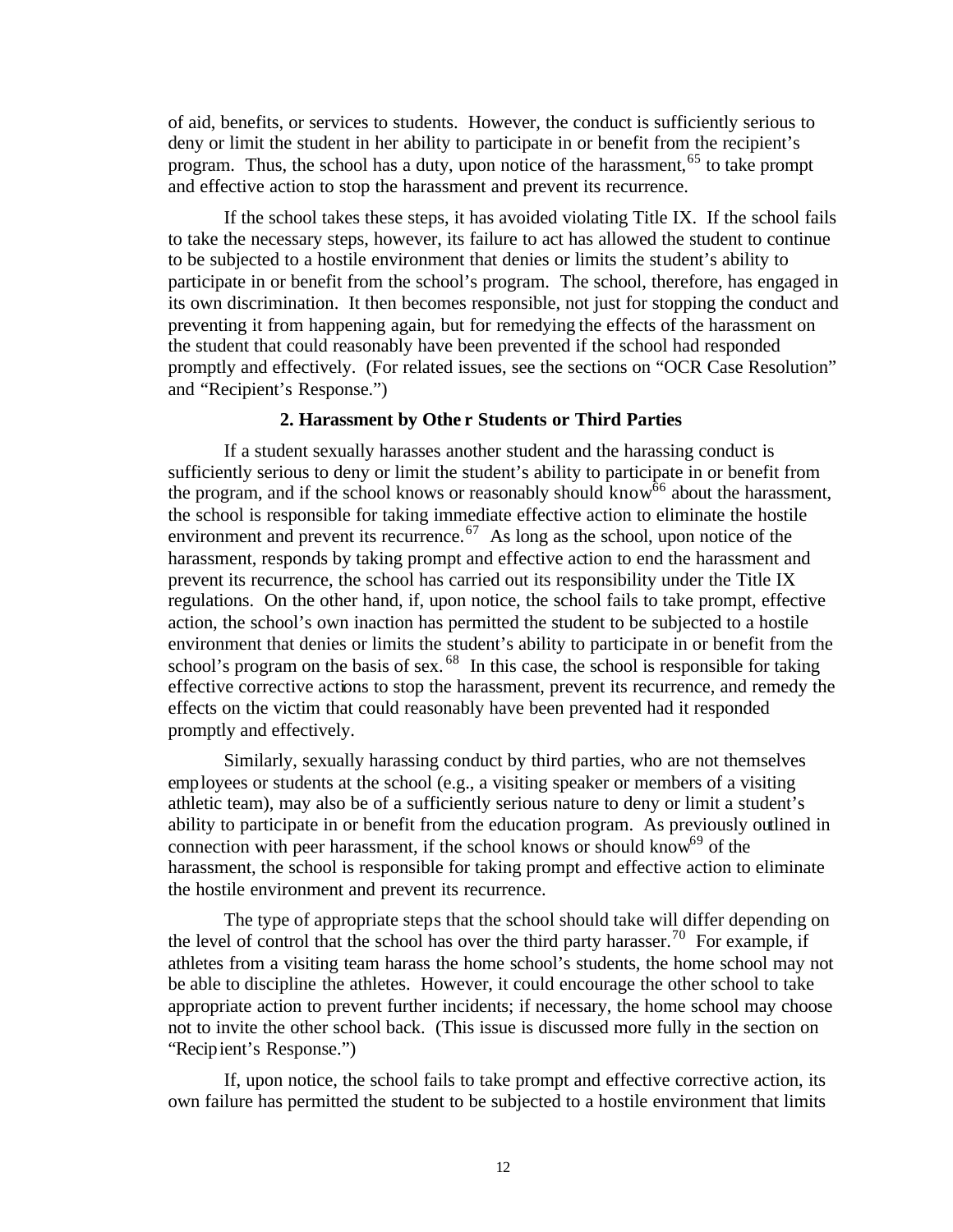the student's ability to participate in or benefit from the education program.<sup>71</sup> In this case, the school is responsible for taking corrective actions to stop the harassment, prevent its recurrence, and remedy the effects on the victim that could reasonably have been prevented had the school responded promptly and effectively.

#### **C. Notice of Employee, Peer, or Third Party Harassment**

As described in the section on "Harassment by Teachers and Other Employees," schools may be responsible for certain types of employee harassment that occurred before the school otherwise had notice of the harassment. On the other hand, as described in that section and the section on "Harassment by Other Students or Third Parties," in situations involving certain other types of employee harassment, or harassment by peers or third parties, a school will be in violation of the Title IX regulations if the school "has notice" of a sexually hostile environment and fails to take immediate and effective corrective action.<sup>72</sup>

A school has notice if a responsible employee "knew, or in the exercise of reasonable care should have known," about the harassment.<sup>73</sup> A responsible employee would include any employee who has the authority to take action to redress the harassment, who has the duty to report to appropriate school officials sexual harassment or any other misconduct by students or employees, or an individual who a student could reasonably believe has this authority or responsibility.<sup>74</sup> Accordingly, schools need to ensure that employees are trained so that those with authority to address harassment know how to respond appropriately, and other responsible employees know that they are obligated to report harassment to appropriate school officials. Training for employees should include practical information about how to identify harassment and, as applicable, the person to whom it should be reported.

A school can receive notice of harassment in many different ways. A student may have filed a grievance with the Title IX coordinator<sup>75</sup> or complained to a teacher or other responsible employee about fellow students harassing him or her. A student, parent, or other individual may have contacted other appropriate personnel, such as a principal, campus security, bus driver, teacher, affirmative action officer, or staff in the office of student affairs. A teacher or other responsible employee of the school may have witnessed the harassment. The school may receive notice about harassment in an indirect manner, from sources such as a member of the school staff, a member of the educational or local community, or the media. The school also may have learned about the harassment from flyers about the incident distributed at the school or posted around the school. For the purposes of compliance with the Title IX regulations, a school has a duty to respond to harassment about which it reasonably should have known, i.e., if it would have learned of the harassment if it had exercised reasonable care or made a "reasonably diligent inquiry."<sup>76</sup>

For example, in some situations if the school knows of incidents of harassment, the exercise of reasonable care should trigger an investigation that would lead to a discovery of additional incidents.<sup>77</sup> In other cases, the pervasiveness of the harassment may be enough to conclude that the school should have known of the hostile environment –– if the harassment is widespread, openly practiced, or well-known to students and staff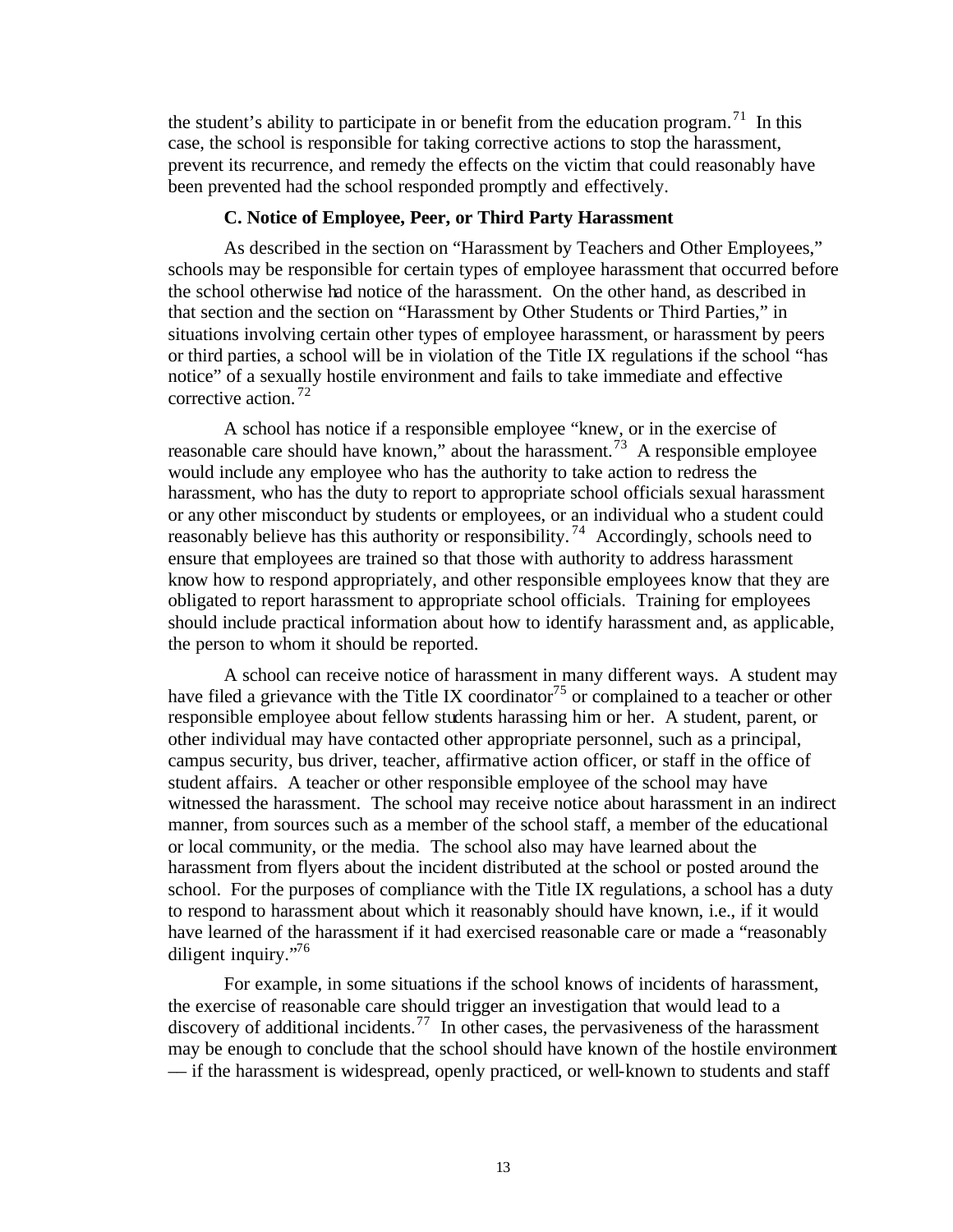(such as sexual harassment occurring in the hallways, graffiti in public areas, or harassment occurring during recess under a teacher's supervision.)<sup>78</sup>

If a school otherwise knows or reasonably should know of a hostile environment and fails to take prompt and effective corrective action, a school has violated Title IX even if the student has failed to use the school's existing grievance procedures or otherwise inform the school of the harassment.

#### **D. The Role of Grievance Procedures**

Schools are required by the Title IX regulations to adopt and publish grievance procedures providing for prompt and equitable resolution of sex discrimination complaints, including complaints of sexual harassment, and to disseminate a policy against sex discrimination.<sup>79</sup> (These issues are discussed in the section on "Prompt and Equitable Grievance Procedures.") These procedures provide a school with a mechanism for discovering sexual harassment as early as possible and for effectively correcting problems, as required by the Title IX regulations. By having a strong policy against sex discrimination and accessible, effective, and fairly applied grievance procedures, a school is telling its students that it does not tolerate sexual harassment and that students can report it without fear of adverse consequences.

Without a disseminated policy and procedure, a student does not know either of the school's policy against and obligation to address this form of discrimination, or how to report harassment so that it can be remedied. If the alleged harassment is sufficiently serious to create a hostile environment and it is the school's failure to comply with the procedural requirements of the Title IX regulations that hampers early notification and intervention and permits sexual harassment to deny or limit a student's ability to participate in or benefit from the school's program on the basis of sex,  $80$  the school will be responsible under the Title IX regulations, once informed of the harassment, to take corrective action, including stopping the harassment, preventing its recurrence, and remedying the effects of the harassment on the victim that could reasonably have been prevented if the school's failure to comply with the procedural requirements had not hampered early notification.

## **VI. OCR Case Resolution**

If OCR is asked to investigate or otherwise resolve incidents of sexual harassment of students, including incidents caused by employees, other students, or third parties, OCR will consider whether  $-$  (1) the school has a disseminated policy prohibiting sex discrimination under Title IX<sup>81</sup> and effective grievance procedures;<sup>82</sup> (2) the school appropriately investigated or otherwise responded to allegations of sexual harassment;<sup>83</sup> and (3) the school has taken immediate and effective corrective action responsive to the harassment, including effective actions to end the harassment, prevent its recurrence, and, as appropriate, remedy its effects.<sup>84</sup> (Issues related to appropriate investigative and corrective actions are discussed in detail in the section on "Recipient's Response.")

If the school has taken, or agrees to take, each of these steps, OCR will consider the case against the school resolved and will take no further action, other than monitoring compliance with an agreement, if any, between the school and OCR. This is true in cases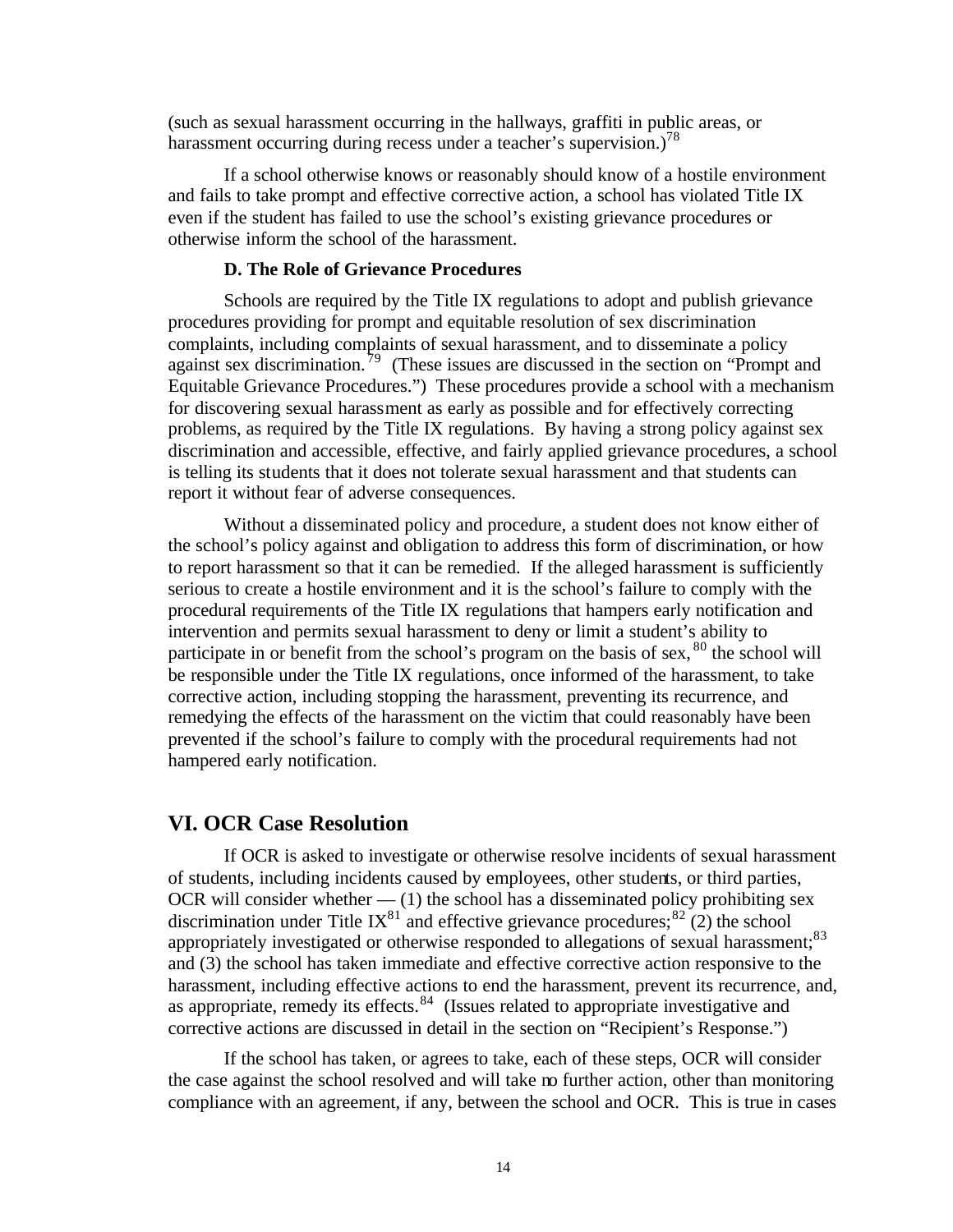in which the school was in violation of the Title IX regulations (e.g., a teacher sexually harassed a student in the context of providing aid, benefits, or services to students), as well as those in which there has been no violation of the regulations (e.g., in a peer sexual harassment situation in which the school took immediate, reasonable steps to end the harassment and prevent its recurrence). This is because, even if OCR identifies a violation, Title IX requires OCR to attempt to secure voluntary compliance.<sup>85</sup> Thus, because a school will have the opportunity to take reasonable corrective action before OCR issues a formal finding of violation, a school does not risk losing its Federal funding solely because discrimination occurred.

## **VII. Recipient's Response**

Once a school has notice of possible sexual harassment of students –– whether carried out by employees, other students, or third parties –– it should take immediate and appropriate steps to investigate or otherwise determine what occurred and take prompt and effective steps

reasonably calculated to end any harassment, eliminate a hostile environment if one has been created, and prevent harassment from occurring again. These steps are the school's responsibility whether or not the student who was harassed makes a complaint or otherwise asks the school to take action. <sup>86</sup> As described in the next section, in appropriate circumstances the school will also be responsible for taking steps to remedy the effects of the harassment on the individual student or students who were harassed. What constitutes a reasonable response to information about possible sexual harassment will differ depending upon the circumstances.

#### **A. Response to Student or Parent Reports of Harassment; Response to Direct Observation of Harassment by a Responsible Employee**

If a student or the parent of an elementary or secondary student provides information or complains about sexual harassment of the student, the school should initially discuss what actions the student or parent is seeking in response to the harassment. The school should explain the avenues for informal and formal action, including a description of the grievance procedure that is available for sexual harassment complaints and an explanation of how the procedure works. If a responsible school employee has directly observed sexual harassment of a student, the school should contact the student who was harassed (or the parent, depending upon the age of the student),  $87$ explain that the school is responsible for taking steps to correct the harassment, and provide the same information described in the previous sentence.

Regardless of whether the student who was harassed, or his or her parent, decides to file a formal complaint or otherwise request action on the student's behalf (including in cases involving direct observation by a responsible employee), the school must promptly investigate to determine what occurred and then take appropriate steps to resolve the situation. The specific steps in an investigation will vary depending upon the nature of the allegations, the source of the complaint, the age of the student or students involved, the size and administrative structure of the school, and other factors. However, in all cases the inquiry must be prompt, thorough, and impartial. (Requests by the student who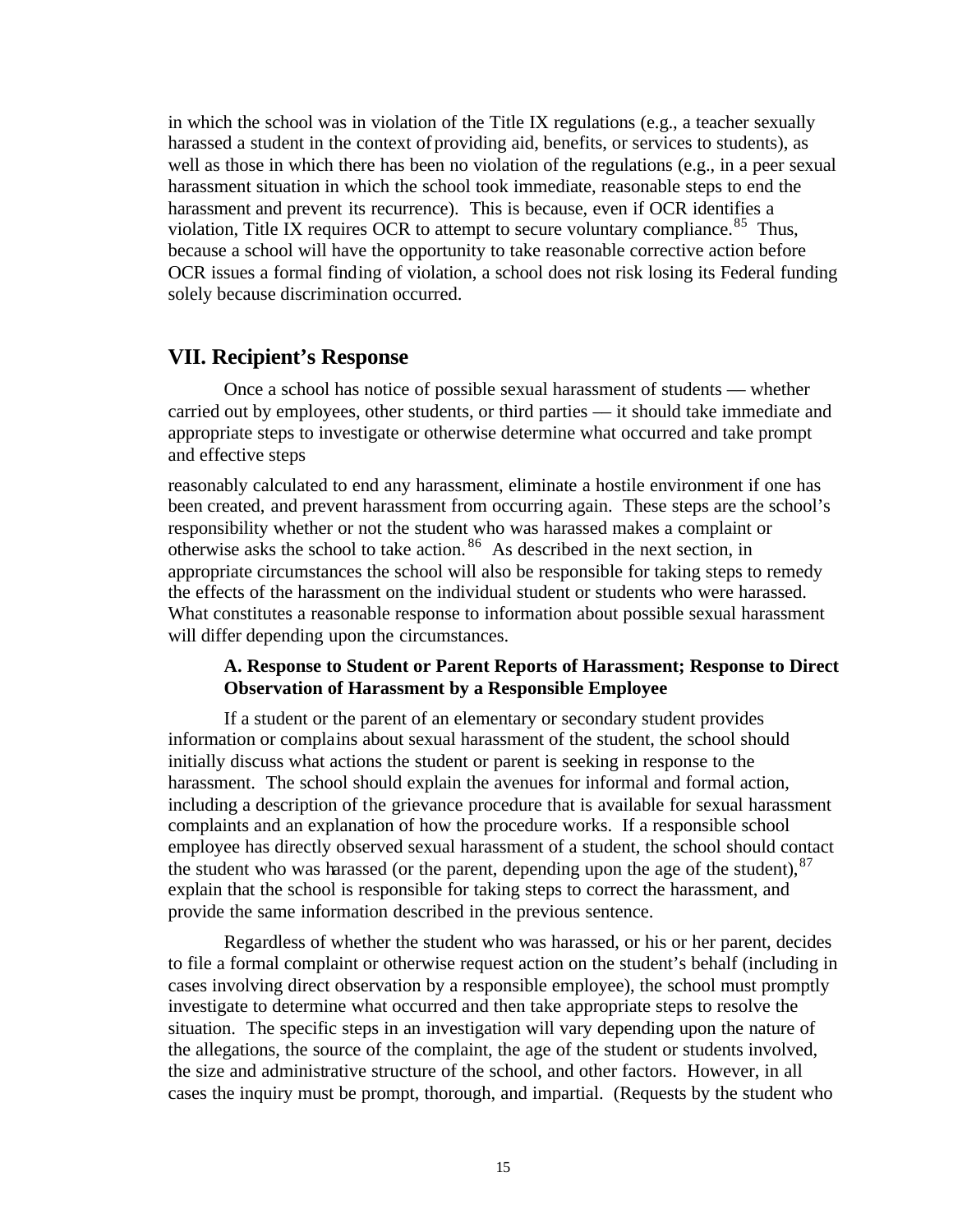was harassed for confidentiality or for no action to be taken, responding to notice of harassment from other sources, and the components of a prompt and equitable grievance procedure are discussed in subsequent sections of this guidance.)

It may be appropriate for a school to take interim measures during the investigation of a complaint. For instance, if a student alleges that he or she has been sexually assaulted by another student, the school may decide to place the students immediately in separate classes or in different housing arrangements on a campus, pending the results of the school's investigation. Similarly, if the alleged harasser is a teacher, allowing the student to transfer to a different class may be appropriate. In cases involving potential criminal conduct, school personnel should determine whether appropriate law enforcement authorities should be notified. In all cases, schools should make every effort to prevent disclosure of the names of all parties involved -– the complainant, the witnesses, and the accused -- except to the extent necessary to carry out an investigation.

If a school determines that sexual harassment has occurred, it should take reasonable, timely, age-appropriate, and effective corrective action, including steps tailored to the specific situation. <sup>88</sup> Appropriate steps should be taken to end the harassment. For example, school personnel may need to counsel, warn, or take disciplinary action against the harasser, based on the severity of the harassment or any record of prior incidents or both.<sup>89</sup> A series of escalating consequences may be necessary if the initial steps are ineffective in stopping the harassment.<sup>90</sup> In some cases, it may be appropriate to further separate the harassed student and the harasser, e.g., by changing housing arrangements<sup>91</sup> or directing the harasser to have no further contact with the harassed student. Responsive measures of this type should be designed to minimize, as much as possible, the burden on the student who was harassed. If the alleged harasser is not a student or employee of the recipient, OCR will consider the level of control the school has over the harasser in determining what response would be appropriate.  $92$ 

Steps should also be taken to eliminate any hostile environment that has been created. For example, if a female student has been subjected to harassment by a group of other students in a class, the school may need to deliver special training or other interventions for that class to repair the educational environment. If the school offers the student the option of withdrawing from a class in which a hostile environment occurred, the school should assist the student in making program or schedule changes and ensure that none of the changes adversely affect the student's academic record. Other measures may include, if appropriate, directing a harasser to apologize to the harassed student. If a hostile environment has affected an entire school or campus, an effective response may need to include dissemination of information, the issuance of new policy statements, or other steps that are designed to clearly communicate the message that the school does not tolerate harassment and will be responsive to any student who reports that conduct.

In some situations, a school may be required to provide other services to the student who was harassed if necessary to address the effects of the harassment on that student.<sup>93</sup> For example, if an instructor gives a student a low grade because the student failed to respond to his sexual advances, the school may be required to make arrangements for an independent reassessment of the student's work, if feasible, and change the grade accordingly; make arrangements for the student to take the course again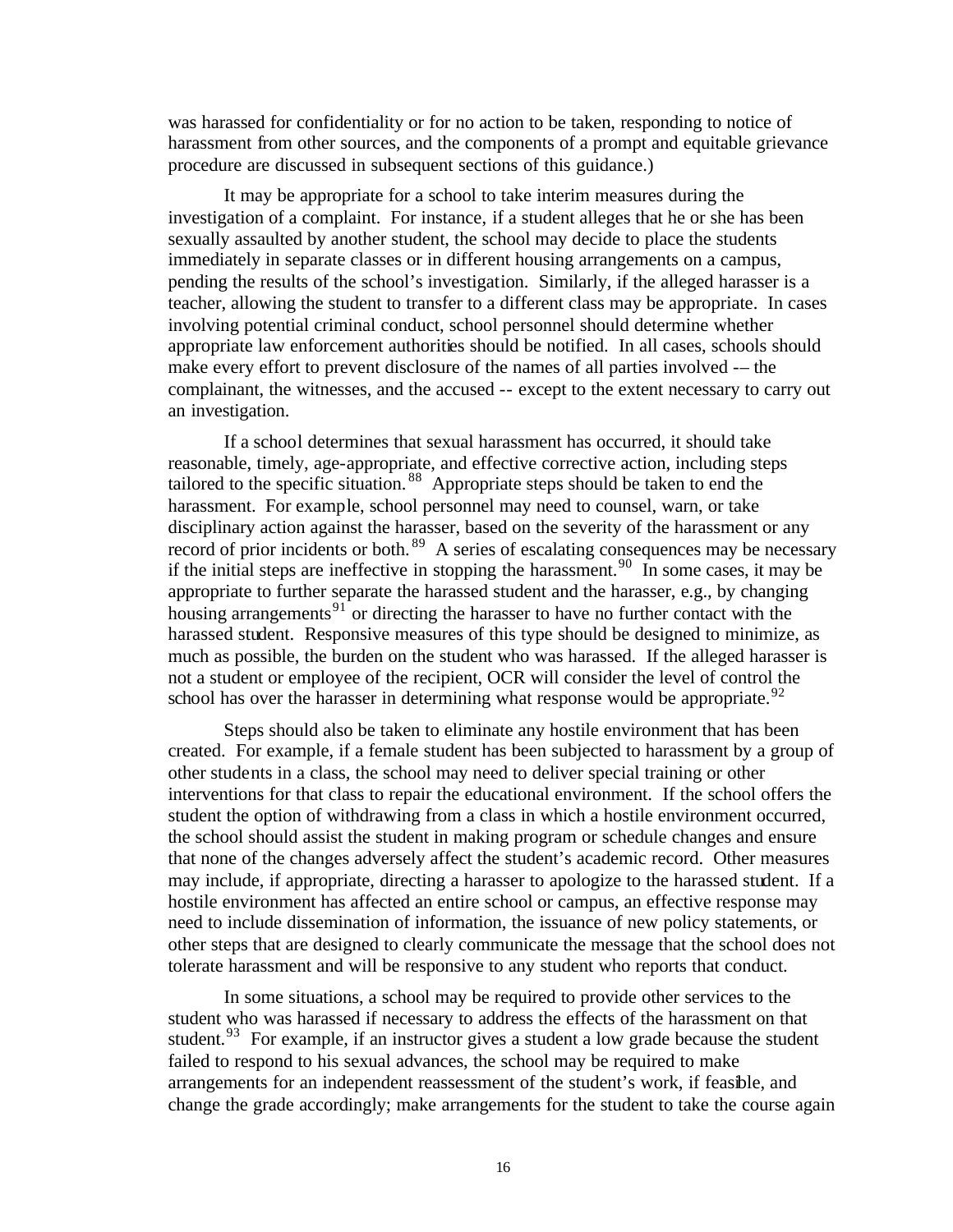with a different instructor; provide tutoring; make tuition adjustments; offer reimbursement for professional counseling; or take other measures that are appropriate to the circumstances. As another example, if a school delays responding or responds inappropriately to information about harassment, such as a case in which the school ignores complaints by a student that he or she is being sexually harassed by a classmate, the school will be required to remedy the effects of the harassment that could have been prevented had the school responded promptly and effectively.

Finally, a school should take steps to prevent any further harassment<sup>94</sup> and to prevent any retaliation against the student who made the complaint (or was the subject of the harassment), against the person who filed a complaint on behalf of a student, or against those who provided information as witnesses.<sup>95</sup> At a minimum, this includes making sure tha t the harassed students and their parents know how to report any subsequent problems and making follow-up inquiries to see if there have been any new incidents or any retaliation. To prevent recurrences, counseling for the harasser may be appropriate to ensure that he or she understands what constitutes harassment and the effects it can have. In addition, depending on how widespread the harassment was and whether there have been any prior incidents, the school may need to provide training for the larger school community to ensure that students, parents, and teachers can recognize harassment if it recurs and know how to respond.<sup>96</sup>

#### **B. Confidentiality**

The scope of a reasonable response also may depend upon whether a student, or parent of a minor student, reporting harassment asks that the student's name not be disclosed to the harasser or that nothing be done about the alleged harassment. In all cases, a school should discuss confidentiality standards and concerns with the complainant initially. The school should inform the student that a confidentiality request may limit the school's ability to respond. The school also should tell the student that Title IX prohibits retaliation and that, if he or she is afraid of reprisals from the alleged harasser, the school will take steps to prevent retaliation and will take strong responsive actions if retaliation occurs. If the student continues to ask that his or her name not be revealed, the school should take all reasonable steps to investigate and respond to the complaint consistent with the student's request as long as doing so does not prevent the school from responding effectively to the harassment and preventing harassment of other students.

OCR enforces Title IX consistent with the federally protected due process rights of public school students and employees. Thus, for example, if a student, who was the only student harassed, insists that his or her name not be revealed, and the alleged harasser could not respond to the charges of sexual harassment without that information, in evaluating the school's response, OCR would not expect disciplinary action against an alleged harasser.

At the same time, a school should evaluate the confidentiality request in the context of its responsibility to provide a safe and nondiscriminatory environment for all students. The factors that a school may consider in this regard include the seriousness of the alleged harassment, the age of the student harassed, whether there have been other complaints or reports of harassment against the alleged harasser, and the rights of the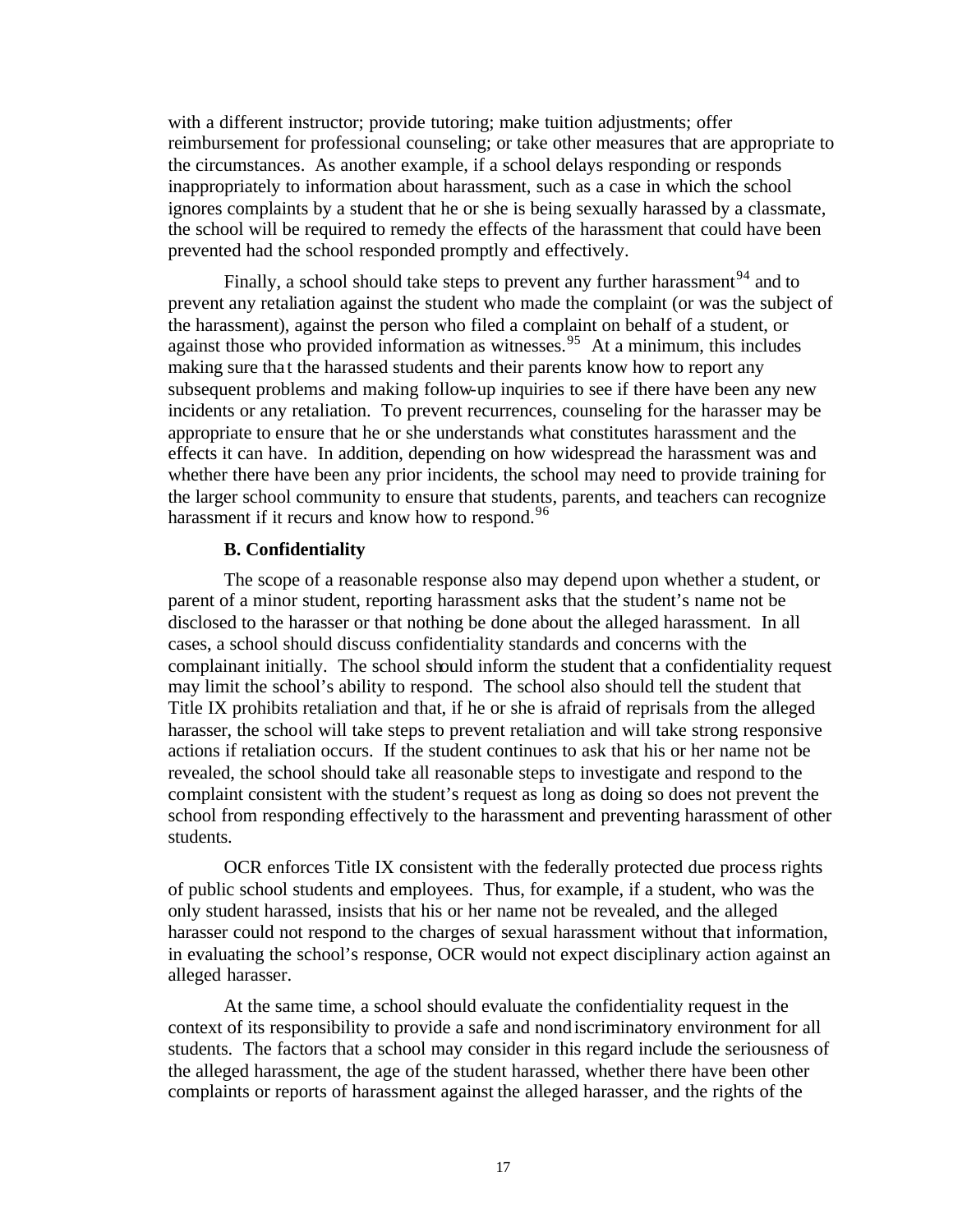accused individual to receive information about the accuser and the allegations if a formal proceeding with sanctions may result.  $97$ 

Similarly, a school should be aware of the confidentiality concerns of an accused employee or student. Publicized accusations of sexual harassment, if ultimately found to be false, may nevertheless irreparably damage the reputation of the accused. The accused individual's need for confidentiality must, of course, also be evaluated based on the factors discussed in the preceding paragraph in the context of the school's responsibility to ensure a safe environment for students.

Although a student's request to have his or her name withheld may limit the school's ability to respond fully to an individual complaint of harassment, other means may be available to address the harassment. There are steps a recipient can take to limit the effects of the alleged harassment and prevent its recurrence without initiating formal action against the alleged harasser or revealing the identity of the complainant. Examples include conducting sexual harassment training for the school site or academic department where the problem occurred, taking a student survey concerning any problems with harassment, or implementing other systemic measures at the site or department where the alleged harassment has occurred.

In addition, by investigating the complaint to the extent possible –– including by reporting it to the Title IX coordinator or other responsible school employee designated pursuant to Title IX –– the school may learn about or be able to confirm a pattern of harassment based on claims by different students that they were harassed by the same individual. In some situations there may be prior reports by former students who now might be willing to come forward and be identified, thus providing a basis for further corrective action. In instances affecting a number of students (for example, a report from a student that an instructor has repeatedly made sexually explicit remarks about his or her personal life in front of an entire class), an individual can be put on notice of allegations of harassing behavior and counseled appropriately without revealing, even indirectly, the identity of the student who notified the school. Those steps can be very effective in preventing further harassment.

#### **C. Response to Other Types of Notice**

The previous two sections deal with situations in which a student or parent of a student who was harassed reports or complains of harassment or in which a responsible school employee directly observes sexual harassment of a student. If a school learns of harassment through other means, for example, if information about harassment is received from a third party (such as from a witness to an incident or an anonymous letter or telephone call), different factors will affect the school's response. These factors include the source and nature of the information; the seriousness of the alleged incident; the specificity of the information; the objectivity and credibility of the source of the report; whether any individuals can be identified who were subjected to the alleged harassment; and whether those individuals want to pursue the matter. If, based on these factors, it is reasonable for the school to investigate and it can confirm the allegations, the considerations described in the previous sections concerning interim measures and appropriate responsive action will apply.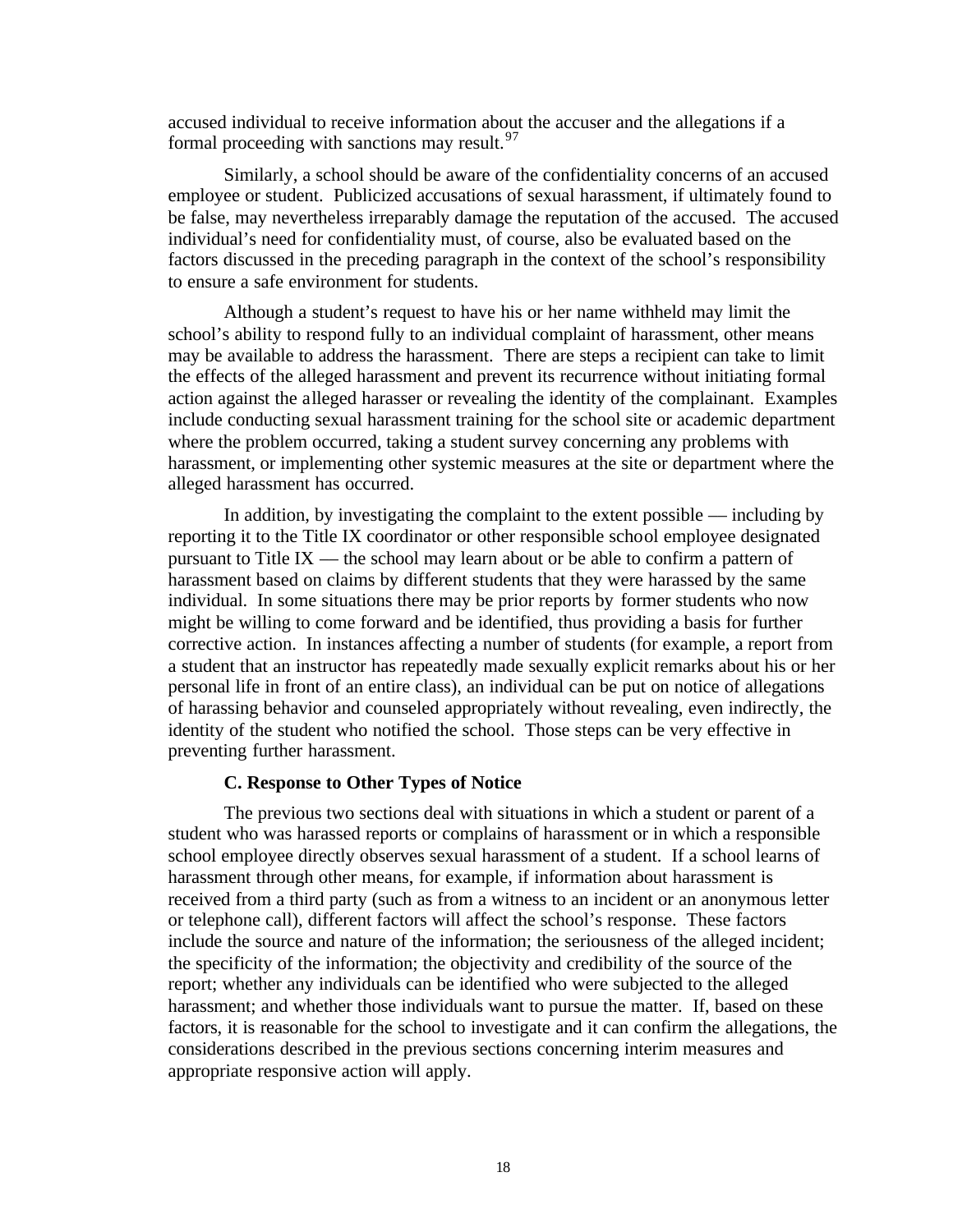For example, if a parent visiting a school observes a student repeatedly harassing a group of female students and reports this to school officials, school personnel can speak with the female students to confirm whether that conduct has occurred and whether they view it as unwelcome. If the school determines that the conduct created a hostile environment, it can take reasonable, age-appropriate steps to address the situation. If on the other hand, the students in this example were to ask that their names not be disclosed or indicate that they do not want to pursue the matter, the considerations described in the previous section related to requests for confidentiality will shape the school's response.

In a contrasting example, a student newspaper at a large university may print an anonymous letter claiming that a professor is sexually harassing students in class on a daily basis, but the letter provides no clue as to the identity of the professor or the department in which the conduct is allegedly taking place. Due to the anonymous source and lack of specificity of the information, a school would not reasonably be able to investigate and confirm these allegations. However, in response to the anonymous letter, the school could submit a letter or article to the newspaper reiterating its policy against sexual harassment, encouraging persons who believe that they have been sexually harassed to come forward, and explaining how its grievance procedures work.

## **VIII. Prevention**

A policy specifically prohibiting sexual harassment and separate grievance procedures for violations of that policy can help ensure that all students and employees understand the nature of sexual harassment and that the school will not tolerate it. Indeed, they might even bring conduct of a sexual nature to the school's attention so that the school can address it before it becomes sufficiently serious as to create a hostile environment. Further, training for administrators, teachers, and staff and age-appropriate classroom information for students can help to ensure that they understand what types of conduct can cause sexual harassment and that they know how to respond.

### **IX. Prompt and Equitable Grievance Procedures**

Schools are required by the Title IX regulations to adopt and publish a policy against sex discrimination and grievance procedures providing for prompt and equitable resolution of complaints of discrimination on the basis of sex.<sup>98</sup> Accordingly, regardless of whether harassment occurred, a school violates this requirement of the Title IX regulations if it does not have those procedures and policy in place.<sup>99</sup>

A school's sex discrimination grievance procedures must apply to complaints of sex discrimination in the school's education programs and activities filed by students against school employees, other students, or third parties.<sup>100</sup> Title IX does not require a school to adopt a policy specifically prohibiting sexual harassment or to provide separate grievance procedures for sexual harassment complaints. However, its nondiscrimination policy and grievance procedures for handling discrimination complaints must provide effective means for preventing and responding to sexual harassment. Thus, if, because of the lack of a policy or procedure specifically addressing sexual harassment, students are unaware of what kind of conduct constitutes sexual harassment or that such conduct is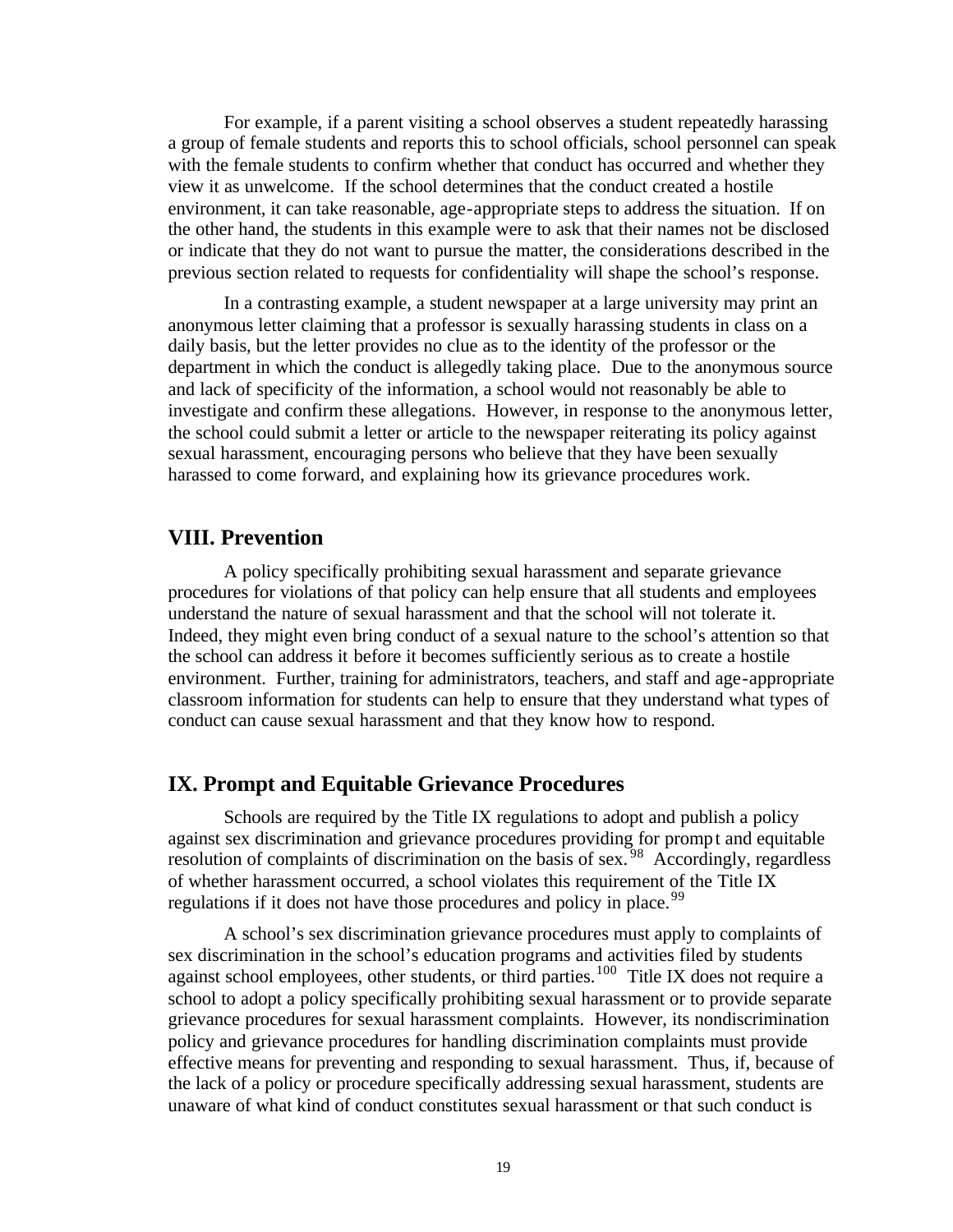prohibited sex discrimination, a school's general policy and procedures relating to sex discrimination complaints will not be considered effective.<sup>101</sup>

OCR has identified a number of elements in evaluating whether a school's grievance procedures are prompt and equitable, including whether the procedures provide  $for -$ 

- Notice to students, parents of elementary and secondary students, and employees of the procedure, including where complaints may be filed;
- Application of the procedure to complaints alleging harassment carried out by employees, other students, or third parties;
- Adequate, reliable, and impartial investigation of complaints, including the opportunity to present witnesses and other evidence;
- Designated and reasonably prompt timeframes for the major stages of the complaint process;
- Notice to the parties of the outcome of the complaint:  $102$  and
- An assurance that the school will take steps to prevent recurrence of any harassment and to correct its discriminatory effects on the complainant and others, if appropriate. $103$

Many schools also provide an opportunity to appeal the findings or remedy, or both. In addition, because retaliation is prohibited by Title IX, schools may want to include a provision in their procedures prohibiting retaliation against any individual who files a complaint or participates in a harassment inquiry.

Procedures adopted by schools will vary considerably in detail, specificity, and components, reflecting differences in audiences, school sizes and administrative structures, State or local legal requirements, and past experience. In addition, whether complaint resolutions are timely will vary depending on the complexity of the investigation and the severity and extent of the harassment. During the investigation it is a good practice for schools to inform students who have alleged harassment about the status of the investigation on a periodic basis.

A grievance procedure applicable to sexual harassment complaints cannot be prompt or equitable unless students know it exists, how it works, and how to file a complaint. Thus, the procedures should be written in language appropriate to the age of the school's students, easily understood, and widely disseminated. Distributing the procedures to administrators, or including them in the school's administrative or policy manual, may not by itself be an effective way of providing notice, as these publications are usually not widely circulated to and understood by all members of the school community. Many schools ensure adequate notice to students by having copies of the procedures available at various locations throughout the school or campus; publishing the procedures as a separate document; including a summary of the procedures in major publications issued by the school, such as handbooks and catalogs for students, parents of elementary and secondary students, faculty, and staff; and identifying individuals who can explain how the procedures work.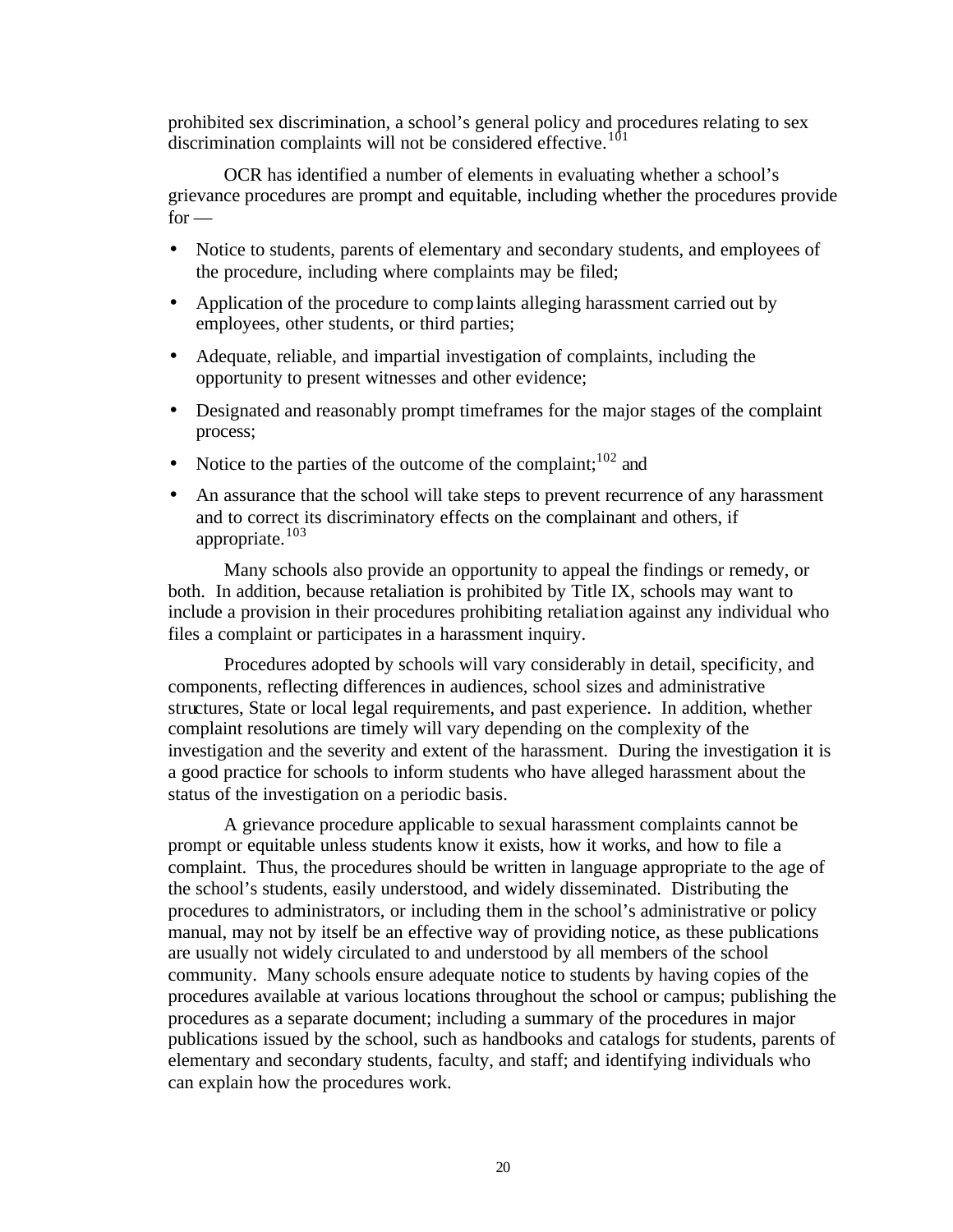A school must designate at least one employee to coordinate its efforts to comply with and carry out its Title IX responsibilities.<sup>104</sup> The school must notify all of its students and employees of the name, office address, and telephone number of the employee or employees designated.<sup>105</sup> Because it is possible that an employee designated to handle Title IX complaints may himself or herself engage in harassment, a school may want to designate more than one employee to be responsible for handling complaints in order to ensure that students have an effective means of reporting harassment.<sup>106</sup> While a school may choose to have a number of employees responsible for Title IX matters, it is also advisable to give one official responsibility for overall coordination and oversight of all sexual harassment complaints to ensure consistent practices and standards in handling complaints. Coordination of recordkeeping (for instance, in a confidential log maintained by the Title IX coordinator) will also ensure that the school can and will resolve recurring problems and identify students or employees who have multiple complaints filed against them.  $107$  Finally, the school must make sure that all designated employees have adequate training as to what conduct constitutes sexual harassment and are able to explain how the grievance procedure operates.<sup>108</sup>

Grievance procedures may include informal mechanisms for resolving sexual harassment complaints to be used if the parties agree to do so.<sup>109</sup> OCR has frequently advised schools, however, that it is not appropriate for a student who is complaining of harassment to be required to work out the problem directly with the individual alleged to be harassing him or her, and certainly not without appropriate involvement by the school (e.g., participation by a counselor, trained mediator, or, if appropriate, a teacher or administrator). In addition, the complainant must be notified of the right to end the informal process at any time and begin the formal stage of the complaint process. In some cases, such as alleged sexual assaults, mediation will not be appropriate even on a voluntary basis. Title IX also permits the use of a student disciplinary procedure not designed specifically for Title IX grievances to resolve sex discrimination complaints, as long as the procedure meets the requirement of affording a complainant a "prompt and equitable" resolution of the complaint.

In some instances, a complainant may allege harassing conduct that constitutes both sex discrimination and possible criminal conduct. Police investigations or reports may be useful in terms of fact gathering. However, because legal standards for criminal investigations are different, police investigations or reports may not be determinative of whether harassment occurred under Title IX and do not relieve the school of its duty to respond promptly and effectively.<sup>110</sup> Similarly, schools are cautioned about using the results of insurance company investigations of sexual harassment allegations. The purpose of an insurance investigation is to assess liability under the insurance policy, and the applicable standards may well be different from those under Title IX. In addition, a school is not relieved of its responsibility to respond to a sexual harassment complaint filed under its grievance procedure by the fact that a complaint has been filed with  $OCR.$ <sup>111</sup>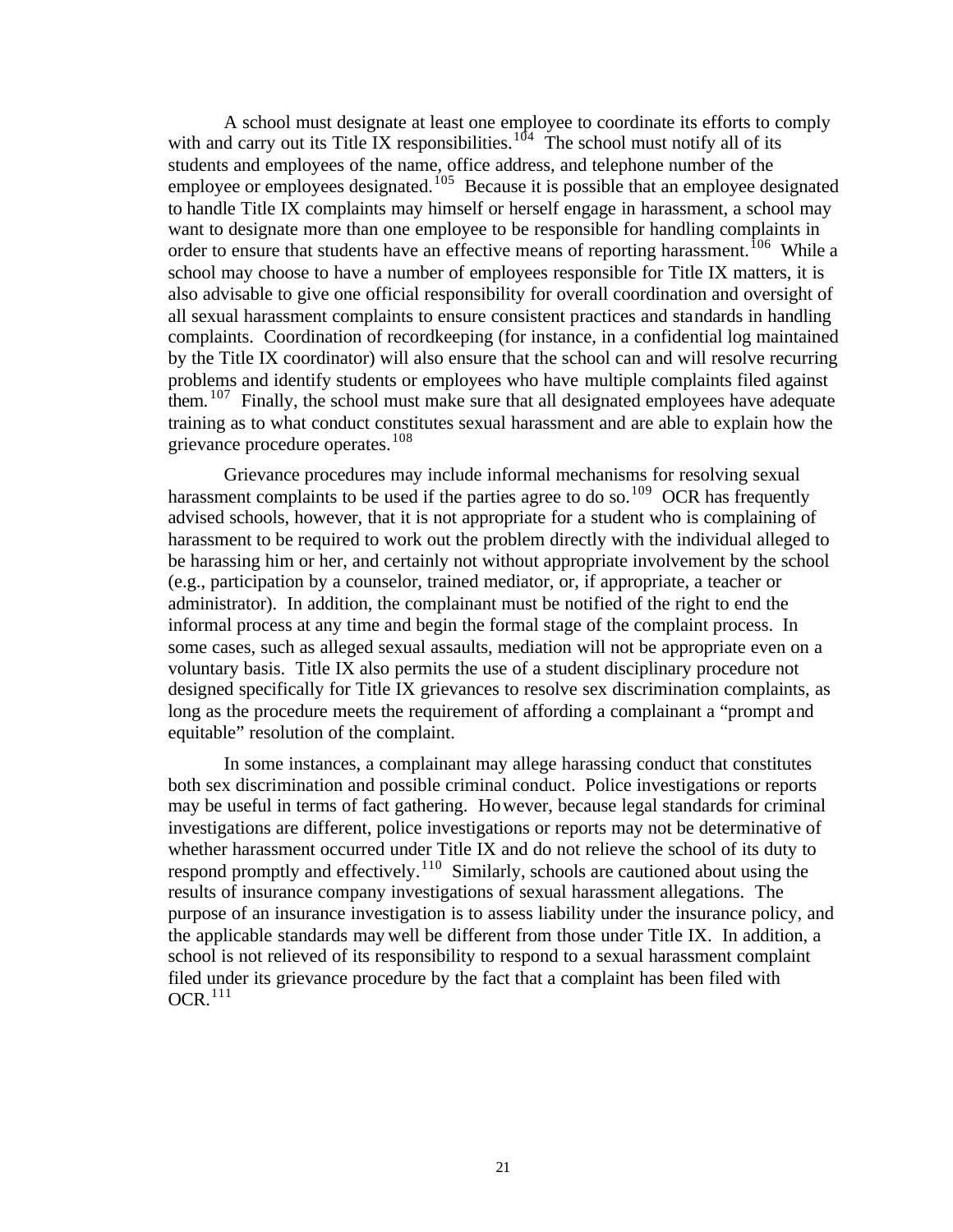# **X. Due Process Rights of the Accused**

A public school's employees have certain due process rights under the United States Constitution. The Constitution also guarantees due process to students in public and State-supported schools who are accused of certain types of infractions. The rights established under Title IX must be interpreted consistent with any federally guaranteed due process rights involved in a complaint proceeding. Furthermore, the Family Educational Rights and Privacy Act (FERPA) does not override federally protected due process rights of persons accused of sexual harassment. Procedures that ensure the Title IX rights of the complainant, while at the same time according due process to both parties involved, will lead to sound and supportable decisions. Of course, schools should ensure that steps to accord due process rights do not restrict or unnecessarily delay the protections provided by Title IX to the complainant. In both public and private schools, additional or separate rights may be created for employees or students by State law, institutional regulations and policies, such as faculty or student handbooks, and collective bargaining agreements. Schools should be aware of these rights and their legal responsibilities to individuals accused of harassment.

### **XI. First Amendment**

In cases of alleged harassment, the protections of the First Amendment must be considered if issues of speech or expression are involved.<sup>112</sup> Free speech rights apply in the classroom (e.g., classroom lectures and discussions)<sup>113</sup> and in all other education programs and activities of public schools (e.g., public meetings and speakers on campus; campus debates, school plays and other cultural events<sup>114</sup>; and student newspapers, journals, and other publications  $\frac{115}{12}$ . In addition, First Amendment rights apply to the speech of students and teachers.<sup>116</sup>

Title IX is intended to protect students from sex discrimination, not to regulate the content of speech. OCR recognizes that the offensiveness of a particular expression as perceived by some students, standing alone, is not a legally sufficient basis to establish a sexually hostile environment under Title IX.  $^{117}$  In order to establish a violation of Title IX, the harassment must be sufficiently serious to deny or limit a student's ability to participate in or benefit from the education program.<sup>118</sup>

Moreover, in regulating the conduct of its students and its faculty to prevent or redress discrimination prohibited by Title IX (e.g., in responding to harassment that is sufficiently serious as to create a hostile environment), a school must formulate, interpret, and apply its rules so as to protect academic freedom and free speech rights. For instance, while the First Amendment may prohibit a school from restricting the right of students to express opinions about one sex that may be considered derogatory, the school can take steps to denounce those opinions and ensure that competing views are heard. The age of the students involved and the location or forum may affect how the school can respond consistently with the First Amendment.<sup>119</sup> As an example of the application of free speech rights to allegations of sexual harassment, consider the following:

Example 1: In a college level creative writing class, a professor's required reading list includes excerpts from literary classics that contain descriptions of explicit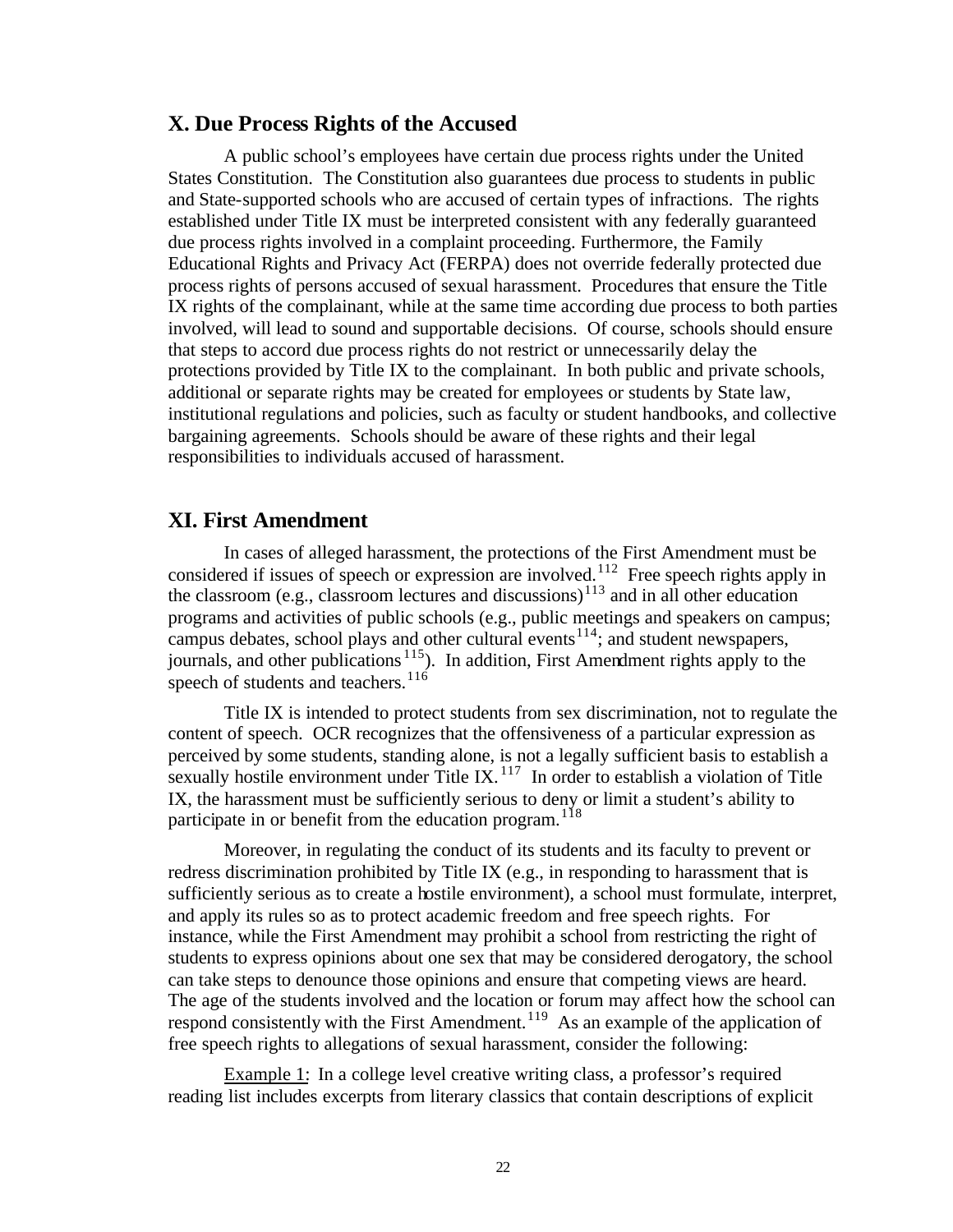sexual conduct, including scenes that depict women in submissive and demeaning roles. The professor also assigns students to write their own materials, which are read in class. Some of the student essays contain sexually derogatory themes about women. Several female students complain to the Dean of Students that the materials and related classroom discussion have created a sexually hostile environment for women in the class. What must the school do in response?

Answer: Academic discourse in this example is protected by the First Amendment even if it is offensive to individuals. Thus, Title IX would not require the school to discipline the professor or to censor the reading list or related class discussion.

Example 2: A group of male students repeatedly targets a female student for harassment during the bus ride home from school, including making explicit sexual comments about her body, passing around drawings that depict her engaging in sexual conduct, and, on several occasions, attempting to follow her home off the bus. The female student and her parents complain to the principal that the male students' conduct has created a hostile environment for girls on the bus and that they fear for their daughter's safety. What must a school do in response?

Answer: Threatening and intimidating actions targeted at a particular student or group of students, even though they contain elements of speech, are not protected by the First Amendment. The school must take prompt and effective actions, including disciplinary action if necessary, to stop the harassment and prevent future harassment.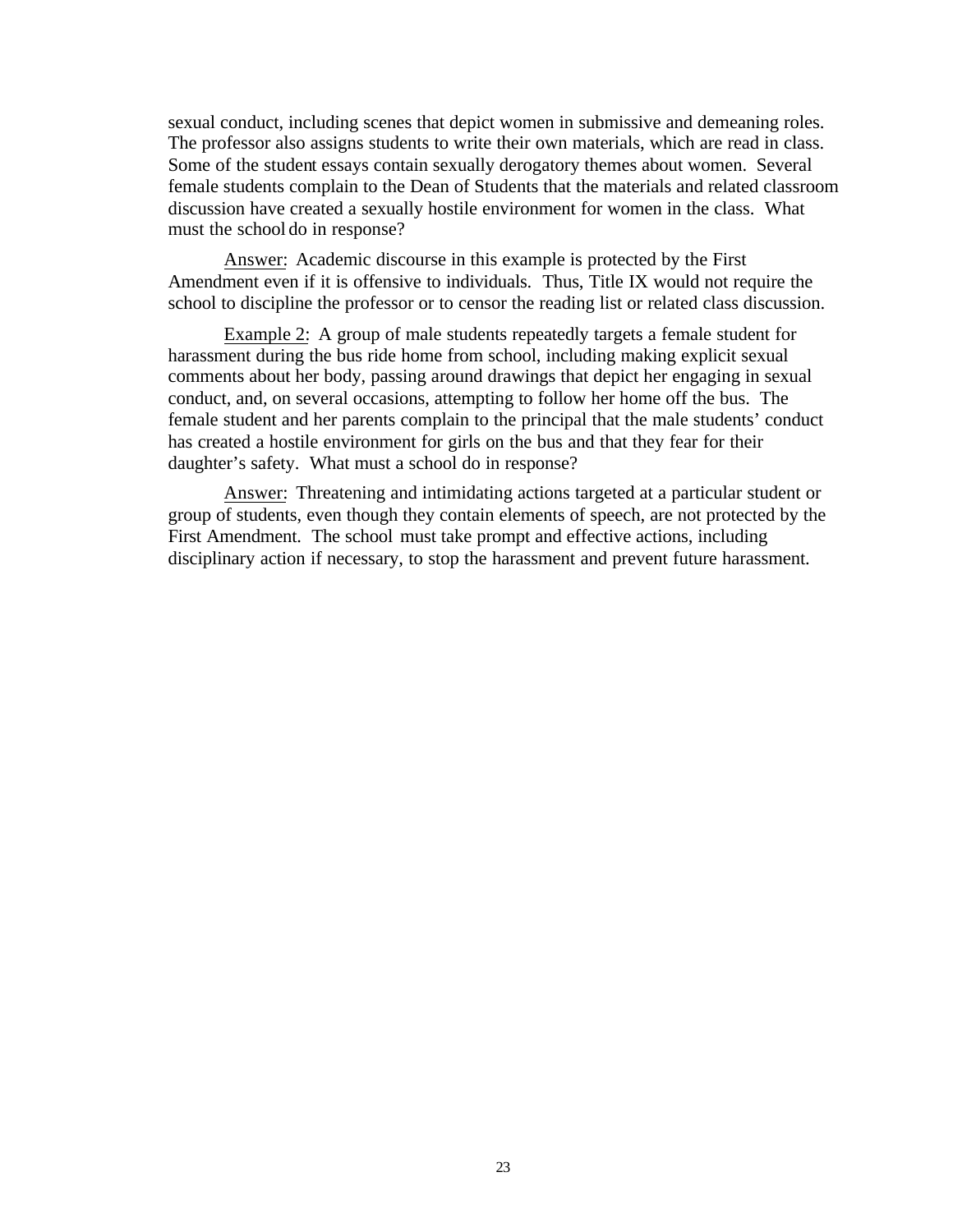# **Endnotes**

<sup>1</sup> This guidance does not address sexual harassment of employees, although that conduct may be prohibited by Title IX. 20 U.S.C. 1681 et seq.; 34 CFR part 106, subpart E. If employees file Title IX sexual harassment complaints with OCR, the complaints will be processed pursuant to the Procedures for Complaints of Employment Discrimination Filed Against Recipients of Federal Financial Assistance. 28 CFR 42.604. Employees are also protected from discrimination on the basis of sex, including sexual harassment, by Title VII of the Civil Rights Act of 1964. For information about Title VII and sexual harassment, see the Equal Employment Opportunity Commission's (EEOC's) Guidelines on Sexual Harassment, 29 CFR 1604.11, for information about filing a Title VII charge with the EEOC, see 29 CFR 1601.7–1607.13, or see the EEOC's website at www.eeoc.gov.

<sup>2</sup> 20 U.S.C. 1681; 34 CFR part 106.

l

<sup>3</sup> See, e.g., Davis v. Monroe County Bd. of Educ., 526 U.S. 629, 649-50 (1999); Gebser v. Lago Vista Ind. Sch. Dist., 524 U.S. 274, 281 (1998); Franklin v. Gwinnett County Pub. Sch., 503 U.S. 60, 75 (1992); S. REP. NO. 100-64, 100<sup>th</sup> Cong., 1<sup>st</sup> Sess. 14 (1987); Sexual Harassment Guidance: Harassment of Students by School Employees, Other Students, or Third Parties (1997 guidance), 62 FR 12034 (1997).

<sup>4</sup> As described in the section on "Applicability," this guidance applies to all levels of education.

<sup>5</sup> For practical information about steps that schools can take to prevent and remedy all types of harassment, including sexual harassment, see "Protecting Students from Harassment and Hate Crime, A Guide for Schools," which we issued jointly with the National Association of Attorneys General. This Guide is available at our web site at: www.ed.gov/pubs/Harassment.

 $6$  See, e.g., Davis, 526 U.S. at 653 (alleged conduct of a sexual nature that would support a sexual harassment claim included verbal harassment and "numerous acts of objectively offensive touching;" Franklin, 503 U.S. at 63 (conduct of a sexual nature found to support a sexual harassment claim under Title IX included kissing, sexual intercourse); Meritor Savings Bank, FSB v. Vinson, 477 U.S. 57, 60-61 (1986) (demands for sexual favors, sexual advances, fondling, indecent exposure, sexual intercourse, rape, sufficient to raise hostile environment claim under Title VII); Ellison v. Brady, 924 F.2d 872, 873- 74, 880  $(9<sup>th</sup>$  Cir. 1991) (allegations sufficient to state sexual harassment claim under Title VII included repeated requests for dates, letters making explicit references to sex and describing the harasser's feelings for plaintiff); Lipsett v. University of Puerto Rico, 864 F.2d 881, 904-5 ( $1<sup>st</sup>$  Cir. 1988) (sexually derogatory comments, posting of sexually explicit drawing of plaintiff, sexual advances may support sexual harassment claim); Kadiki v. Virginia Commonwealth University, 892 F.Supp. 746, 751 (E.D. Va. 1995)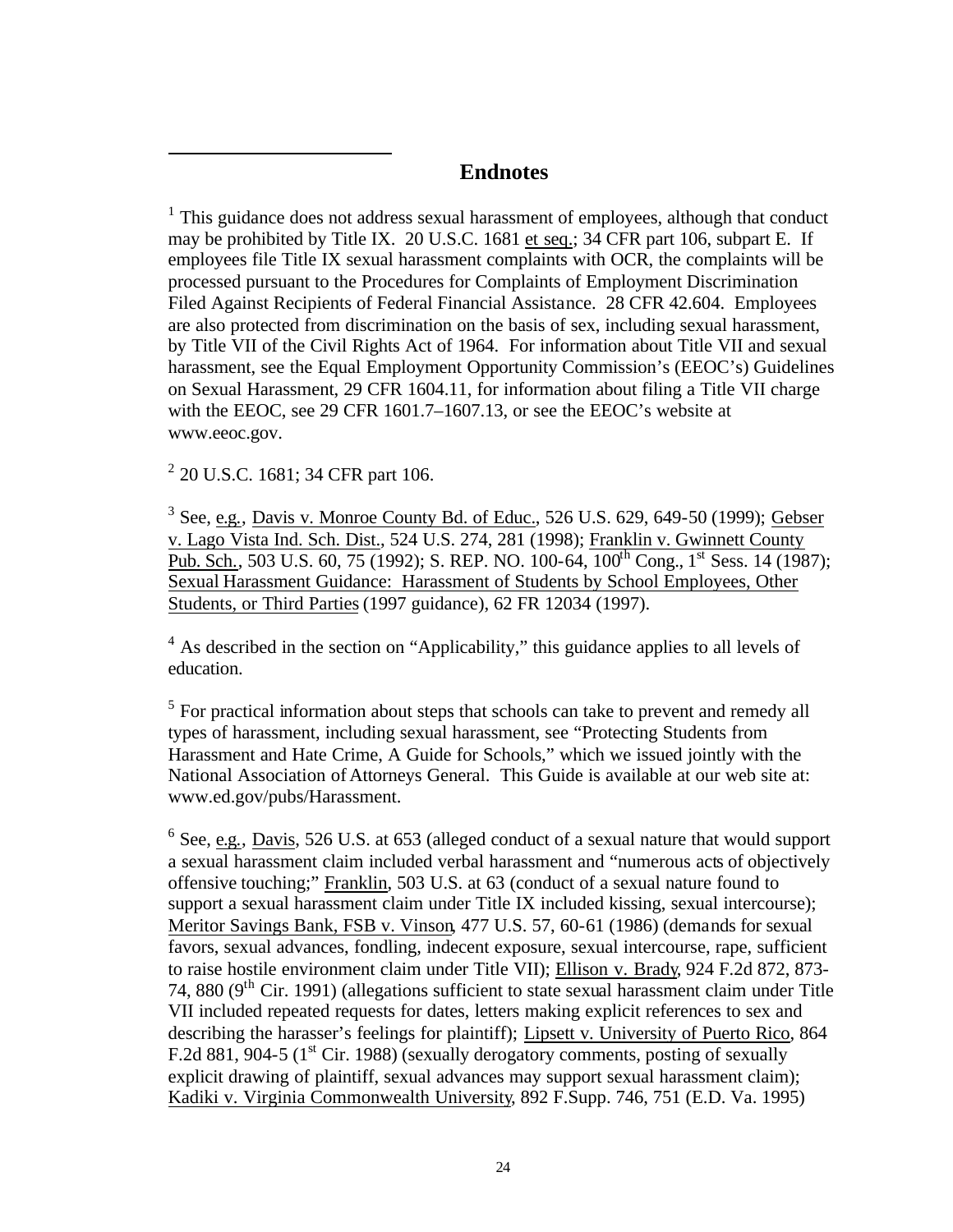l (professor's spanking of university student may constitute sexual conduct under Title IX); Doe v. Petaluma, 830 F.Supp. 1560, 1564-65 (N.D. Cal. 1996) (sexually derogatory taunts and innuendo can be the basis of a harassment claim); Denver School Dist. #2, OCR Case No. 08-92-1007 (same to allegations of vulgar language and obscenities, pictures of nude women on office walls and desks, unwelcome touching, sexually offensive jokes, bribery to perform sexual acts, indecent exposure); Nashoba Regional High School, OCR Case No. 01-92-1377 (same as to year-long campaign of derogatory, sexually explicit graffiti and remarks directed at one student.

<sup>7</sup> See also Shoreline School Dist., OCR Case No. 10-92-1002 (a teacher's patting a student on the arm, shoulder, and back, and restraining the student when he was out of control, not conduct of a sexual nature); Dartmouth Public Schools, OCR Case No. 01- 90-1058 (same as to contact between high school coach and students); San Francisco State University, OCR Case No. 09-94-2038 (same as to faculty advisor placing her arm around a graduate student's shoulder in posing for a picture); Analy Union High School Dist., OCR Case No. 09-92-1249 (same as to drama instructor who put his arms around both male and female students who confided in him).

<sup>8</sup> 20 U.S.C. 1687 (codification of the amendment to Title IX regarding scope of jurisdiction, enacted by the Civil Rights Restoration Act of 1987). See 65 FR 68049 (November 13, 2000) (Department's amendment of the Title IX regulations to incorporate the statutory definition of "program or activity").

<sup>9</sup> If a school contracts with persons or organizations to provide benefits, services, or opportunities to students as part of the school's program, and those persons or employees of those organizations sexually harass students, OCR will consider the harassing individual in the same manner that it considers the school's employees, as described in this guidance. (See section on "Harassment by Teachers and Other Employees.") See Brown v. Hot, Sexy, and Safer Products, Inc., 68 F.3d 525, 529 ( $1<sup>st</sup>$  Cir. 1995) (Title IX sexual harassment claim brought for school's role in permitting contract consultant hired by it to create allegedly hostile environment).

In addition, if a student engages in sexual harassment as an employee of the school, OCR will consider the harassment under the standards described for employees. (See section on "Harassment by Teachers and Other Employees.") For example, OCR would consider it harassment by an employee if a student teaching assistant who is responsible for assigning grades in a course, i.e., for providing aid, benefits, or services to students under the recipient's program, required a student in his or her class to submit to sexual advances in order to obtain a certain grade in the class.

<sup>10</sup> Cf. John Does 1 v. Covington County Sch. Bd., 884 F.Supp. 462, 464-65 (M.D. Ala. 1995) (male students alleging that a teacher sexually harassed and abused them stated cause of action under Title IX).

<sup>11</sup> Title IX and the regulations implementing it prohibit discrimination "on the basis of sex;" they do not restrict protection from sexual harassment to those circumstances in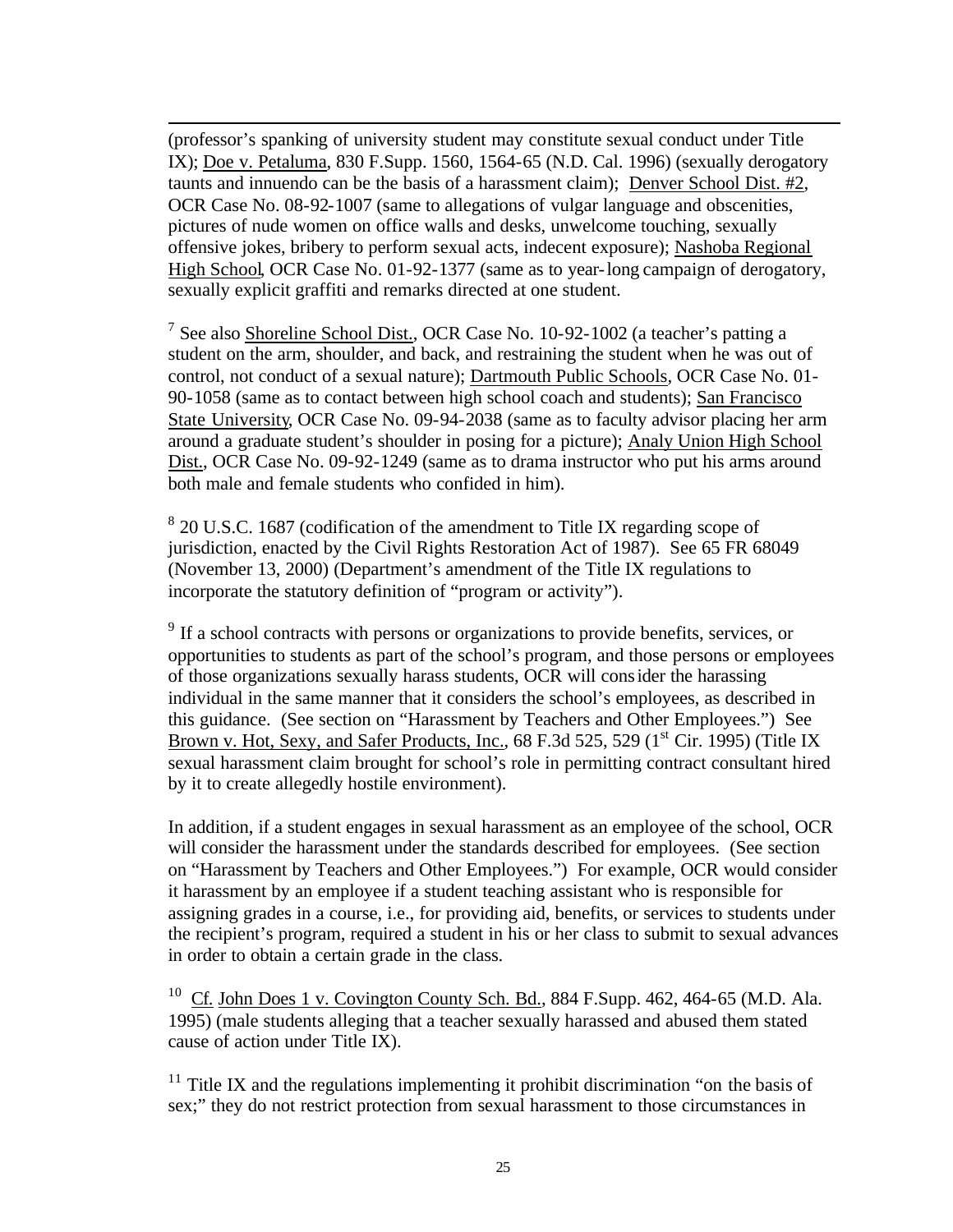l which the harasser only harasses members of the opposite sex. See 34 CFR 106.31. In Oncale v. Sundowner Offshore Services, Inc. the Supreme Court held unanimously that sex discrimination consisting of same-sex sexual harassment can violate Title VII's prohibition against discrimination because of sex. 523 U.S. 75, 82 (1998). The Supreme Court's holding in Oncale is consistent with OCR policy, originally stated in its 1997 guidance, that Title IX prohibits sexual harassment regardless of whether the harasser and the person being harassed are members of the same sex. 62 FR 12039. See also Kinman v. Omaha Public School Dist., 94 F.3d 463, 468 ( $8<sup>th</sup>$  Cir. 1996), rev'd on other grounds, 171 F.3d 607 (1999) (female student's allegation of sexual harassment by female teacher sufficient to raise a claim under Title IX); Doe v. Petaluma, 830 F.Supp. 1560, 1564-65, 1575 (N.D. Cal. 1996) (female junior high student alleging sexual harassment by other students, including both boys and girls, sufficient to raise a claim under Title IX); John Does 1, 884 F.Supp. at 465 (same as to male students' allegations of sexual harassment and abuse by a male teacher.) It can also occur in certain situations if the harassment is directed at students of both sexes. Chiapuzo v. BLT Operating Corp., 826 F.Supp. 1334, 1337 (D.Wyo. 1993) (court found that if males and females were subject to harassment, but harassment was based on sex, it could violate Title VII); but see Holman v. Indiana, 211 F.3d 399, 405 ( $7<sup>th</sup>$  Cir. 2000) (if male and female both subjected to requests for sex, court found it could not violate Title VII).

In many circumstances, harassing conduct will be on the basis of sex because the student would not have been subjected to it at all had he or she been a member of the opposite sex; e.g., if a female student is repeatedly propositioned by a male student or employee (or, for that matter, if a male student is repeatedly propositioned by a male student or employee.) In other circumstances, harassing conduct will be on the basis of sex if the student would not have been affected by it in the same way or to the same extent had he or she been a member of the opposite sex; e.g., pornography and sexually explicit jokes in a mostly male shop class are likely to affect the few girls in the class more than it will most of the boys.

In yet other circumstances, the conduct will be on the basis of sex in that the student's sex was a factor in or affected the nature of the harasser's conduct or both. Thus, in Chiapuzo, a supervisor made demeaning remarks to both partners of a married couple working for him, e.g., as to sexual acts he wanted to engage in with the wife and how he would be a better lover than the husband. In both cases, according to the court, the remarks were based on sex in that they were made with an intent to demean each member of the couple because of his or her respective sex. 826 F.Supp. at 1337. See also Steiner v. Showboat Operating Co., 25 F.3d 1459, 1463-64 (9<sup>th</sup> Cir. 1994), cert. denied, 115 S.Ct. 733 (1995); but see Holman, 211 F.3d at 405 (finding that if male and female both subjected to requests for sex, Title VII could not be violated).

<sup>12</sup> Nashoba Regional High School, OCR Case No. 01-92-1397. In Conejo Valley School Dist., OCR Case No. 09-93-1305, female students allegedly taunted another female student about engaging in sexual activity; OCR found that the alleged comments were sexually explicit and, if true, would be sufficiently severe, persistent, and pervasive to create a hostile environment.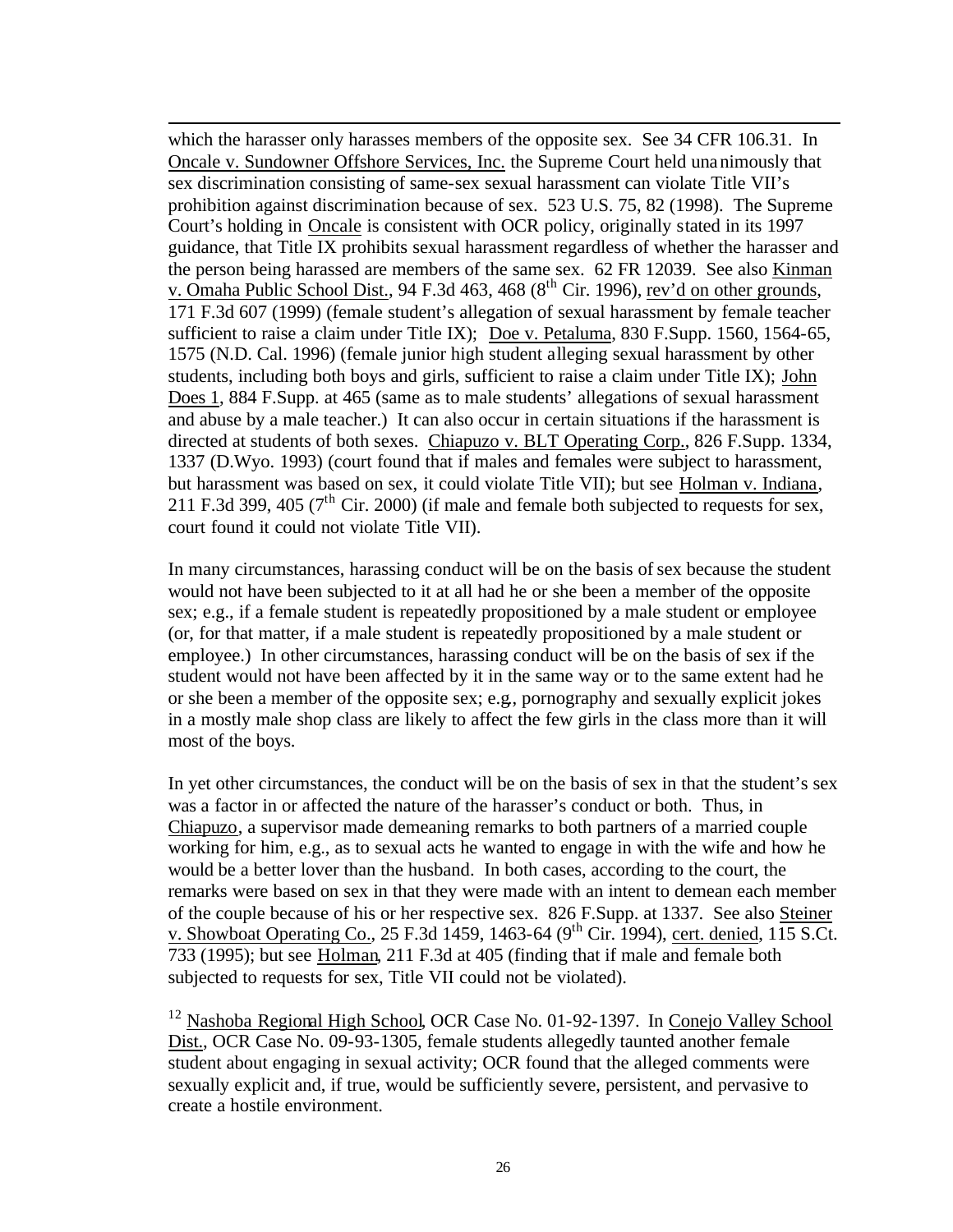<sup>13</sup> See Williamson v. A.G. Edwards & Sons, Inc., 876 F2d 69, 70 ( $8<sup>th</sup>$  Cir. 1989, cert. denied 493 U.S. 1089 (1990); DeSantis v. Pacific Tel. & Tel. Co., Inc., 608 F.2d 327, 329-30 (9<sup>th</sup> Cir. 1979)(same); Blum v. Gulf Oil Corp., 597 F.2d 936, 938 (5<sup>th</sup> Cir. 1979)(same).

l

<sup>14</sup> It should be noted that some State and local laws may prohibit discrimination on the basis of sexual orientation. Also, under certain circumstances, courts may permit redress for harassment on the basis of sexual orientation under other Federal legal authority. See Nabozny v. Podlesny, 92 F.3d 446, 460 ( $7<sup>th</sup>$  Cir. 1996) (holding that a gay student could maintain claims alleging discrimination based on both gender and sexual orientation under the Equal Protection Clause of the United States Constitution in a case in which a school district failed to protect the student to the same extent that other students were protected from harassment and harm by other students due to the student's gender and sexual orientation).

<sup>15</sup> However, sufficiently serious sexual harassment is covered by Title IX even if the hostile environment also includes taunts based on sexual orientation.

<sup>16</sup> See also, Price Waterhouse v. Hopkins, 490 U.S. 228, 251 (1989) (plurality opinion) (where an accounting firm denied partnership to a female candidate, the Supreme Court found Title VII prohibits an employer from evaluating employees by assuming or insisting that they match the stereotype associated with their sex).

 $17$  See generally Gebser; Davis; See also Meritor Savings Bank, FSB v. Vinson, 477 U.S. 57, 65-66 (1986); Harris v. Forklift Systems Inc., 510 U.S. 14, 22 (1993); see also Hicks v. Gates Rubber Co., 833 F.2d 1406,  $1415 (10^{th}$  Cir. 1987) (concluding that harassment based on sex may be discrimination whether or not it is sexual in nature); McKinney v. Dole, 765 F.2d 1129, 1138 (D.C. Cir. 1985) (physical, but nonsexual, assault could be sex-based harassment if shown to be unequal treatment that would not have taken place but for the employee's sex); Cline v. General Electric Capital Auto Lease, Inc., 757 F.Supp. 923, 932-33 (N.D. Ill. 1991).

<sup>18</sup> See, e.g., sections on "Harassment by Teachers and Other Employees," "Harassment" by Other Students or Third Parties," "Notice of Employee, Peer, or Third Party Harassment," "Factors Used to Evaluate a Hostile Environment," "Recipient's Response," and "Prompt and Equitable Grievance Procedures."

<sup>19</sup> See Lipsett, 864 F.2d at 903-905 (general ant agonism toward women, including stated goal of eliminating women from surgical program, statements that women shouldn't be in the program, and assignment of menial tasks, combined with overt sexual harassment); Harris, 510 U.S. at 23; Andrews v. City of Philadelphia, 895 F.2d 1469, 1485-86 (3<sup>rd</sup> Cir. 1990) (court directed trial court to consider sexual conduct as well as theft of female employees' files and work, destruction of property, and anonymous phone calls in determining if there had been sex discrimination); see also Hall v. Gus Construction Co., 842 F.2d 1010, 1014 ( $8<sup>th</sup>$  Cir. 1988) (affirming that harassment due to the employee's sex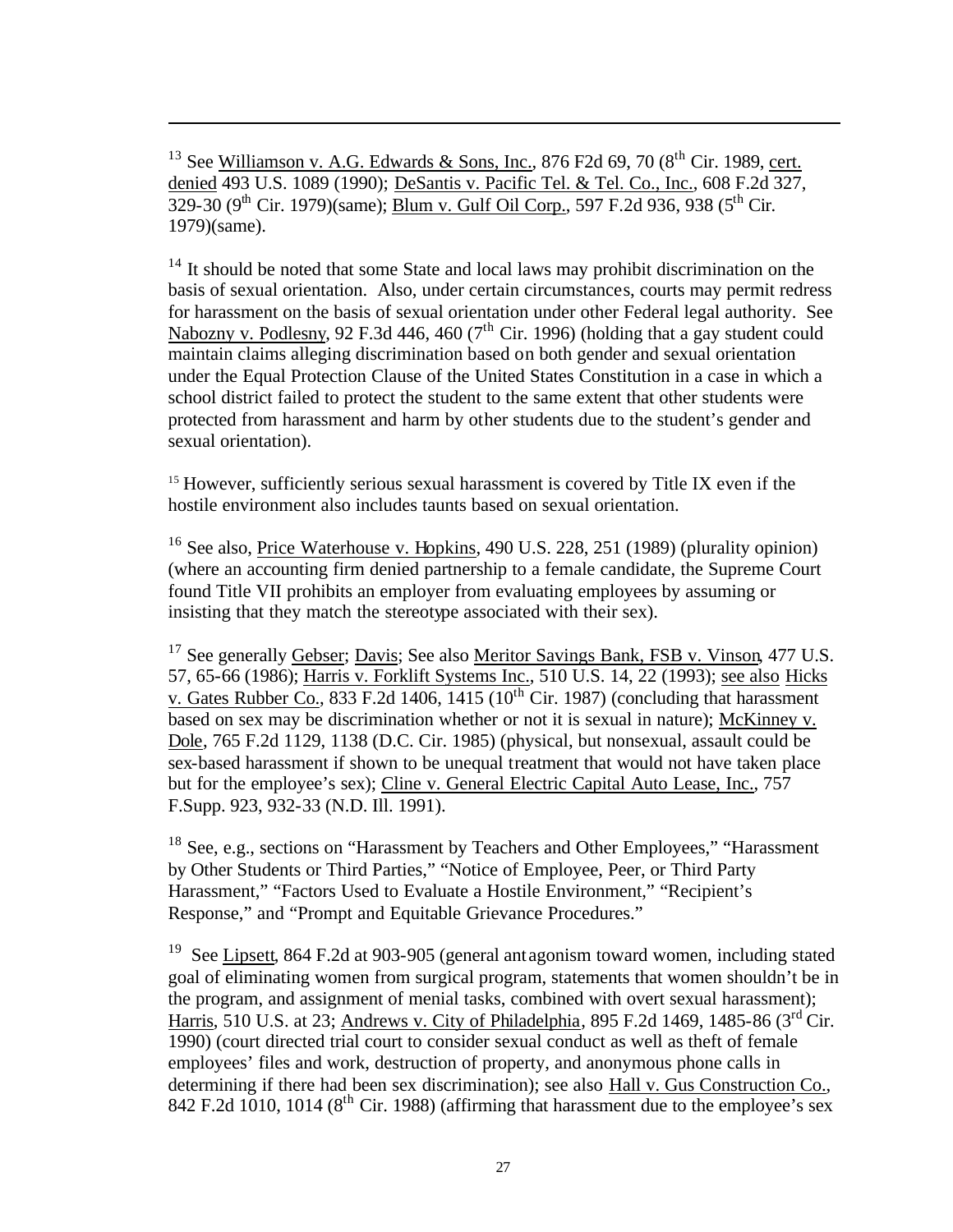may be actionable even if the harassment is not sexual in nature); Hicks, 833 F.2d at 1415; Eden Prairie Schools, Dist. #272, OCR Case No. 05-92-1174 (the boys made lewd comments about male anatomy and tormented the girls by pretending to stab them with rubber knives; while the stabbing was not sexual conduct, it was directed at them because of their sex, i.e., because they were girls).

 $^{20}$  Davis, 526 U.S. at 650 ("Having previously determined that 'sexual harassment' is 'discrimination' in the school context under Title IX, we are constrained to conclude that student-on-student sexual harassment, if sufficiently severe, can likewise rise to the level of discrimination actionable under the statute."); Franklin, 503 U.S. at 75 ("Unquestionably, Title IX placed on the [school] the duty not to discriminate on the basis of sex, and 'when a supervisor sexually harasses a subordinate because of the subordinate's sex, that supervisor "discriminate[s]" on the basis of sex.' … We believe the same rule should apply when a teacher sexually harasses and abuses a student." (citation omitted)).

OCR's longstanding interpretation of its regulations is that sexual harassment may constitute a violation. 34 CFR 106.31; See Sexual Harassment Guidance, 62 FR 12034 (1997). When Congress enacted the Civil Rights Restoration Act of 1987 to amend Title IX to restore institution-wide coverage over federally assisted education programs and activities, the legislative history indicated not only that Congress was aware that OCR interpreted its Title IX regulations to prohibit sexual harassment, but also that one of the reasons for passing the Restoration Act was to enable OCR to investigate and resolve cases involving allegations of sexual harassment. S. REP. NO. 64,  $100<sup>th</sup>$  Cong.,  $1<sup>st</sup>$  Sess. at 12 (1987). The examples of discrimination that Congress intended to be remedied by its statutory change included sexual harassment of students by professors, id. at 14, and these examples demonstrate congressional recognition that discrimination in violation of Title IX can be carried out by school employees who are providing aid, benefits, or services to students. Congress also intended that if discrimination occurred, recipients needed to implement effective remedies. S. REP. NO. 64 at 5.

<sup>21</sup> 34 CFR 106.4.

l

<sup>22</sup> These are the basic regulatory requirements. 34 CFR 106.31(a)(b). Depending upon the facts, sexual harassment may also be prohibited by more specific regulatory prohibitions. For example, if a college financial aid director told a student that she would not get the student financial assistance for which she qualified unless she slept with him, that also would be covered by the regulatory provision prohibiting discrimination on the basis of sex in financial assistance, 34 CFR 106.37(a).

 $23$  34 CFR 106.31(b)(1).

 $24$  34 CFR 106.31(b)(2).

 $25$  34 CFR 106.31(b)(3).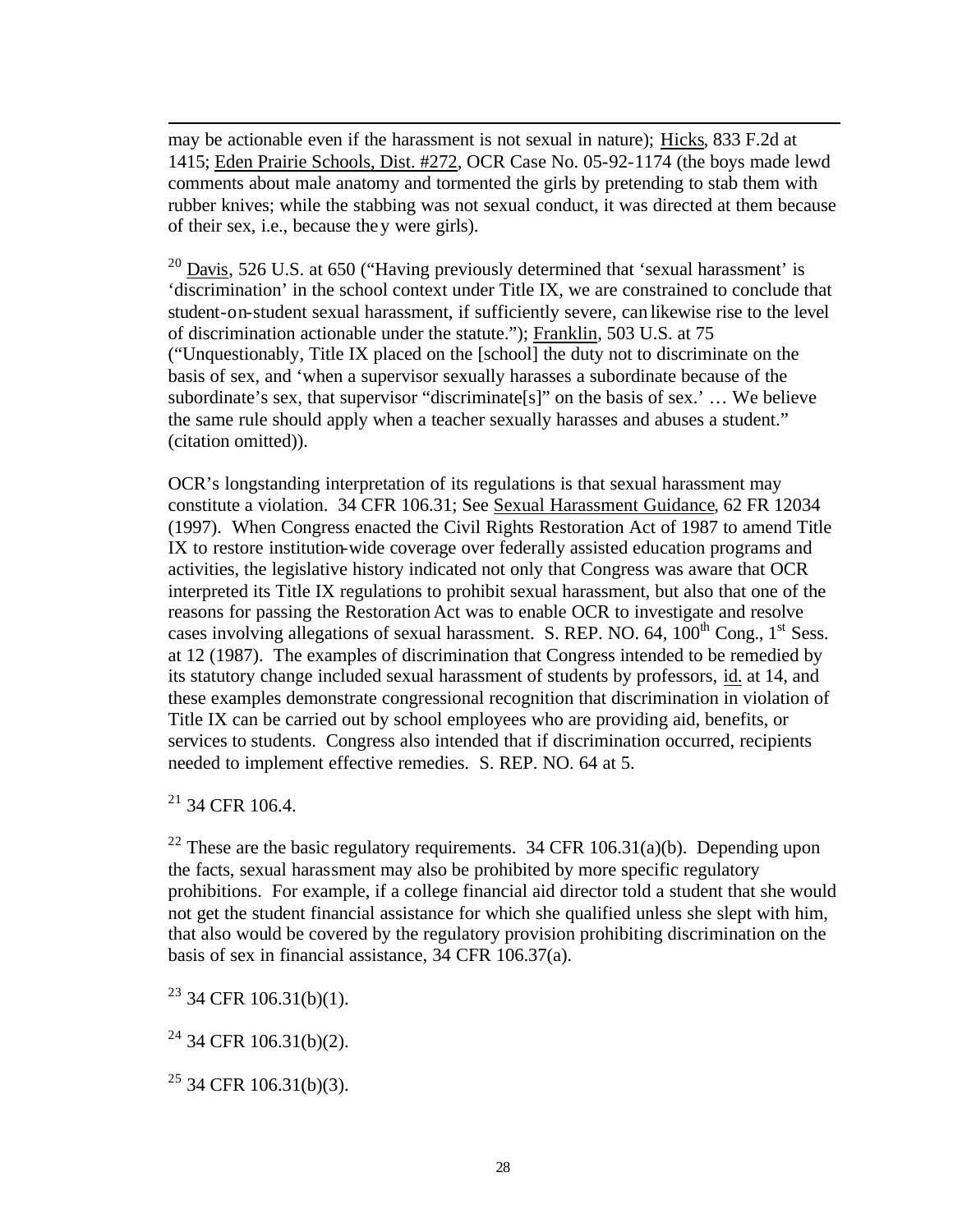$26$  34 CFR 106.31(b)(4).

l

 $27$  34 CFR 106.31(b)(6).

 $28$  34 CFR 106.31(b)(7).

 $29$  34 CFR 106.3(a).

 $30$  34 CFR 106.9.

 $31$  34 CFR 106.8(b).

<sup>32</sup> 34 CFR 106.8(a).

<sup>33</sup> The 1997 guidance referred to quid pro quo harassment and hostile environment harassment. 62 FR 12038–40.

<sup>34</sup> See Alexander v. Yale University, 459 F.Supp. 1, 4 (D.Conn. 1977), aff'd, 631 F.2d 178 (2<sup>nd</sup> Cir. 1980)(stating that a claim "that academic advancement was conditioned upon submission to sexual demands constitutes [a claim of] sex discrimination in education..."); Crandell v. New York College, Osteopathic Medicine, 87 F.Supp.2d 304, 318 (S.D.N.Y. 2000) (finding that allegations that a supervisory physician demanded that a student physician spend time with him and have lunch with him or receive a poor evaluation, in light of the totality of his alleged sexual comments and other inappropriate behavior, constituted a claim of quid pro quo harassment); Kadiki, 892 F.Supp. at 752 (reexamination in a course conditioned on college student's agreeing to be spanked should she not attain a certain grade may constitute quid pro quo harassment).

 $35$  34 CFR 106.31(b).

<sup>36</sup> Davis, 526 U.S. at 651 (confirming, by citing approvingly both to Title VII cases (Meritor Savings Bank, FSB v. Vinson, 477 U.S. 57,67 (1986) (finding that hostile environment claims are cognizable under Title VII), and Oncale v. Sundowner Offshore Services, Inc., 523 U.S. 75, 82 (1998)) and OCR's 1997 guidance, 62 FR at 12041-42, that determinations under Title IX as to what conduct constitutes hostile environment sexual harassment may continue to rely on Title VII caselaw).

 $37$  34 CFR 106.31(b). See Davis, 526 U.S. at 650 (concluding that allegations of studenton-student sexual harassment that is "so severe, pervasive, and objectively offensive that it can be said to deprive the victims of access to the educational opportunities or benefits" supports a claim for money damages in an implied right of action).

<sup>38</sup> In Harris, the Supreme Court explained the requirement for considering the "subjective" perspective" when determining the existence of a hostile environment. The Court stated– – "... if the victim does not subjectively perceive the environment to be abusive, the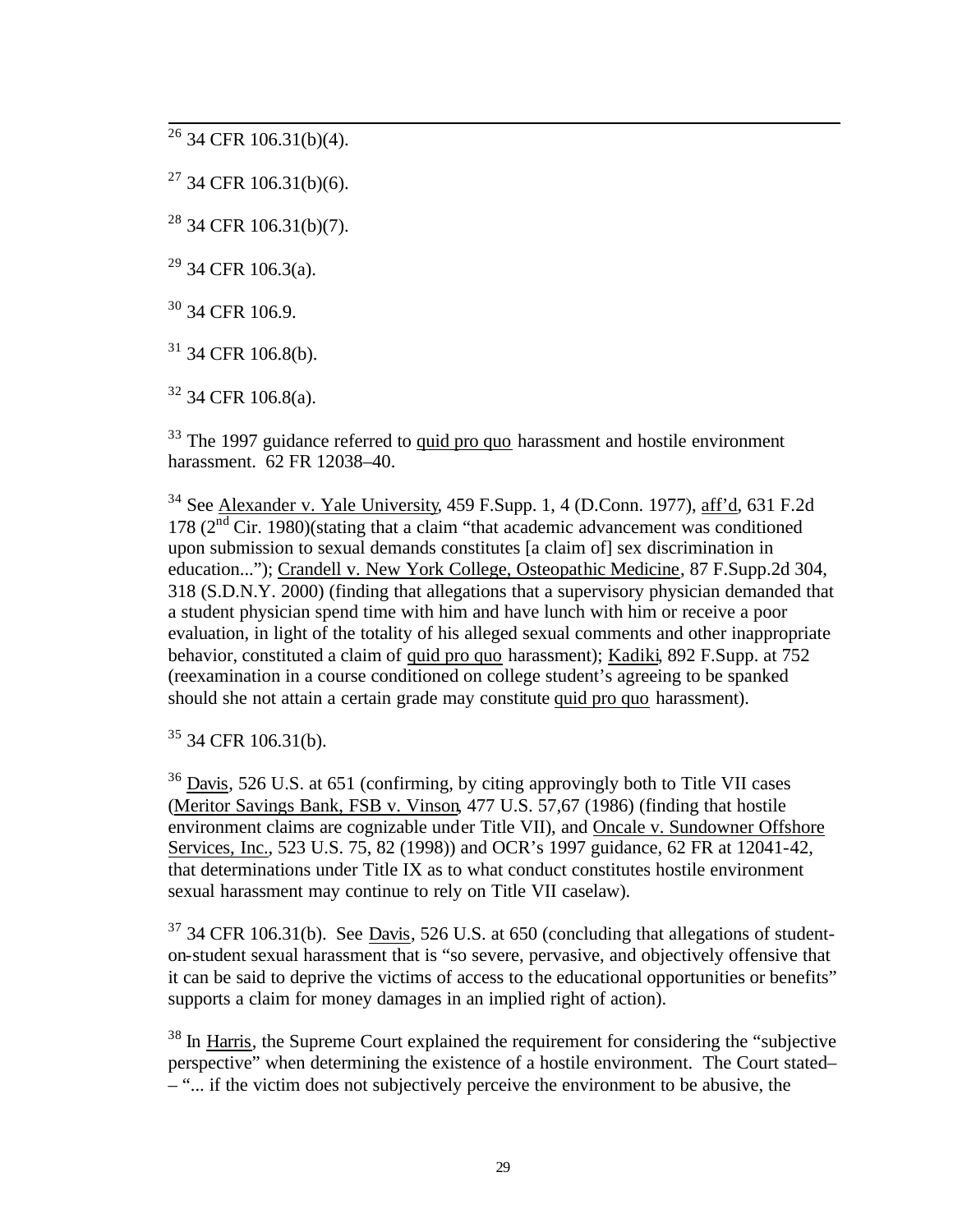conduct has not actually altered the conditions of the victim's employment, and there is no Title VII violation." 510 U.S. at 21-22.

 $39$  See Davis, 526 U.S. at 650 (conduct must be "objectively offensive" to trigger liability for money damages); Elgamil v. Syracuse University, 2000 U.S. Dist. LEXIS 12598 at 17 (N.D.N.Y. 2000) (citing Harris); Booher v. Board of Regents, 1998 U.S. Dist. LEXIS 11404 at 25 (E.D. Ky. 1998) (same). See Oncale, 523 U.S. at 81, in which the Court "emphasized … that the objective severity of harassment should be judged from the perspective of a reasonable person in the [victim's] position, considering 'all the circumstances,'" and citing Harris, 510 U.S. at 20, in which the Court indicated that a "reasonable person" standard should be used to determine whether sexual conduct constituted harassment. This standard has been applied under Title VII to take into account the sex of the subject of the harassment, see, e.g., Ellison, 924 F.2d at 878-79 (applying a "reasonable woman" standard to sexual harassment), and has been adapted to sexual harassment in education under Title IX, Patricia H. v. Berkeley Unified School Dist., 830 F.Supp. 1288, 1296 (N.D. Cal. 1993) (adopting a "reasonable victim" standard and referring to OCR's use of it).

<sup>40</sup> See Davis, 526 U.S. at 651, citing both Oncale, 523 U.S. at 82, and OCR's 1997 guidance (62 FR 12041-12042).

 $41$  See, e.g., Davis, 526 U.S. at 634 (as a result of the harassment, student's grades dropped and she wrote a suicide note); Doe v. Petaluma, 830 F. Supp. at 1566 (student so upset about harassment by other students that she was forced to transfer several times, including finally to a private school); Modesto City Schools, OCR Case No. 09-93-1391 (evidence showed that one girl's grades dropped while the harassment was occurring); Weaverville Elementary School, OCR Case No. 09-91-1116 (students left school due to the harassment). Compare withCollege of Alameda, OCR Case No. 09-90-2104 (student not in instructor's class and no evidence of any effect on student's educational benefits or service, so no hostile environment).

 $42$  Doe v. Petaluma, 830 F. Supp. at 1566.

l

<sup>43</sup> See Waltman v. Int'l Paper Co., 875 F.2d 468, 477 ( $5<sup>th</sup>$  Cir. 1989) (holding that although not specifically directed at the plaintiff, sexually explicit graffiti on the walls was "relevant to her claim"); Monteiro v. Tempe Union High School, 158 F.3d 1022, 1033-34 ( $9<sup>th</sup>$  Cir. 1998) (Title VI racial harassment case, citing Waltman; see also Hall, 842 F. 2d at 1015 (evidence of sexual harassment directed at others is relevant to show hostile environment under Title VII).

<sup>44</sup> See, e.g., Elgmil 2000 U.S. Dist. LEXIS at 19 ("in order to be actionable, the incidents of harassment must occur in concert or with a regularity that can reasonably be termed pervasive"); Andrews, 895 F.2d at 1484 ("Harassment is pervasive when 'incidents of harassment occur either in concert or with regularity'"); Moylan v. Maries County, 792 F.2d 746, 749 ( $8^{th}$  Cir. 1986).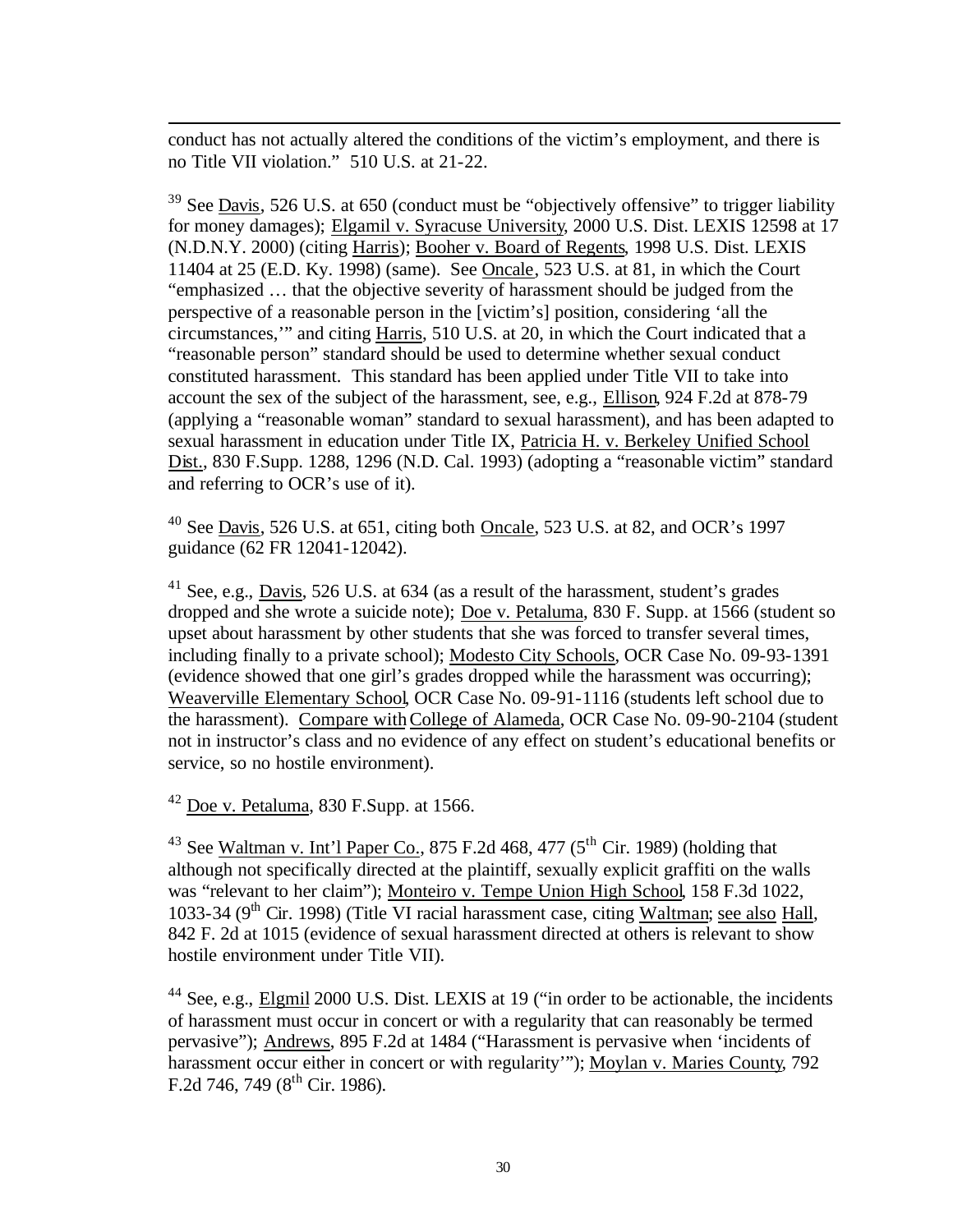l <sup>45</sup> 34 CFR 106.31(b). See <u>Vance v. Spencer County Public School District</u>, 231 F.3d 253 (6th Cir. 2000); Doe v. School Admin. Dist. No. 19, 66 F.Supp.2d 57, 62 (D. Me. 1999). See also statement of the U.S. Equal Employment Opportunity Commission (EEOC): "The Commission will presume that the unwelcome, intentional touching of [an employee's] intimate body areas is sufficiently offensive to alter the conditions of her working environment and constitute a violation of Title VII. More so than in the case of verbal advances or remarks, a single unwelcome physical advance can seriously poison the victim's working environment." EEOC Policy Guidance on Current Issues of Sexual Harassment, 17. Barrett v. Omaha National Bank, 584 F. Supp. 22, 30 (D. Neb. 1983), aff'd, 726 F. 2d  $4\overline{24}$  ( $8^{\text{th}}$  Cir. 1984) (finding that hostile environment was created under Title VII by isolated events, i.e., occurring while traveling to and during a two-day conference, including the co-worker's talking to plaintiff about sexual activities and touching her in an offensive manner while they were inside a vehicle from which she could not escape).

<sup>46</sup> See also Ursuline College, OCR Case No. 05-91-2068 (a single incident of comments on a male student's muscles arguably not sexual; however, assuming they were, not severe enough to create a hostile environment).

 $47$  Davis, 526 U.S. at 653 ("The relationship between the harasser and the victim necessarily affects the extent to which the misconduct can be said to breach Title IX's guarantee of equal access to educational benefits and to have a systemic effect on a program or activity. Peer harassment, in particular, is less likely to satisfy these requirements than is teacher student harassment."); Patricia H., 830 F. Supp. at 1297 (stating that the "grave disparity in age and power" between teacher and student contributed to the creation of a hostile environment); Summerfield Schools, OCR Case No. 15-92-1929 ("impact of the ... remarks was heightened by the fact that the coach is an adult in a position of authority"); cf. Doe v. Taylor I.S.D.,  $15$  F.3d 443, 460 ( $5<sup>th</sup>$  Cir. 1994) (Sec. 1983 case; taking into consideration the influence that the teacher had over the student by virtue of his position of authority to find that a sexual relationship between a high school teacher and a student was unlawful).

<sup>48</sup> See, e.g., McKinney, 765 F.2d at 1138-49; Robinson v. Jacksonville Shipyards, 760 F. Supp. 1486, 1522 (M.D. Fla. 1991).

<sup>49</sup> Cf. Patricia H., 830 F. Supp. at 1297.

<sup>50</sup> See, e.g., Barrett, 584 F. Supp. at 30 (finding harassment occurring in a car from which the victim could not escape particularly severe).

<sup>51</sup> See Hall, 842 F. 2d at 1015 (stating that "evidence of sexual harassment directed at employees other than the plaintiff is relevant to show a hostile environment") (citing Hicks, 833 F. 2d, 1415-16). Cf. Midwest City-Del City Public Schools, OCR Case No. 06-92-1012 (finding of racially hostile environment based in part on several racial incidents at school shortly before incidents in complaint, a number of which involved the same student involved in the complaint).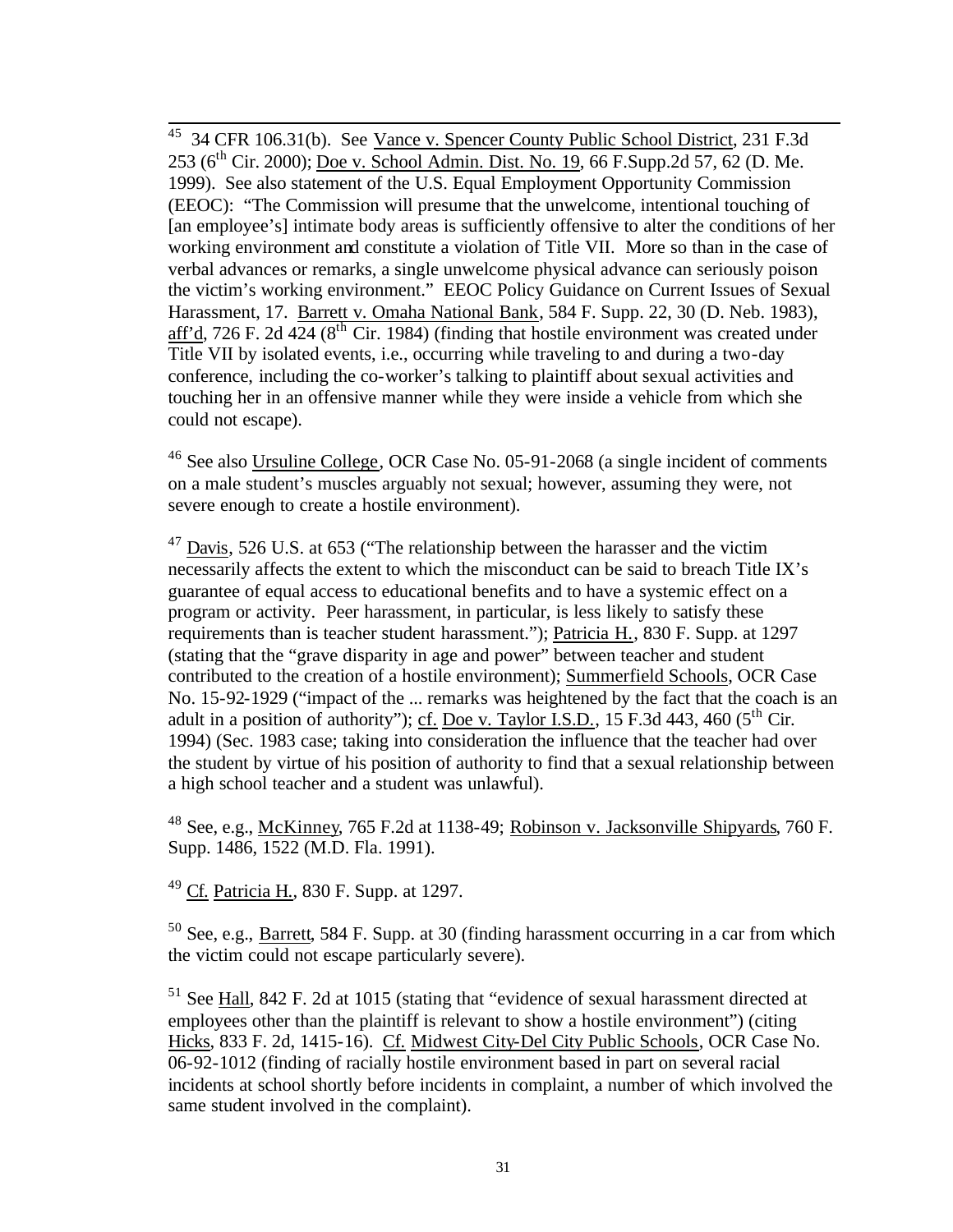$52$  In addition, incidents of racial or national origin harassment directed at a particular individual may also be aggregated with incidents of sexual or gender harassment directed at that individual in determining the existence of a hostile environment. Hicks, 833 F.2d at 1416; Jefferies v. Harris County Community Action Ass'n, 615 F.2d 1025, 1032 (5th Cir. 1980).

l

<sup>53</sup> Does v. Covington Sch. Bd. of Educ., 930 F.Supp. 554, 569 (M.D. Ala. 1996); Henson v. City of Dundee, 682 F.2d 897, 903 (11<sup>th</sup> Cir. 1982).

<sup>54</sup> See Meritor Savings Bank, 477 U.S. at 68. "[T]he fact that sex-related conduct was 'voluntary,' in the sense that the complainant was not forced to participate against her will, is not a defense to a sexual harassment suit brought under Title VII.... The correct inquiry is whether [the subject of the harassment] by her conduct indicated that the alleged sexual advances were unwelcome, not whether her actual participation in sexual intercourse was voluntary."

<sup>55</sup> Lipsett, 864 F.2d at 898 (while, in some instances, a person may have the responsibility for telling the harasser "directly" that the conduct is unwelcome, in other cases a "consistent failure to respond to suggestive comments or gestures may be sufficient...."); Danna v. New York Tel. Co., 752 F.Supp. 594, 612 (despite a female employee's own foul language and participation in graffiti writing, her complaints to management indicated that the harassment was not welcome); see also Carr v. Allison Gas Turbine Div. GMC., 32 F.3d 1007, 1011 ( $7<sup>th</sup>$  Cir. 1994) (finding that cursing and dirty jokes by a female employee did not show that she welcomed the sexual harassment, given her frequent complaints about it: "Even if ... [the employee's] testimony that she talked and acted as she did [only] in an effort to be one of the boys is ... discounted, her words and conduct cannot be compared to those of the men and used to justify their conduct.... The asymmetry of positions must be considered. She was one woman; they were many men. Her use of [vulgar] terms ... could not be deeply threatening....").

<sup>56</sup> See Reed v. Shepard, 939 F.2d 484, 486-87, 491-92 (7<sup>th</sup> Cir. 1991) (no harassment found under Title VII in a case in which a female employee not only tolerated, but also instigated the suggestive joking activities about which she was now complaining); Weinsheimer v. Rockwell Int'l Corp., 754 F.Supp. 1559, 1563-64 (M.D. Fla. 1990) (same, in case in which general shop banter was full of vulgarity and sexual innuendo by men and women alike, and plaintiff contributed her share to this atmosphere.) However, even if a student participates in the sexual banter, OCR may in certain circumstances find that the conduct was nevertheless unwelcome if, for example, a teacher took an active role in the sexual banter and a student reasonably perceived that the teacher expected him or her to participate.

<sup>57</sup> The school bears the burden of rebutting the presumption.

<sup>58</sup> Of course, nothing in Title IX would prohibit a school from implementing policies prohibiting sexual conduct or sexual relationships between students and adult employees.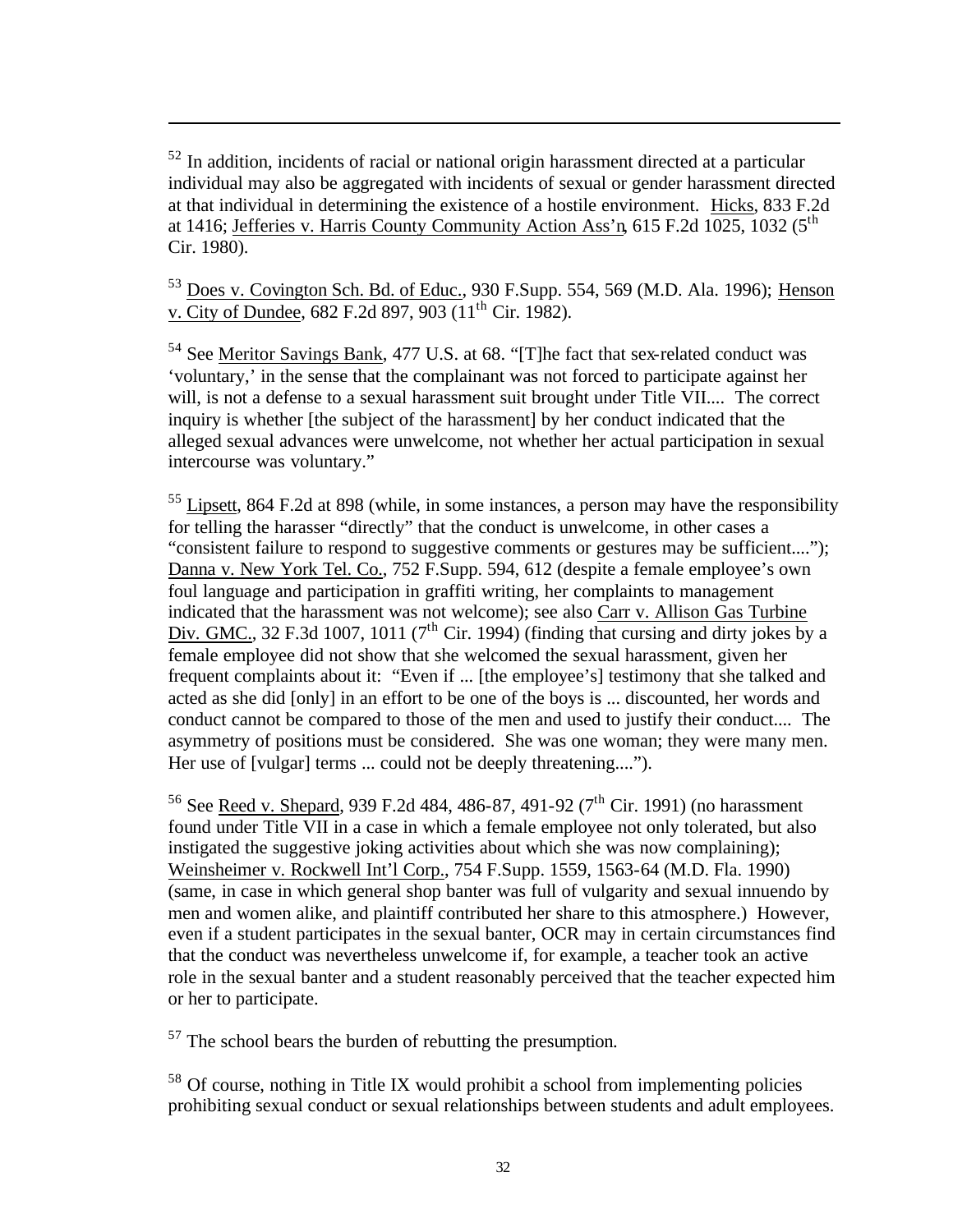$59$  See note 58.

l

<sup>60</sup> Gebser, 524 U.S. at 281 ("Franklin ... establishes that a school district can be held liable in damages [in an implied action under Title IX] in cases involving a teacher's sexual harassment of a student...."; 34 CFR 106.31; See 1997 Sexual Harassment Guidance, 62 FR 12034.

 $61$  See Davis, 526 U.S. at 653 (stating that harassment of a student by a teacher is more likely than harassment by a fellow student to constitute the type of effective denial of equal access to educational benefits that can breach the requirements of Title IX).

 $62$  34 CFR 106.31(b). Cf. Gebser, 524 U.S. at 283-84 (Court recognized in an implied right of action for money damages for teacher sexual harassment of a student that the question of whether a violation of Title IX occurred is a separate question from the scope of appropriate remedies for a violation).

<sup>63</sup> Davis, 526 U.S. at 646.

 $64$  See section on "Applicability of Title IX" for scope of coverage.

<sup>65</sup> See section on "Notice of Employee, Peer, or Third Party Harassment."

<sup>66</sup> See section on "Notice of Employee, Peer, or Third Party Harassment."

 $67$  34 CFR 106.31(b).

<sup>68</sup> 34 CFR 106.31(b).

<sup>69</sup> See section on "Notice of Employee, Peer, or Third Party Harassment."

<sup>70</sup> Cf. Davis, 526 U.S. at 646.

 $71$  34 CFR 106.31(b).

 $72$  34 CFR 106.31(b).

 $^{73}$  Consistent with its obligation under Title IX to protect students, cf. Gebser, 524 U.S. at 287, OCR interprets its regulations to ensure that recipients take reasonable action to address, rather than neglect, reasonably obvious discrimination. Cf. Gebser, 524 U.S. at 287-88; Davis, 526 U.S. at 650 (actual notice standard for obtaining money damages in private lawsuit).

<sup>74</sup> Whether an employee is a responsible employee or whether it would be reasonable for a student to believe the employee is, even if the employee is not, will vary depending on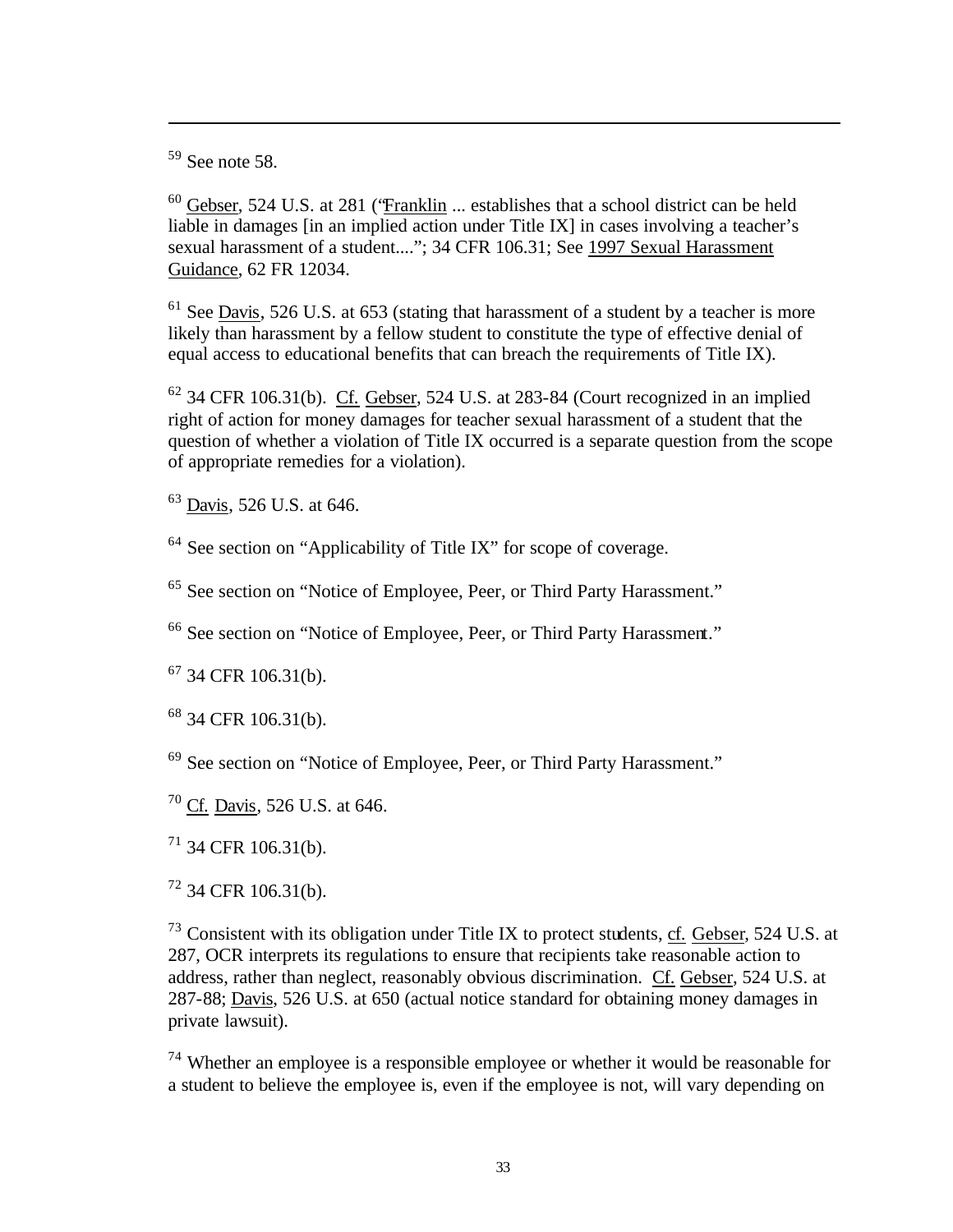l factors such as the age and education level of the student, the type of position held by the employee, and school practices and procedures, both formal and informal. The Supreme Court held that a school will only be liable for money damages in a private lawsuit where there is actual notice to a school official with the authority to address the alleged discrimination and take corrective action. Gebser, 524 U.S. at 290, and Davis, 526 U.S. at 642. The concept of a "responsible employee" under our guidance is broader. That is, even if a responsible employee does not have the authority to address the discrimination and take corrective action, he or she does have the obligation to report it to appropriate school officials.

 $75$  The Title IX regulations require that recipients designate at least one employee to coordinate its efforts to comply with and carry out its responsibilities under the regulations, including complaint investigations. 34 CFR 106.8(a).

<sup>76</sup> 34 CFR 106.31. See Yates v. Avco Corp., 819 F.2d 630, 636 (6<sup>th</sup> Cir. 1987); Katz v. Dole, 709 F.2d 251, 256 (4<sup>th</sup> Cir. 1983).

 $77$  For example, a substantiated report indicating that a high school coach has engaged in inappropriate physical conduct of a sexual nature in several instances with different students may suggest a pattern of conduct that should trigger an inquiry as to whether other students have been sexually harassed by that coach. See also Doe v. School Administrative Dist. No. 19, 66 F.Supp.2d 57, 63-64 and n.6 (D.Me. 1999) (in a private lawsuit for money damages under Title IX in which a high school principal had notice that a teacher may be engaging in a sexual relationship with one underage student and did not investigate, and then the same teacher allegedly engaged in sexual intercourse with another student, who did not report the incident, the court indicated that the school's knowledge of the first relationship may be sufficient to serve as actual notice of the second incident).

<sup>78</sup> Cf. Katz, 709 F.2d at 256 (finding that the employer "should have been aware of the problem both because of its pervasive character and because of [the employee's] specific complaints ..."); Smolsky v. Consolidated Rail Corp., 780 F.Supp. 283, 293 (E.D. Pa. 1991), reconsideration denied, 785 F.Supp. 71 (E.D. Pa. 1992) "where the harassment is apparent to all others in the work place, supervisors and coworkers, this may be sufficient to put the employer on notice of the sexual harassment" under Title VII); Jensen v. Eveleth Taconite Co., 824 F.Supp. 847, 887 (D.Minn. 1993); "[s]exual harassment ... was so pervasive that an inference of knowledge arises .... The acts of sexual harassment detailed herein were too common and continuous to have escaped Eveleth Mines had its management been reasonably alert."); Cummings v. Walsh Construction Co., 561 F.Supp. 872, 878 (S.D. Ga. 1983) ("... allegations not only of the [employee] registering her complaints with her foreman ... but also that sexual harassment was so widespread that defendant had constructive notice of it" under Title VII); but see Murray v. New York Univ. College of Dentistry, 57 F.3d 243, 250-51 ( $2<sup>nd</sup>$  Cir. 1995) (concluding that other students' knowledge of the conduct was not enough to charge the school with notice, particularly because these students may not have been aware that the conduct was offensive or abusive).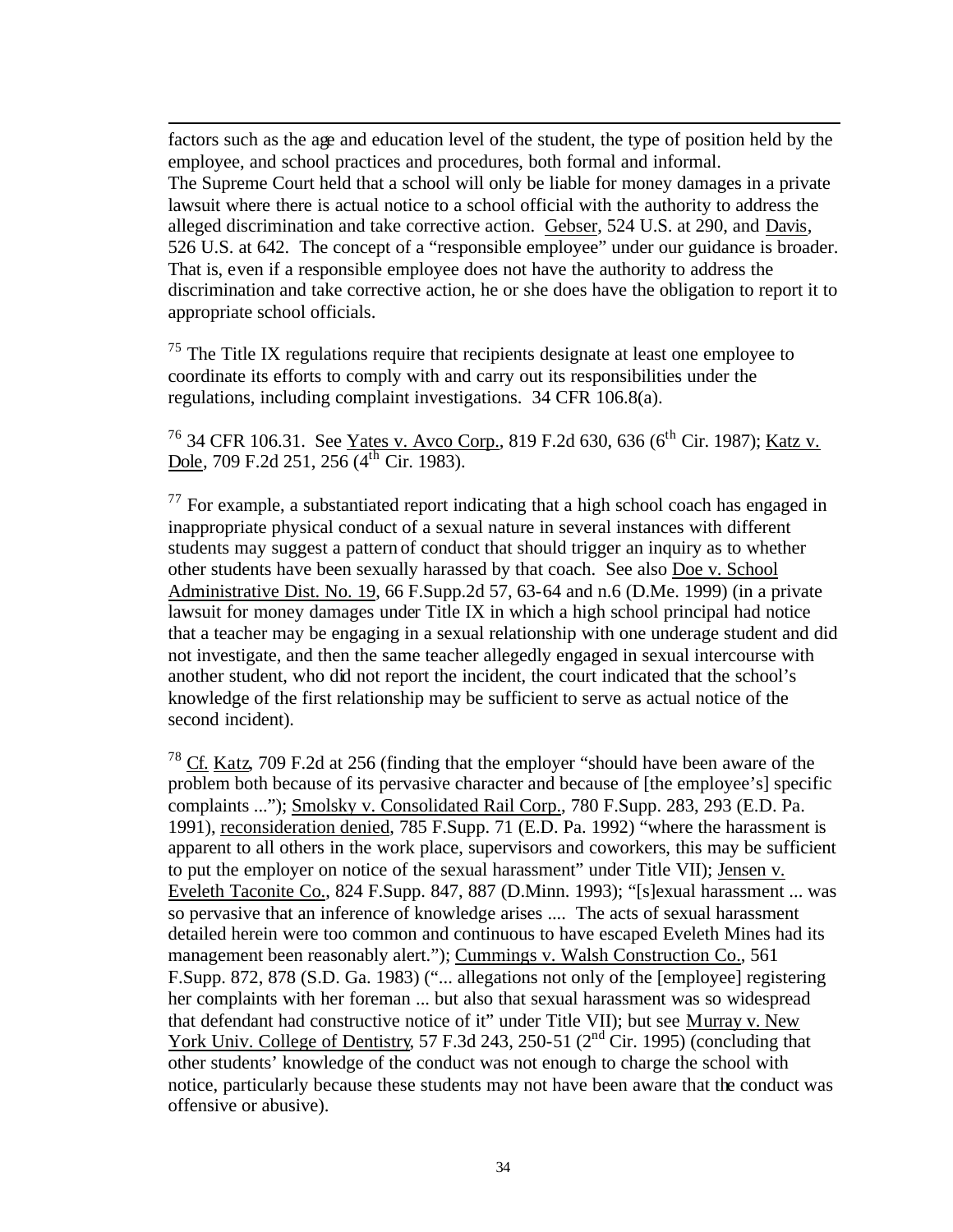$79$  34 CFR 106.9 and 106.8(b).

 $80$  34 CFR 106.8(b) and 106.31(b).

<sup>81</sup> 34 CFR 106.9.

l

 $82$  34 CFR 106.8(b).

<sup>83</sup> 34 CFR 106.31.

<sup>84</sup> 34 CFR 106.31 and 106.3. Gebser, 524 U.S. at 288 ("In the event of a violation, [under OCR's administrative enforcement scheme] a funding recipient may be required to take 'such remedial action as [is] deem[ed] necessary to overcome the effects of [the] discrimination.' §106.3.").

<sup>85</sup> 20 U.S.C. 1682. In the event that OCR determines that voluntary compliance cannot be secured, OCR may take steps that may result in termination of Federal funding through administrative enforcement, or, alternatively, OCR may refer the case to the Department of Justice for judicial enforcement.

<sup>86</sup> Schools have an obligation to ensure that the educational environment is free of discrimination and cannot fulfill this obligation without determining if sexual harassment complaints have merit.

 $87$  In some situations, for example, if a playground supervisor observes a young student repeatedly engaging in conduct toward other students that is clearly unacceptable under the school's policies, it may be appropriate for the school to intervene without contacting the other students. It still may be necessary for the school to talk with the students (and parents of elementary and secondary students) afterwards, e.g., to determine the extent of the harassment and how it affected them.

<sup>88</sup> Gebser, 524 U.S. at 288; Bundy v. Jackson, 641 F.2d 934, 947 (D.C. Cir. 1981) (employers should take corrective and preventive measures under Title VII); accord, Jones v. Flagship Int'l, 793 F.2d 714, 719-720  $(5^{th}$  Cir. 1986) (employer should take prompt remedial action under Title VII).

<sup>89</sup> See Doe ex rel. Doe v. Dallas Indep. Sch. Dist., 220 F.3d 380 ( $5<sup>th</sup>$  Cir. 2000) (citing Waltman); Waltman, 875 F.2d at 479 (appropriateness of employer's remedial action under Title VII will depend on the "severity and persistence of the harassment and the effectiveness of any initial remedial steps"); Dornhecker v. Malibu Grand Prix Corp., 828 F.2d 307, 309-10 ( $5<sup>th</sup>$  Cir. 1987); holding that a company's quick decision to remove the harasser from the victim was adequate remedial action).

<sup>90</sup> See Intlekofer v. Turnage, 973 F.2d 773, 779-780 (9<sup>th</sup> Cir. 1992)(holding that the employer's response was insufficient and that more severe disciplinary action was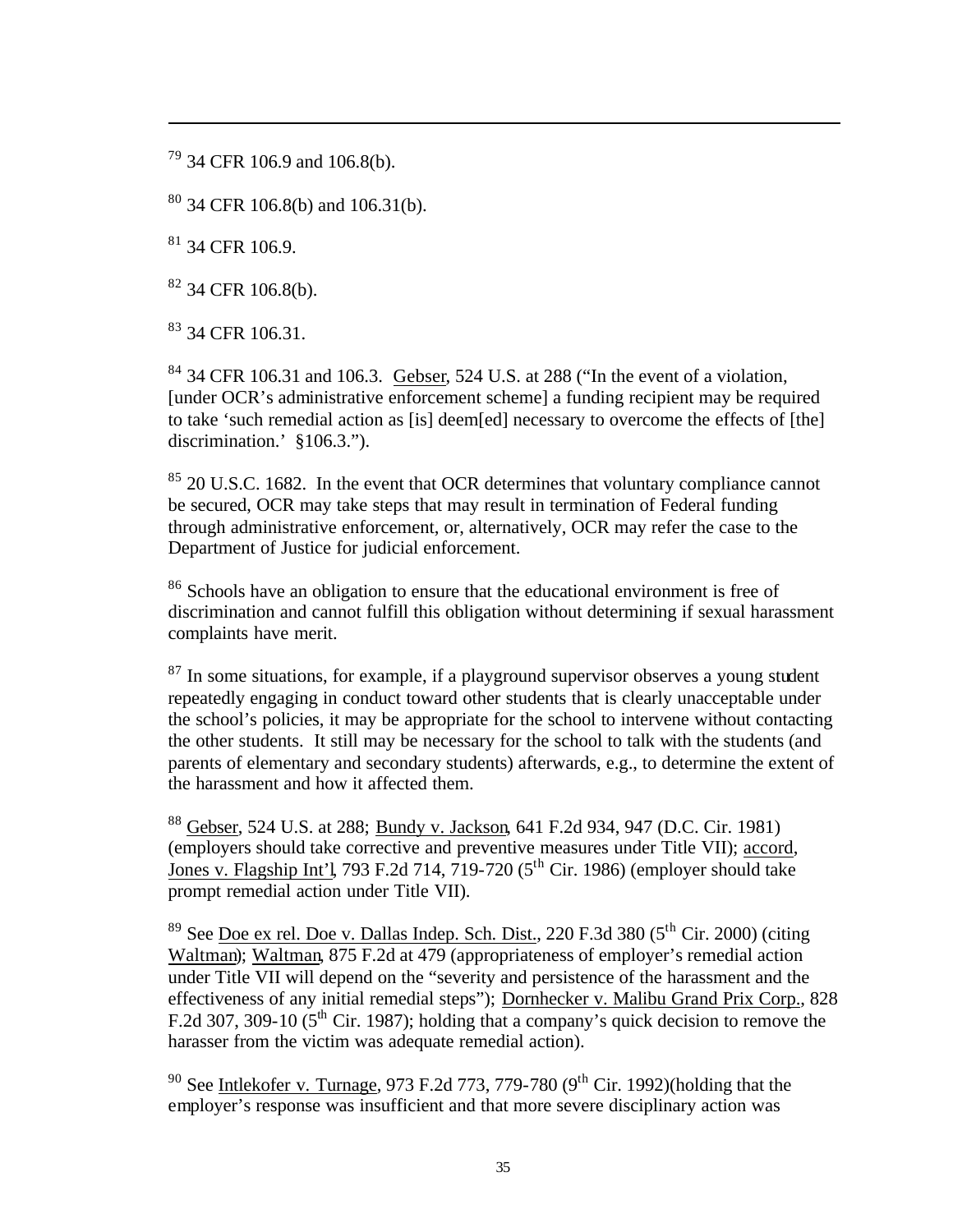necessary in situations in which counseling, separating the parties, and warnings of possible discipline were ineffective in ending the harassing behavior).

 $91$  Offering assistance in changing living arrangements is one of the actions required of colleges and universities by the Campus Security Act in cases of rape and sexual assault. See 20 U.S.C. 1092(f).

<sup>92</sup> See section on "Harassment by Other Students or Third Parties."

l

<sup>93</sup> University of California at Santa Cruz, OCR Case No. 09-93-2141 (extensive individual and group counseling); Eden Prairie Schools, Dist. #272, OCR Case No. 05- 92-1174 (counseling).

 $94$  Even if the harassment stops without the school's involvement, the school may still need to take steps to prevent or deter any future harassment –– to inform the school community that harassment will not be tolerated. Wills v. Brown University, 184 F.3d 20, 28 ( $1<sup>st</sup>$  Cir. 1999) (difficult problems are posed in balancing a student's request for anonymity or limited disclosure against the need to prevent future harassment); Fuller v. City of Oakland, 47 F.3d 1522, 1528-29 ( $9^{th}$  Cir. 1995) (Title VII case).

 $95$  34 CFR 106.8(b) and 106.71, incorporating by reference 34 CFR 100.7(e). The Title IX regulations prohibit intimidation, threats, coercion, or discrimination against any individual for the purpose of interfering with any right or privilege secured by Title IX.

<sup>96</sup> Tacoma School Dist. No. 10, OCR Case No. 10-94-1079 (due to the large number of students harassed by an employee, the extended period of time over which the harassment occurred, and the failure of several of the students to report the harassment, the school committed as part of corrective action plan to providing training for students); Los Medanos College, OCR Case No. 09-84-2092 (as part of corrective action plan, school committed to providing sexual harassment seminar for campus employees); Sacramento City Unified School Dist., OCR Case No. 09-83-1063 (same as to workshops for management and administrative personnel and in-service training for non-management personnel).

 $97$  In addition, if information about the incident is contained in an "education record" of the student alleging the harassment, as defined in the Family Educational Rights and Privacy Act (FERPA), 20 U.S.C. 1232g, the school should consider whether FERPA would prohibit the school from disclosing information without the student's consent. Id. In evaluating whether FERPA would limit disclosure, the Department does not interpret FERPA to override any federally protected due process rights of a school employee accused of harassment.

 $98$  34 CFR 106.8(b). This requirement has been part of the Title IX regulations since their inception in 1975. Thus, schools have been required to have these procedures in place since that time. At the elementary and secondary level, this responsibility generally lies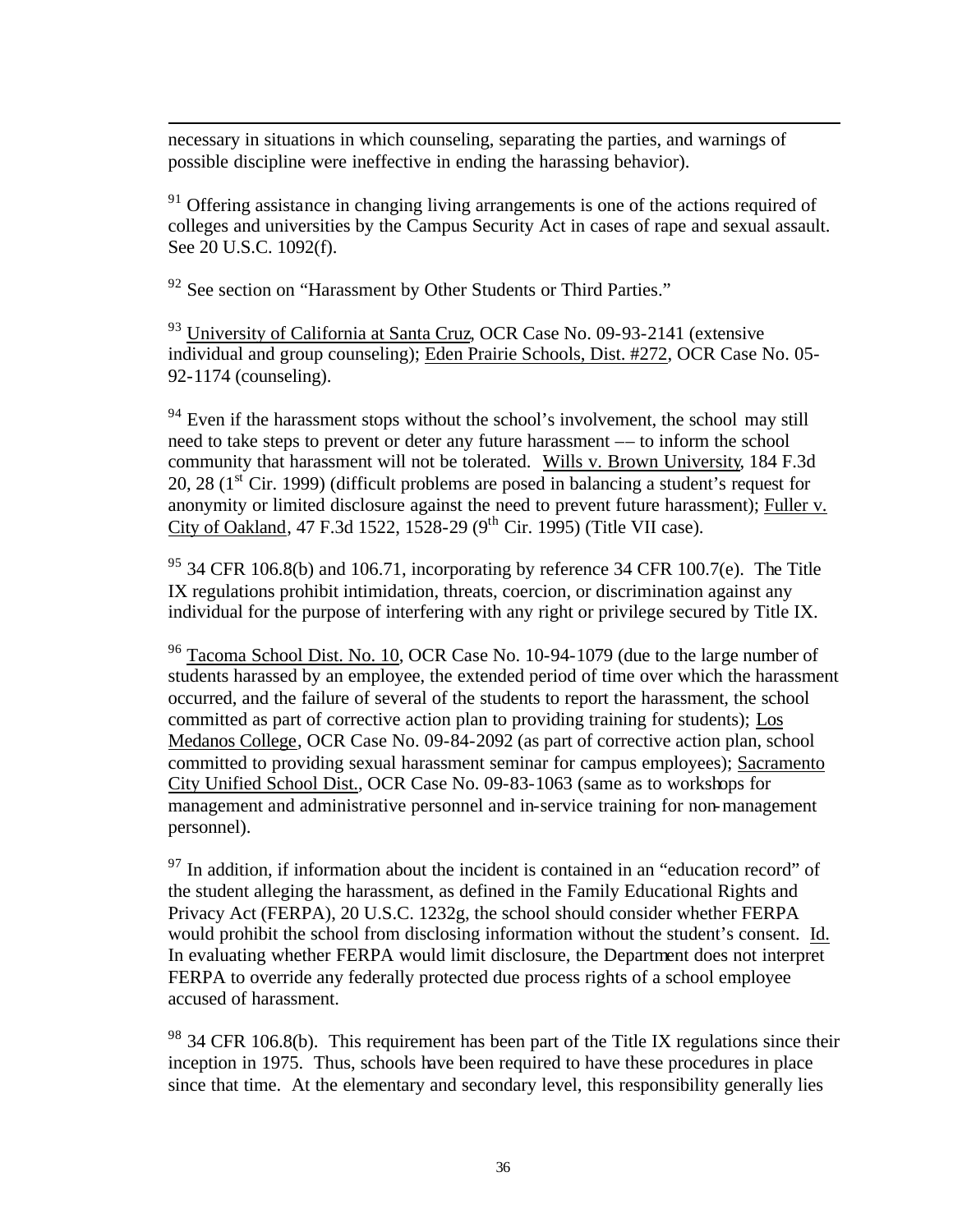with the school district. At the postsecondary level, there may be a procedure for a particular campus or college or for an entire university system.

<sup>99</sup> Fenton Community High School Dist. #100, OCR Case 05-92-1104.

<sup>100</sup> While a school is required to have a grievance procedure under which complaints of sex discrimination (including sexual harassment) can be filed, the same procedure may also be used to address other forms of discrimination.

<sup>101</sup> See generally Meritor, 477 U.S. at 72-73 (holding that "mere existence of a grievance" procedure" for discrimination does not shield an employer from a sexual harassment claim).

<sup>102</sup> The Family Educational Rights and Privacy Act (FERPA) does not prohibit a student from learning the outcome of her complaint, i.e., whether the complaint was found to be credible and whether harassment was found to have occurred. It is the Department's current position under FERPA that a school cannot release information to a complainant regarding disciplinary action imposed on a student found guilty of harassment if that information is contained in a student's education record unless  $-$  (1) the information directly relates to the complainant (e.g., an order requiring the student harasser not to have contact with the complainant); or (2) the harassment involves a crime of violence or a sex offense in a postsecondary institution. See note 97. If the alleged harasser is a teacher, administrator, or other non-student employee, FERPA would not limit the school's ability to inform the complainant of any disciplinary action taken.

<sup>103</sup> The section in the guidance on "Recipient's Response" provides examples of reasonable and appropriate corrective action.

<sup>104</sup> 34 CFR 106.8(a).

 $105 \underline{\underline{Id}}$ .

l

<sup>106</sup> See Meritor, 477 U.S. at 72-73.

<sup>107</sup> University of California, Santa Cruz, OCR Case No. 09-93-2131. This is true for formal as well as informal complaints. See University of Maine at Machias, OCR Case No. 01-94-6001 (school's new procedures not found in violation of Title IX in part because they require written records for informal as well as formal resolutions). These records need not be kept in a student's or employee's individual file, but instead may be kept in a central confidential location.

<sup>108</sup> For example, in Cape Cod Community College, OCR Case No. 01-93-2047, the College was found to have violated Title IX in part because the person identified by the school as the Title IX coordinator was unfamiliar with Title IX, had no training, and did not even realize he was the coordinator.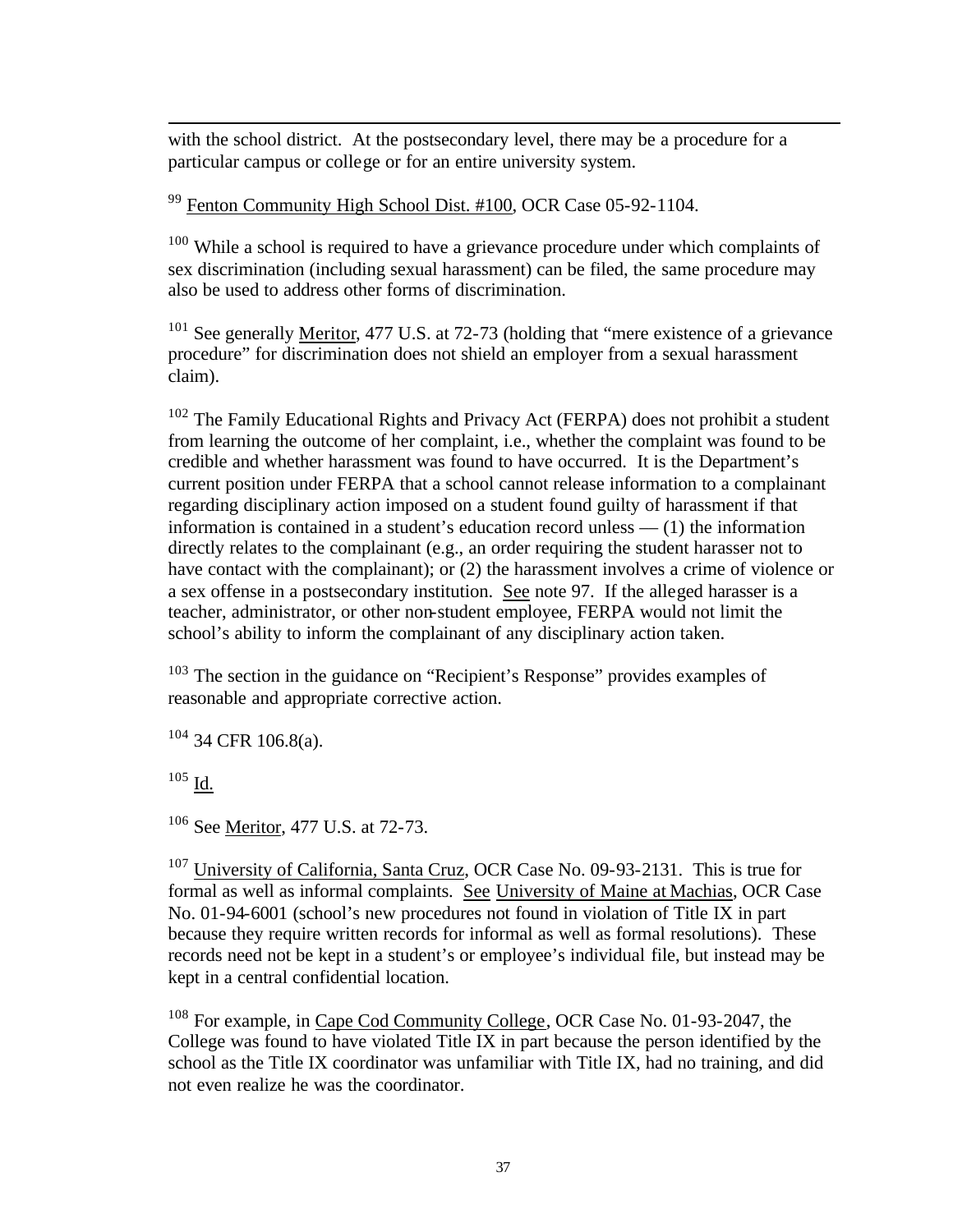l <sup>109</sup> Indeed, in University of Maine at Machias, OCR Case No. 01-94-6001, OCR found the school's procedures to be inadequate because only formal complaints were investigated. While a school isn't required to have an established procedure for resolving informal complaints, they nevertheless must be addressed in some way. However, if there are indications that the same individual may be harassing others, then it may not be appropriate to resolve an informal complaint without taking steps to address the entire situation.

<sup>110</sup> Academy School Dist. No 20, OCR Case No. 08-93-1023 (school's response determined to be insufficient in a case in which it stopped its investigation after complaint filed with police); Mills Public School Dist., OCR Case No. 01-93-1123, (not sufficient for school to wait until end of police investigation).

<sup>111</sup> Cf. EEOC v. Board of Governors of State Colleges and Universities, 957 F.2d 424 (7<sup>th</sup>) Cir. 1992), cert. denied, 506 U.S. 906 (1992).

<sup>112</sup> The First Amendment applies to entities and individuals that are State actors. The receipt of Federal funds by private schools does not directly subject those schools to the U.S. Constitution. See Rendell-Baker v. Kohn, 457 U.S. 830, 840 (1982). However, all actions taken by OCR must comport with First Amendment principles, even in cases involving private schools that are not directly subject to the First Amendment.

<sup>113</sup> See, e.g., George Mason University, OCR Case No. 03-94-2086 (law professor's use of a racially derogatory word, as part of an instructional hypothetical regarding verbal torts, did not constitute racial harassment); Portland School Dist. 1J, OCR Case No. 10- 94-1117 (reading teacher's choice to substitute a less offensive term for a racial slur when reading an historical novel aloud in class constituted an academic decision on presentation of curriculum, not racial harassment).

<sup>114</sup> See Iota Xi Chapter of Sigma Chi Fraternity v. George Mason University, 993 F.2d 386 (4th Cir. 1993) (fraternity skit in which white male student dressed as an offensive caricature of a black female constituted student expression).

<sup>115</sup> See Florida Agricultural and Mechanical University, OCR Case No. 04-92-2054 (no discrimination in case in which campus newspaper, which welcomed individual opinions of all sorts, printed article expressing one student's viewpoint on white students on campus.)

<sup>116</sup> Tinker v. Des Moines Indep. Community Sch. Dist., 393 U.S. 503, 506 (1969) (neither students nor teachers shed their constitutional rights to freedom of expression at the schoolhouse gates); Cf. Cohen v. San Bernardino Valley College, 92 F.3d 968, 972 (9<sup>th</sup> Cir. 1996) (holding that a college professor could not be punished for his longstanding teaching methods, which included discussion of controversial subjects such as obscenity and consensual sex with children, under an unconstitutionally vague sexual harassment policy); George Mason University, OCR Case No. 03-94-2086 (law professor's use of a